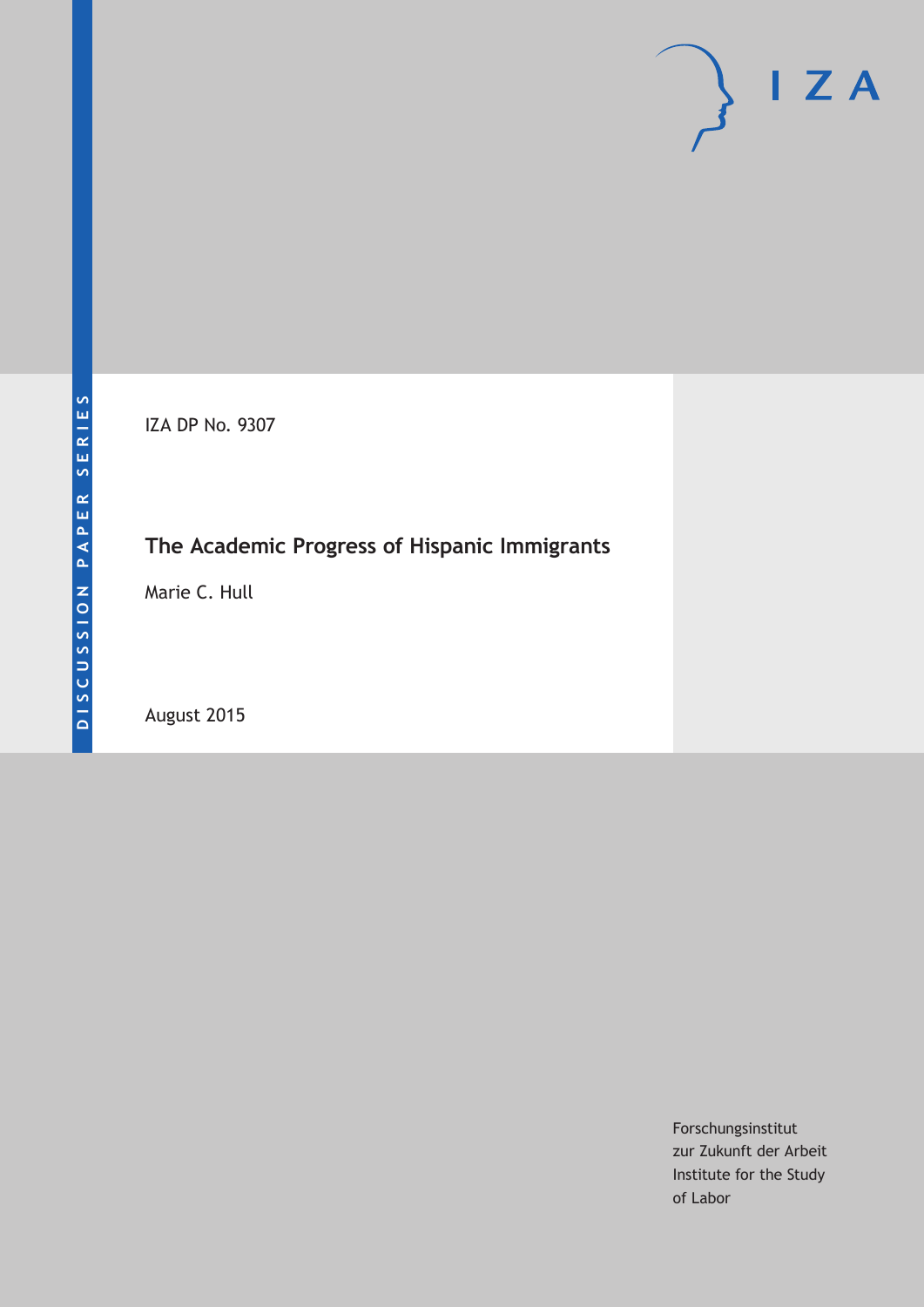# **The Academic Progress of Hispanic Immigrants**

**Marie C. Hull** 

*University of North Carolina at Greensboro and IZA* 

### Discussion Paper No. 9307 August 2015

IZA

P.O. Box 7240 53072 Bonn Germany

Phone: +49-228-3894-0 Fax: +49-228-3894-180 E-mail: iza@iza.org

Any opinions expressed here are those of the author(s) and not those of IZA. Research published in this series may include views on policy, but the institute itself takes no institutional policy positions. The IZA research network is committed to the IZA Guiding Principles of Research Integrity.

The Institute for the Study of Labor (IZA) in Bonn is a local and virtual international research center and a place of communication between science, politics and business. IZA is an independent nonprofit organization supported by Deutsche Post Foundation. The center is associated with the University of Bonn and offers a stimulating research environment through its international network, workshops and conferences, data service, project support, research visits and doctoral program. IZA engages in (i) original and internationally competitive research in all fields of labor economics, (ii) development of policy concepts, and (iii) dissemination of research results and concepts to the interested public.

IZA Discussion Papers often represent preliminary work and are circulated to encourage discussion. Citation of such a paper should account for its provisional character. A revised version may be available directly from the author.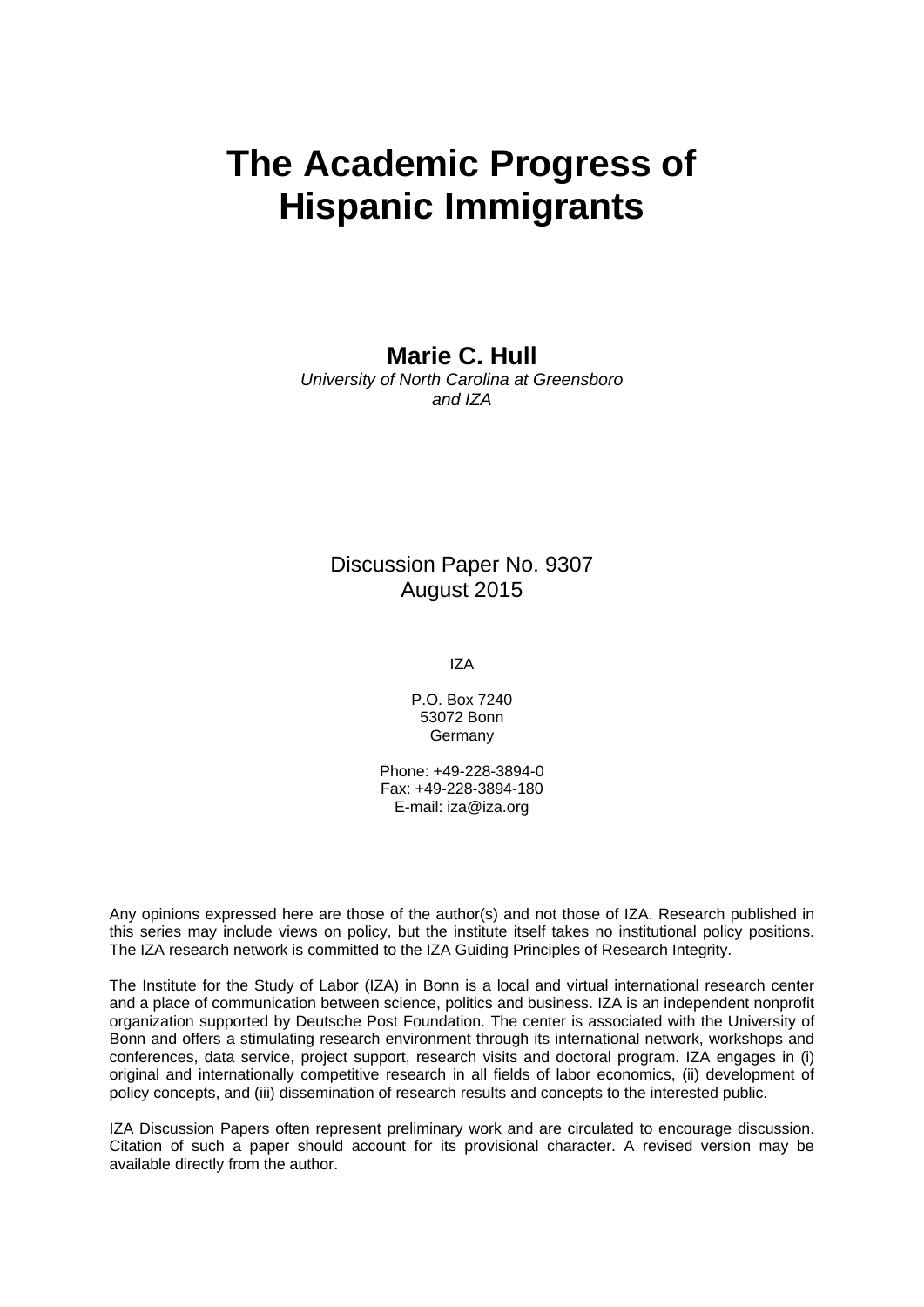IZA Discussion Paper No. 9307 August 2015

## **ABSTRACT**

## **The Academic Progress of Hispanic Immigrants\***

Past research has shown that Hispanic students make test score gains relative to whites as they age through school; however, this finding stands in contrast to the experience of blacks, who show little change in their relative position over the same time frame. Distinguishing Hispanic students by immigrant generation, I find that the children of immigrants (first- and second-generation Hispanics) drive the improvement in Hispanic test scores. Latergeneration Hispanics consistently perform slightly below whites, perhaps due to negative selection into ethnic identification. Thus, previous estimates vastly understate the progress of first- and second-generation Hispanic immigrants. From a negative gap in 3rd grade, these students surpass socioeconomically similar whites in math and reading by middle school and end 8th grade as much as a quarter of a standard deviation ahead. Assimilation alone cannot explain this progress; a potential explanation is that immigrant parents create a home environment that fosters achievement.

JEL Classification: J24, I24, J15

Keywords: human capital, achievement gap, Hispanic immigrants

Corresponding author:

 $\overline{a}$ 

Marie Hull Department of Economics University of North Carolina at Greensboro PO Box 26170 Greensboro, NC 27402-6170 USA E-mail: mchull2@uncg.edu

<sup>\*</sup> I would like to thank the members of my dissertation committee, Hugh Macartney, Arnaud Maurel, Seth Sanders, and especially my advisor, Peter Arcidiacono, for advice and encouragement. I am also grateful to the North Carolina Research Data Center and the North Carolina State Center for Health Statistics for access to the data.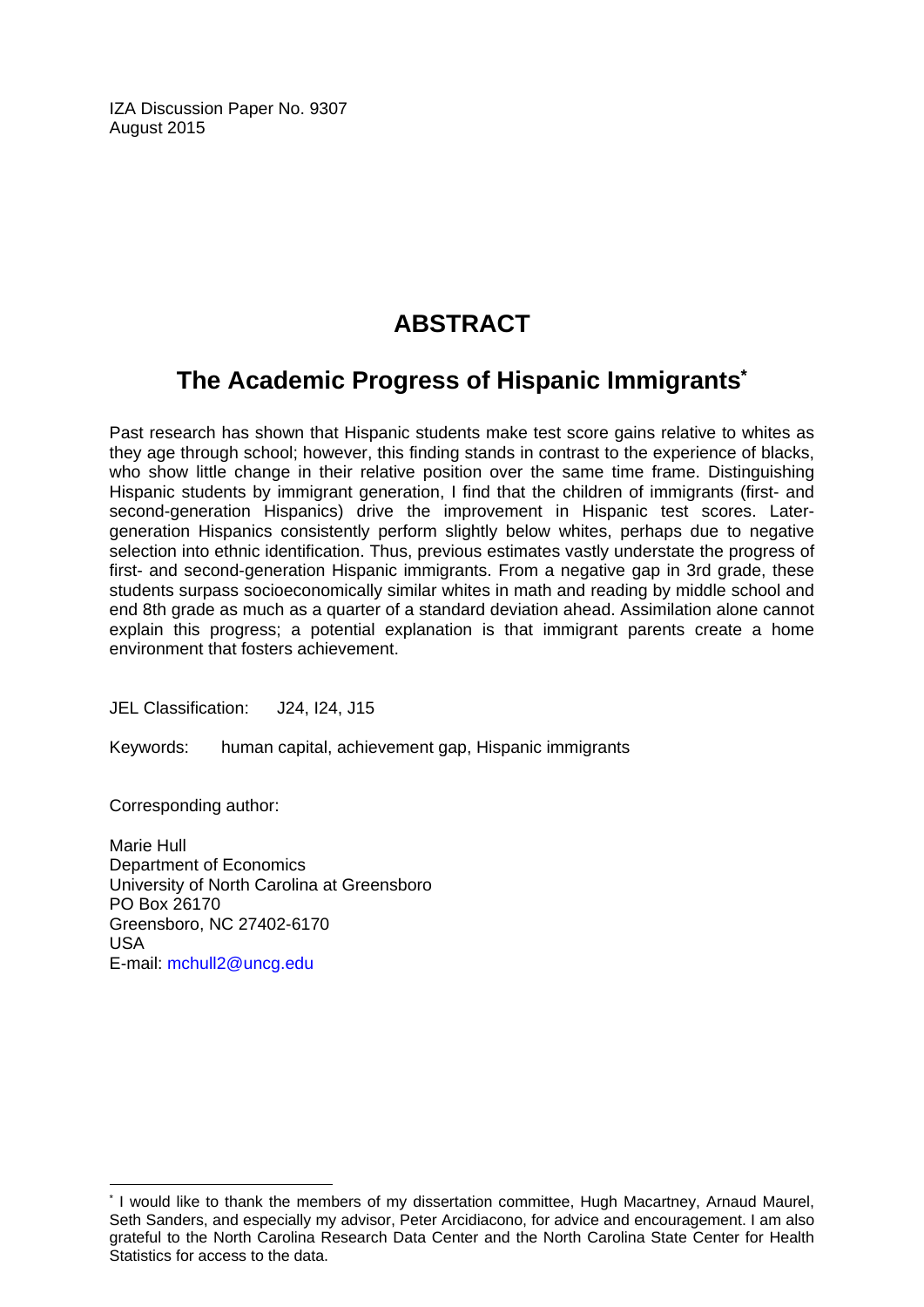## <span id="page-3-2"></span>1 Introduction

At 16.3% of the population, Hispanics are now the largest and fastest growing minority in the United States, yet they have lower levels of human capital than whites by several mea-sures.<sup>[1](#page-3-0)</sup> Furthermore, due to high fertility rates and high rates of migration into the country, Hispanics are disproportionately young, implying that a high proportion are currently receiving their education in our nation's schools. Given that they will be a key part of our future workforce, ensuring that Hispanic youth leave school with the skills to succeed has never been more important, yet Hispanic-white differences in human capital are almost always discussed as an afterthought to black-white differences in research on racial and ethnic inequality.

In recent work, [Clotfelter, Ladd, and Vigdor](#page-30-0) [\(2009\)](#page-30-0) document that of the three largest racial/ethnic groups (white, black, and Hispanic), Hispanic students are the only one that change their relative position in test scores over time. They score about 0.1 standard deviations below observably similar whites in 3rd grade, equal them in 5th, and outscore them by 0.1 standard deviations in 8th. In contrast, black students' covariate-adjusted reading gap stands at a constant -0.5 standard deviations; their math gap is similar in size, though it does narrow about a tenth of a standard deviation between 3rd and 8th grades. Since IQ is relatively stable by age 10, changes in underlying cognitive ability cannot explain the rise in Hispanic achievement over this time period, leaving noncognitive inputs and environmental factors as potential explanations [\(Cunha et al., 2006\)](#page-30-1).

What, or rather, who, accounts for the relative gains in Hispanic test scores? Most papers that note an upward trend in Hispanic test scores attribute it to the assimilation of immigrant Hispanics over the sample period.<sup>[2](#page-3-1)</sup> But in reality, only  $13\%$  of the school-age

<span id="page-3-0"></span><sup>1</sup>According to the definition used in the 2010 Census, "Hispanic or Latino" refers to a person of Cuban, Mexican, Puerto Rican, South or Central American, or other Spanish culture or origin regardless of race. There is some variation in this definition by source and over time.

<span id="page-3-1"></span><sup>&</sup>lt;sup>2</sup>In this paper, "assimilation" takes on two slightly different meanings. Here, and through most of the paper, I refer to the cultural process of assimilation, whereby immigrants adopt the native language and customs. Assimilation in test scores, like assimilation in wages, occurs when immigrant and native test scores are indistinguishable.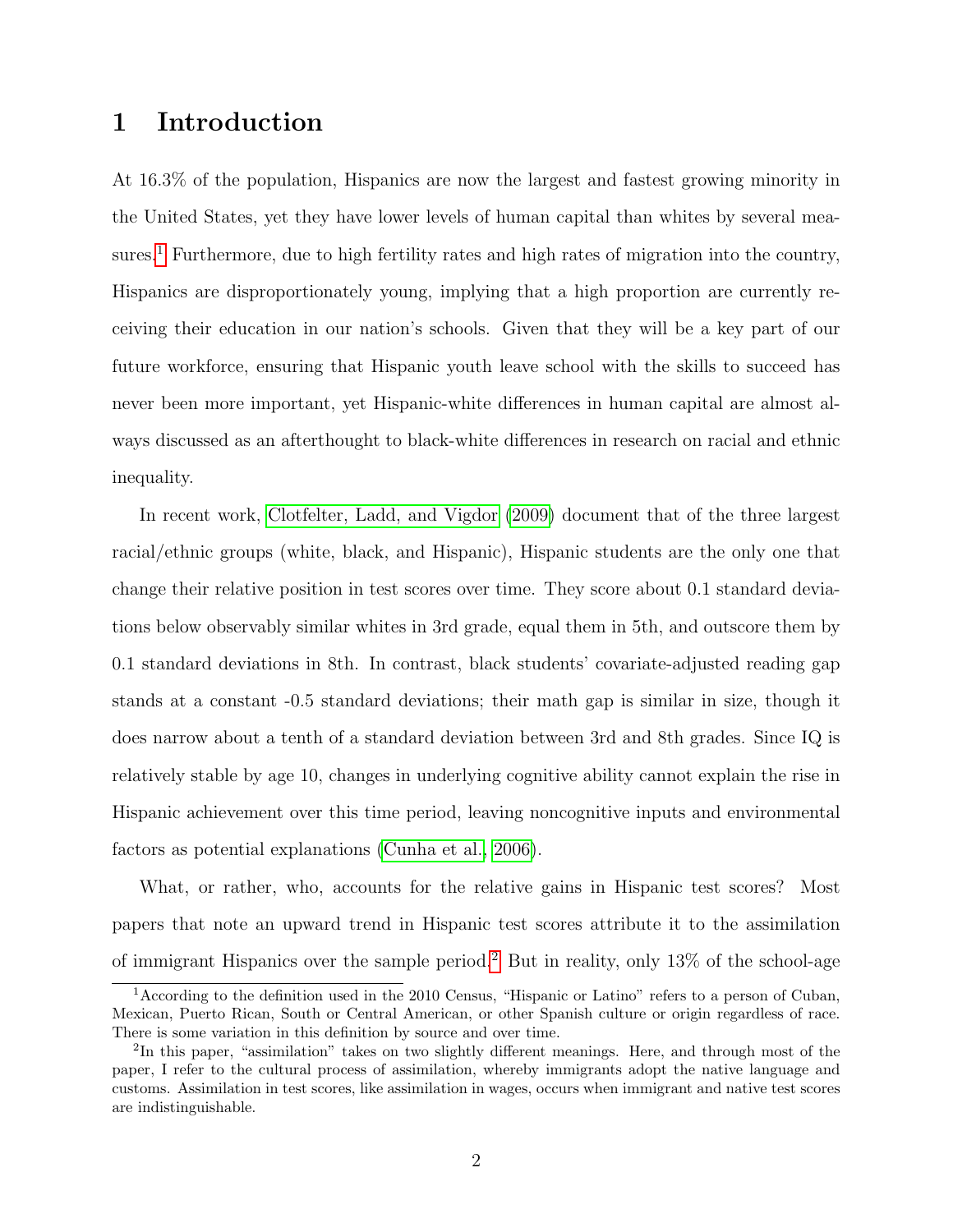Hispanic population are immigrants, 42% have immigrant parents but were born in the U.S., and the remaining 45% come from families that have been in the U.S. for generations [\(Ruggles](#page-31-0) [et al., 2010\)](#page-31-0). Any measurement of human capital accumulation for Hispanics is a weighted average of these three groups. Moreover, any representation of how Hispanic students fare as they age blends together both the intercepts and slopes of each of these groups. In this light, lumping all Hispanics together or referring to all Hispanics as immigrants may be misleading. Although assimilation, whether it be through language acquisition or the adoption of native customs, might explain convergence in Hispanic test scores, it does not explain why Hispanic students outscore their native peers.

Several plausible scenarios could give rise to the upward trend in Hispanic test scores. I illustrate three of these in Figure [1,](#page-43-0) using the immigrant status of the parents to divide the Hispanic population into two groups. While each immigrant generation likely has its own intercept, they might share a common slope if Hispanic families are uniformly better at producing academic achievement. I show this scenario in Panel A. This case leaves no room for differential gains for immigrant Hispanics through the assimilation process.

It could also be the case that Hispanics from established families exhibit almost no change in test scores, like their white and black peers. This scenario would leave immigrant Hispanics responsible for all of the gains. Even here, the overall trendline could mask different levels of academic achievement for immigrant and non-immigrant Hispanics. In Panel B, I depict the case in which positively selected immigrant ancestors give later-generation Hispanics a lingering advantage in school. Then, the progress made by more recently arrived immigrants, though substantial, would not be enough to completely close their gap with whites. In Panel C, later-generation Hispanics appear slightly worse off compared to whites due to negative selection into identification as Hispanic, but more recent arrivals catch up quickly and go on to outscore whites. (I provide more detail on how each of these possibilities could come about in the following section.) In these latter two scenarios, the overall Hispanic trendline understates the gains made by immigrant Hispanic students. In the final one, their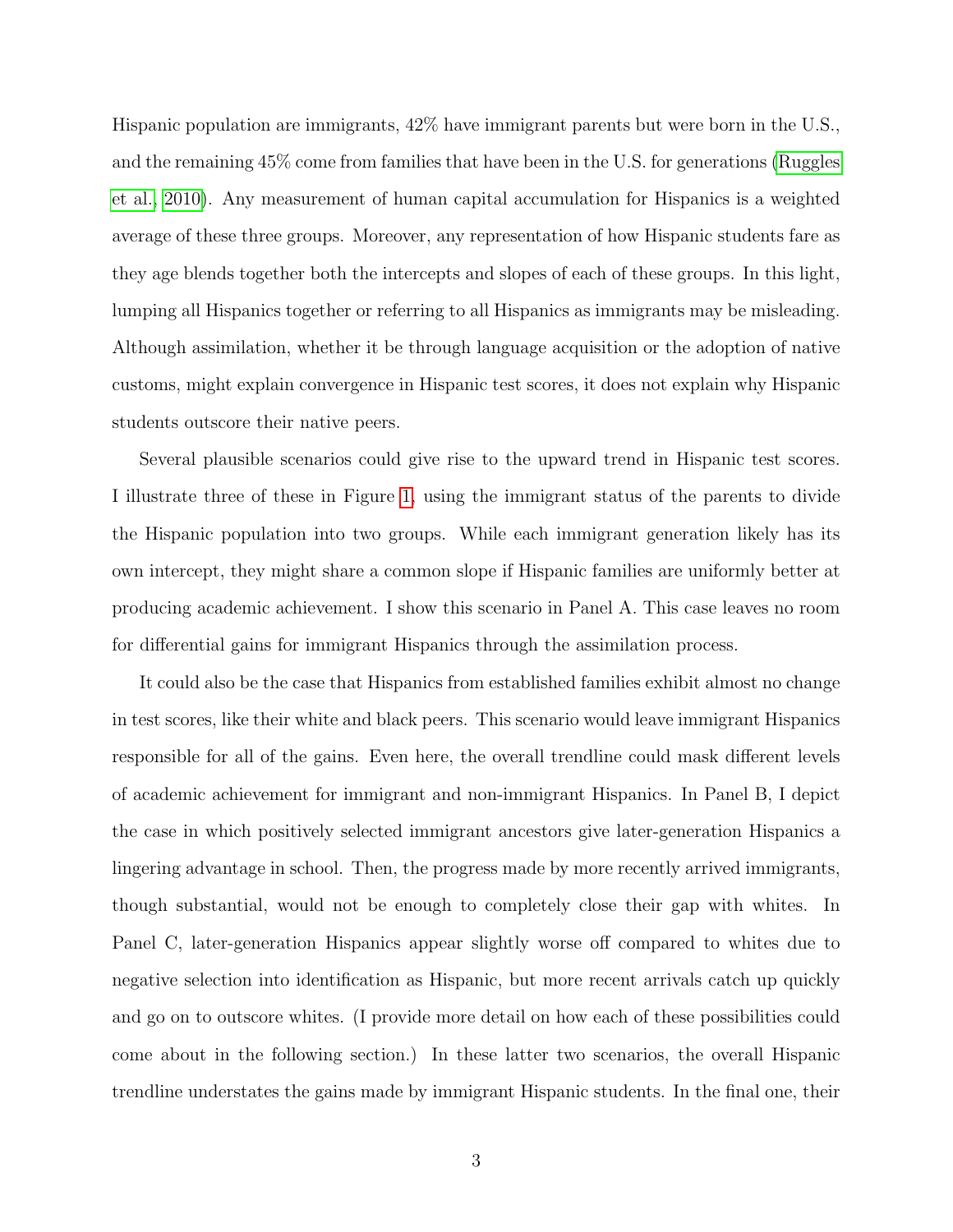test scores are also much higher than previously thought, especially as the students age.

Recognizing the important role of generational status, I decompose the Hispanic-white test score gap across grades. I find that the last scenario, depicted in Panel C of Figure [1,](#page-43-0) holds true. To estimate these gaps, I make use of a rich, administrative data set from North Carolina public schools that contains reading and math scores, as well as socioeconomic background information, for several cohorts of students as they progress from 3rd to 8th grade. Information on immigrant generation for students born in-state comes from matched birth records, and I use a finite mixture distribution to model test score production for unmatched students. Longitudinal data is critical in this type of study so as not to confuse changes in cohort quality with the speed of assimilation, a point first made by [Borjas](#page-30-2) [\(1985\)](#page-30-2).

To the best of my knowledge, no other paper has pinned down trends in test score gaps by immigrant generation with the level of precision found here. The contribution of this paper is threefold: First, I confirm that newly arrived Hispanic immigrants are responsible for the downward trend in Hispanic scores found with repeated cross sections. Previous work could not rule out the possibility that all Hispanic students are more sensitive to moves. Second, I find that later-generation Hispanics, like whites and blacks, consistently score slightly below socioeconomically similar whites. Although there is no evidence that their scores catch up to whites, this finding is of no real economic concern if the Trejo critique holds: An accurate measure of ethnic background would put them on par with whites. Most importantly, I show that the children of immigrants drive the growth in Hispanic test scores and that the speed of convergence for immigrant Hispanics is quite rapid. First-generation Hispanics that arrive by 3rd grade equal similar whites within a few years. The second generation makes similarly impressive gains to finish 8th grade 0.11 standard deviations ahead of whites in reading and 0.24 standard deviations ahead in math. Lumping all Hispanic students together understates the considerable progress of these immigrant students. While [Borjas](#page-30-2) [\(1985\)](#page-30-2) found assimilation in wages to be quite slow, my analysis shows that young immigrants, as well as the children of immigrants, catch up to native whites within a few years.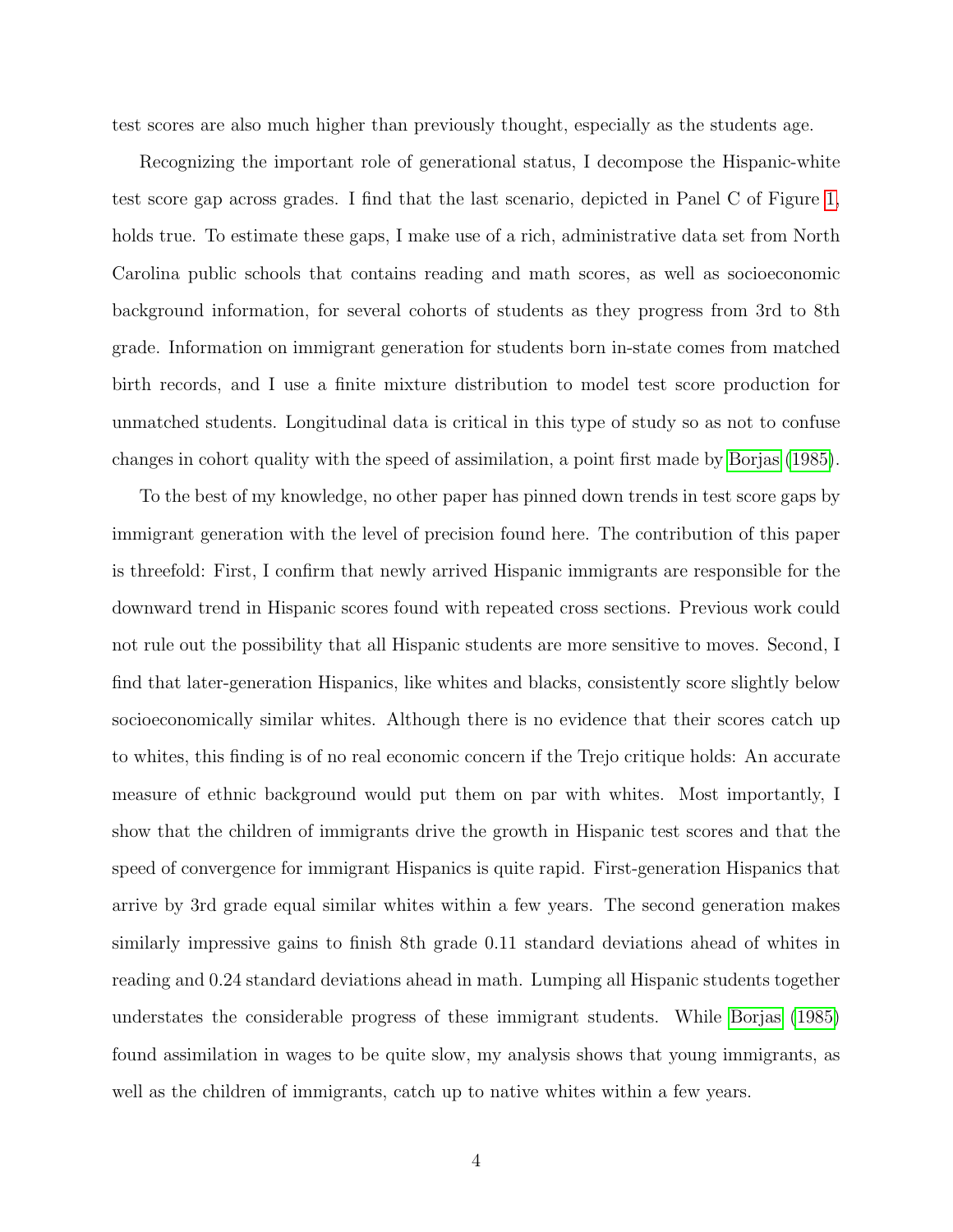Two features of my results indicate that cultural assimilation is not the only force at work in the growth in Hispanic test scores. First, second-generation students make the same gains in math and close to the same gains in reading as the first generation. Though there is likely some room for the language skills of these second-generation students to catch up with whites, especially if Spanish is spoken in the home, they still have more years of U.S. experience overall. Second, the test scores of whites and immigrant Hispanics more than converge—second-generation Hispanics perform significantly better than whites in reading and math in 8th grade, the first generation for math only. If Hispanic immigrants adopting native customs was the sole factor behind the growth in Hispanic test scores, we would expect the growth to taper off as Hispanic scores approached average white scores.

Achievement test scores are determined by cognitive inputs, noncognitive inputs, and environmental factors. In terms of the rise in Hispanic immigrant achievement found here, [Cunha et al.](#page-30-1) [\(2006\)](#page-30-1) rule out changes in IQ after age 10, and controls for school quality rule out the school environment. Thus, noncognitive skills (e.g., motivation and self-discipline) and the home environment must drive the test score gains for children of immigrants. Although I do not have direct evidence, an explanation that is consistent with my findings is that immigrant parents create a home environment that values and fosters achievement. This environment gives their children a boost beyond any effects of assimilation. In any case, Hispanic immigrant students fare quite well under the current system, even better than previously suggested. While these students are at a severe socioeconomic disadvantage, their home environment and noncognitive abilities combine to lift them up above the achievement of similar whites.

In the following section, I discuss in greater detail the processes of immigration, assimilation, and selection that could generate the overall Hispanic trend. I also provide an overview of previous work on the Hispanic-white achievement gap and the role of generational status in educational outcomes for immigrants. In Section [3,](#page-13-0) I describe the data sets used in this paper, which motivate the development of my econometric framework in Section [4.](#page-15-0) I report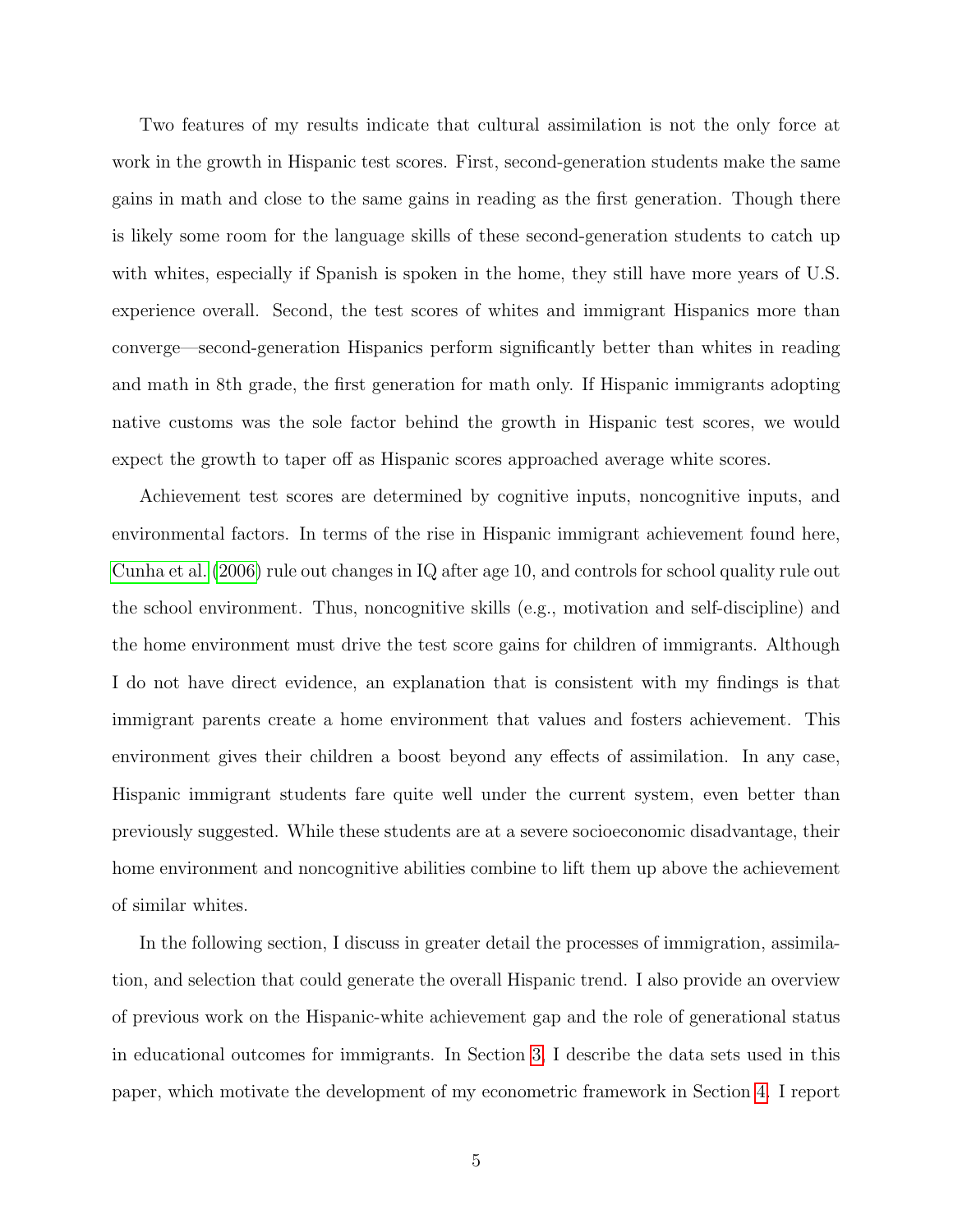results in Section [5,](#page-19-0) detailing trends in raw and adjusted Hispanic-white test score gaps by immigrant generation as students move through school. Section [6](#page-28-0) concludes.

## <span id="page-7-1"></span>2 Theoretical and empirical background

#### <span id="page-7-2"></span>2.1 Immigration, assimilation, and selection

In their paper on minority achievement gaps, [Clotfelter, Ladd, and Vigdor](#page-30-0) [\(2009\)](#page-30-0) were the first to find that Hispanic students improve relative to whites with continuous enrollment over the course of grades 3 to 8. In fact, Hispanics score the same as whites in math and reading in 5th grade after adjusting for covariates, and they outperform them by about a tenth of a standard deviation in 8th grade. That Hispanics perform more poorly than whites of comparable socioeconomic status early in school but outscore them in later grades runs counter to the experience of black students. As shown by [Clotfelter, Ladd, and Vigdor](#page-30-0) [\(2009\)](#page-30-0), among others, black children also have lower test scores in the early grades, but there is no evidence of convergence as the students age.<sup>[3](#page-7-0)</sup> Furthermore, the enormous improvement in Hispanic achievement in these grades cannot be due to changes in cognitive ability, in accordance with the human development literature cited in the review article by [Cunha](#page-30-1) [et al.](#page-30-1) [\(2006\)](#page-30-1), which states that there are critical periods of development and that IQ becomes stable by age 10.

How do we interpret the relative success of Hispanic children? One interpretation is that [Cunha et al.](#page-30-1) [\(2006\)](#page-30-1) are wrong and that the underlying cognitive ability of Hispanic children improves relative to their non-Hispanic peers well beyond age 10. Another interpretation, however, recognizes that Hispanics are a heterogeneous group, most importantly heterogeneous in how recently their families migrated to the U.S. Some Hispanic children are themselves immigrants, some are U.S.-born but have immigrant parents, and some are

<span id="page-7-0"></span> ${}^{3}$ [Fryer and Levitt](#page-30-3) [\(2004,](#page-30-3) [2006\)](#page-30-4) find that the test scores of black Kindergarteners are no different from socioeconomically similar whites, but the difference opens up to commonly observed levels by 3rd grade.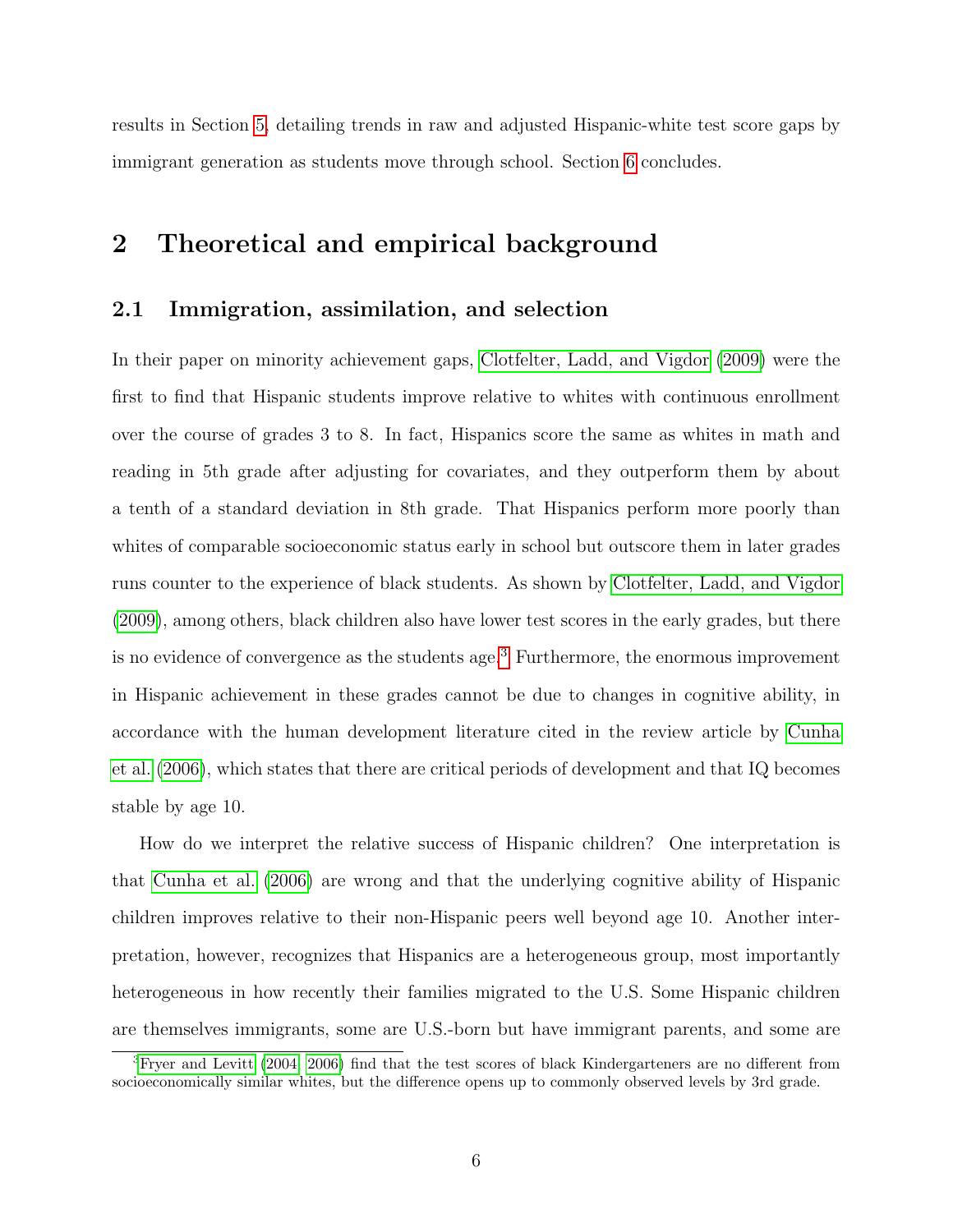children of Hispanic ancestry whose families have been in the U.S. for three or more generations. Thus, in every grade, the average test score of Hispanic students is a mixture of the performance of these three groups. Differences in the home environments and noncognitive skills among these groups of Hispanics could combine to generate the overall test score pattern.

Distinguishing the performance of Hispanic students by their generation helps shed light on the anomalous finding of steady gains relative to white and black peers. There are arguments for why Hispanics that have been in the U.S. for three or more generations might perform worse, the same, or better than white students. Most scholars believe that across generations there is regression towards the mean in most socioeconomic outcomes. Hispanics have been in the U.S. for fewer generations than whites on average, and it may be that third-generation and higher Hispanics today are the offspring of positively selected immigrant grandparents or great-grandparents. This type of selection would imply a moderately positive but constant Hispanic-white gap for later-generation Hispanics. On the other hand, [Duncan and Trejo](#page-30-5) [\(2011\)](#page-30-5) show that native-born Hispanics that self-identify as such tend to be negatively selected largely because more successful Hispanics are less likely to retain their Hispanic identity and report it in surveys. Although this kind of selection would give rise to negative gap, it would be no real economic cause for concern; a true measure of Hispanic ethnicity would show that these Hispanics track whites.[4](#page-8-0)

There are also arguments for how rapidly and how completely immigrant children can assimilate. While we know that Hispanic students as a whole surpass the performance of similar white students in later grades, whether this stems from immigrant children surpassing white students in later grades has not been established. Although immigrant students surely come in at a disadvantage, this disadvantage might be small enough that rapid growth in their test scores could put them on par with whites in a few years. Any growth beyond this point

<span id="page-8-0"></span><sup>4</sup>To clarify, a true measure of Hispanic ethnicity would capture whether the student or any of his ancestors (parents, grandparents, etc.) was from Cuba, Mexico, Puerto Rico, South or Central America, or other Spanish culture.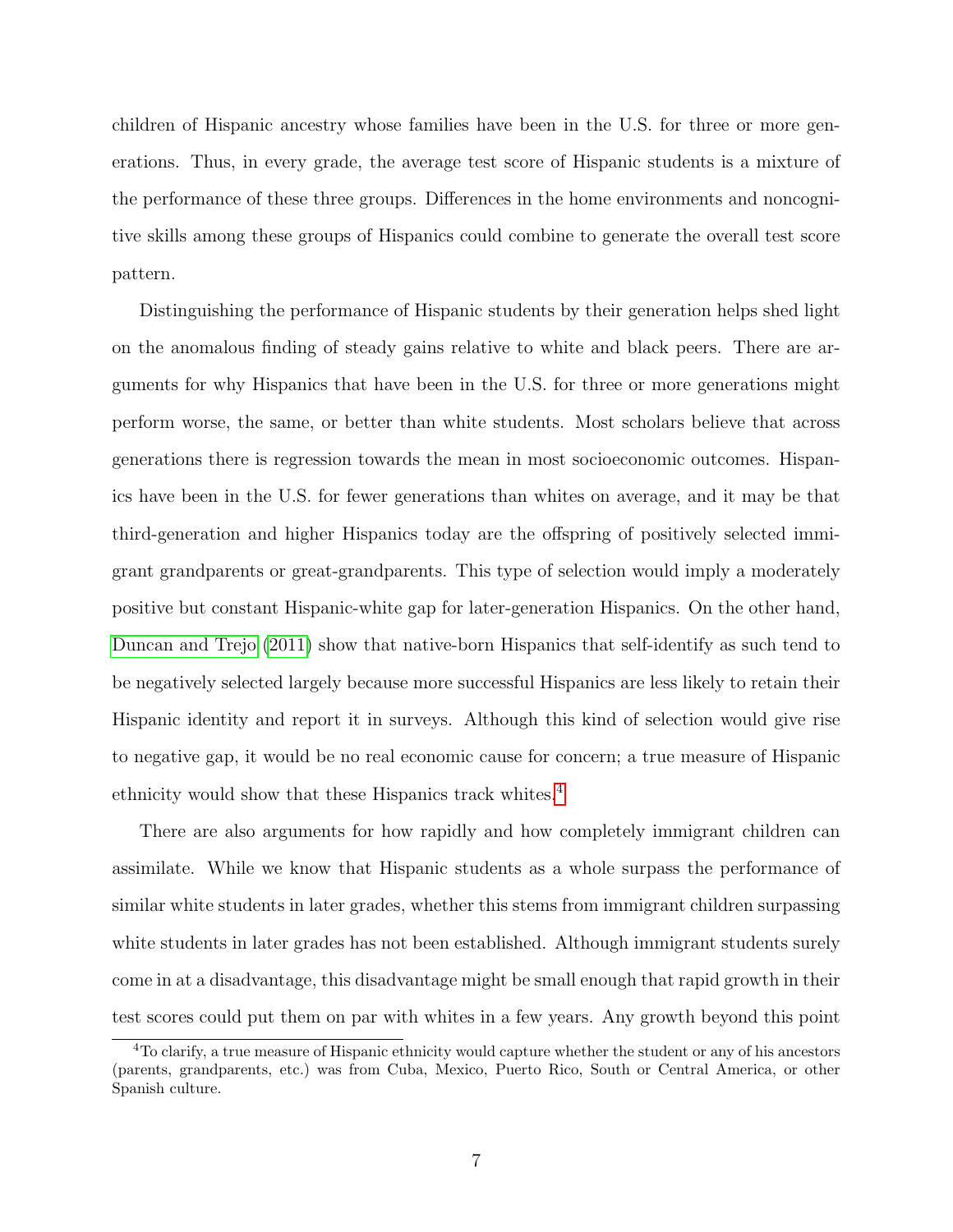must come from factors beyond cultural integration since full assimilation only implies that average native achievement and average immigrant achievement are equal. Alternatively, immigrant students could enter so far behind or have such a slow growth rate that I never observe complete convergence with whites during the ages in my sample. A slow convergence rate would be consistent with the slow rate of wage assimilation found in [Borjas](#page-30-2) [\(1985\)](#page-30-2); however, immigrant children likely catch up to natives faster than immigrant adults.

Given the overall upward trend in Hispanic test scores, I identify three of the more plausible scenarios and illustrate them in Figure [1.](#page-43-0) In Panel A, I show the case where Hispanic families across the board are better at improving their children's achievement scores, but immigrant Hispanics start at a lower level. The overall trendline represents an average of achievement levels but not of slopes. For the next two panels, I assume that Hispanics with native-born parents have flat trendlines relative to whites, as do black students. In Panel B, I depict the case where their achievement lies above whites due to positive selection of their immigrant grandparents and great-grandparents. To generate the overall trendline, recent immigrants must improve rapidly, but they would still score below whites in later grades. This scenario leaves open the possibility that the growth in Hispanic immigrant test scores tapers off as they approach whites. Finally, Panel C shows what happens when there is negative selection into ethnic identification for established Hispanic families. Their test scores then fall slightly below whites in each grade. To make up for the lower scores of later-generation immigrants still identifying as Hispanic, recent immigrants must assimilate quickly and go on to outscore whites by a wide margin. Then, the overall pattern would understate the relative performance of immigrant Hispanic youth in later grades as well as the speed of their convergence. In this final scenario, a factor besides assimilation must drive the growth in Hispanic test scores in these later grades.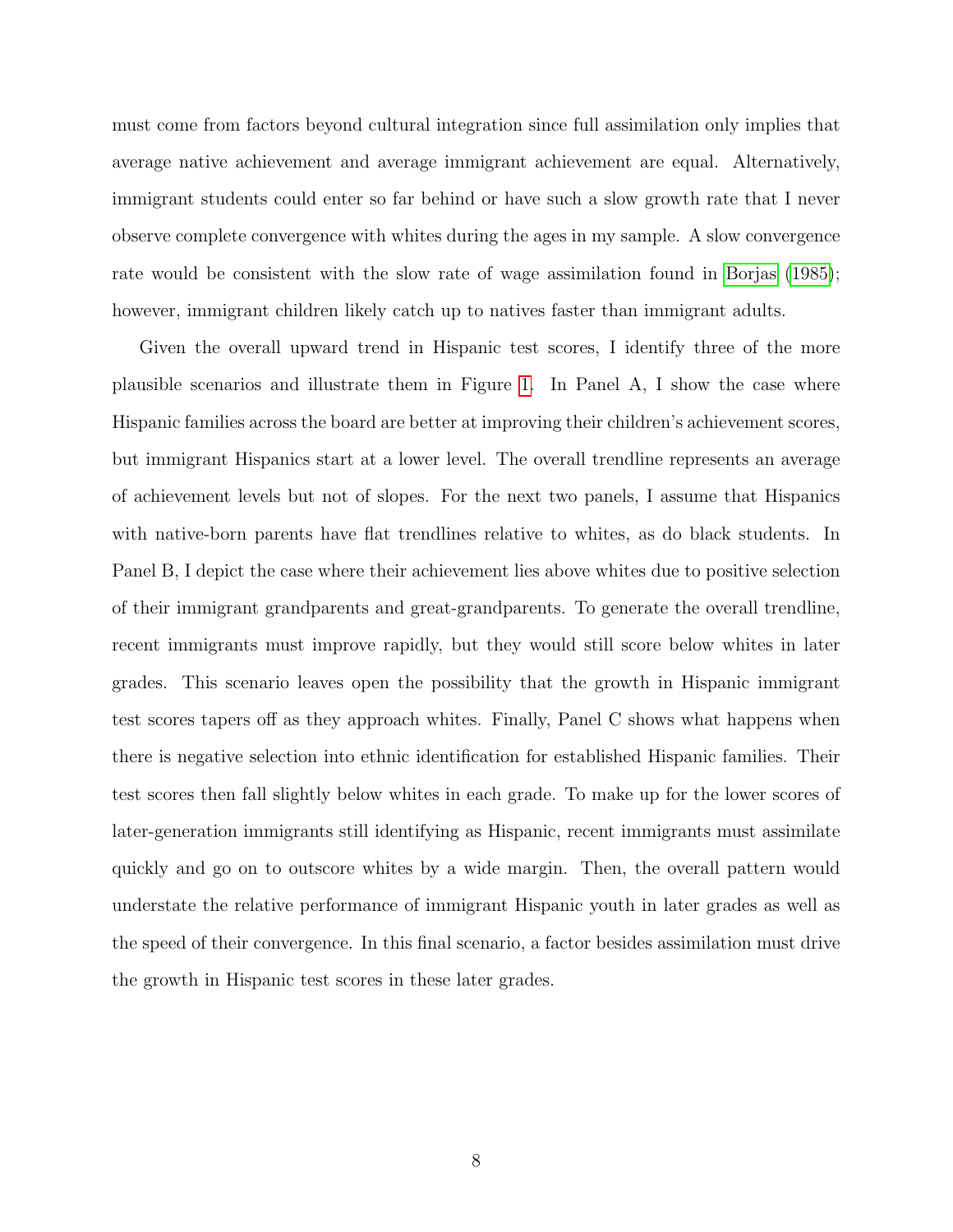#### 2.2 Related empirical work

Despite the fact that Hispanics recently overtook blacks as the largest minority group, the Hispanic-white test score gap is almost always discussed as an afterthought to the black-white gap in papers on minority achievement. Outside of sample size concerns when Hispanics were a smaller part of the population, this feature of the literature on racial/ethnic inequality partly came about because of the difficulty in analyzing Hispanic-white differences due to heterogeneity among Hispanics. As they emerge as an important demographic group in their own right, researchers have begun to tackle the particular issues that Hispanics face.

Past studies usually estimate the raw Hispanic-white test score gap as smaller than the black-white gap but vary in how much smaller. For example, [Phillips and Chin](#page-31-1) [\(2004\)](#page-31-1) place it at 78% of the size of the black-white gap in math in 4th grade and 84% in reading using National Assessment of Educational Progress (NAEP) data. With a more recent wave of the same data set, [Reardon and Galindo](#page-31-2) [\(2009\)](#page-31-2) estimate the size of the Hispanic-white achievement gaps in reading and math to be about three quarters of a standard deviation in 4th and 8th grade. Unfortunately, the NAEP is more useful for studying trends across time than how Hispanic-white differences evolve as students progress through school since the data set contains a limited number of grades and samples repeated cross sections.

The Early Childhood Longitudinal Study-Kindergarten Class (ECLS-K) provides estimates on achievement gaps for some of the youngest ages. While this data is useful for analyzing some types of achievement inequality, language proficiency rules for administering assessments lower its value for studying high-immigrant populations.<sup>[5](#page-10-0)</sup> Nevertheless, [Fryer](#page-30-3) [and Levitt](#page-30-3) [\(2004,](#page-30-3) [2006\)](#page-30-4) and [Reardon and Galindo](#page-31-2) [\(2009\)](#page-31-2) estimate Hispanic-white differences

<span id="page-10-0"></span><sup>5</sup>For one, students were not given the reading test if they were not proficient in oral English, meaning that there is severe sample selection into this assessment on the order of 29% for all Hispanics and 77% for first-generation Hispanics in the early waves of the survey. Also, students not proficient in oral English but proficient in oral Spanish were given the math assessment in Spanish. While these math scores do not suffer from the normal language bias, one cannot ascertain how improvement in English language skills contributes to any narrowing of the Hispanic-white math gap. Furthermore, some evidence indicates that a number of Hispanic students were misclassified as being proficient in oral English when parents later reported Spanish as the primary language spoken at home [\(Reardon and Galindo, 2009\)](#page-31-2). Thus, one cannot be certain that math scores suffer from no language bias.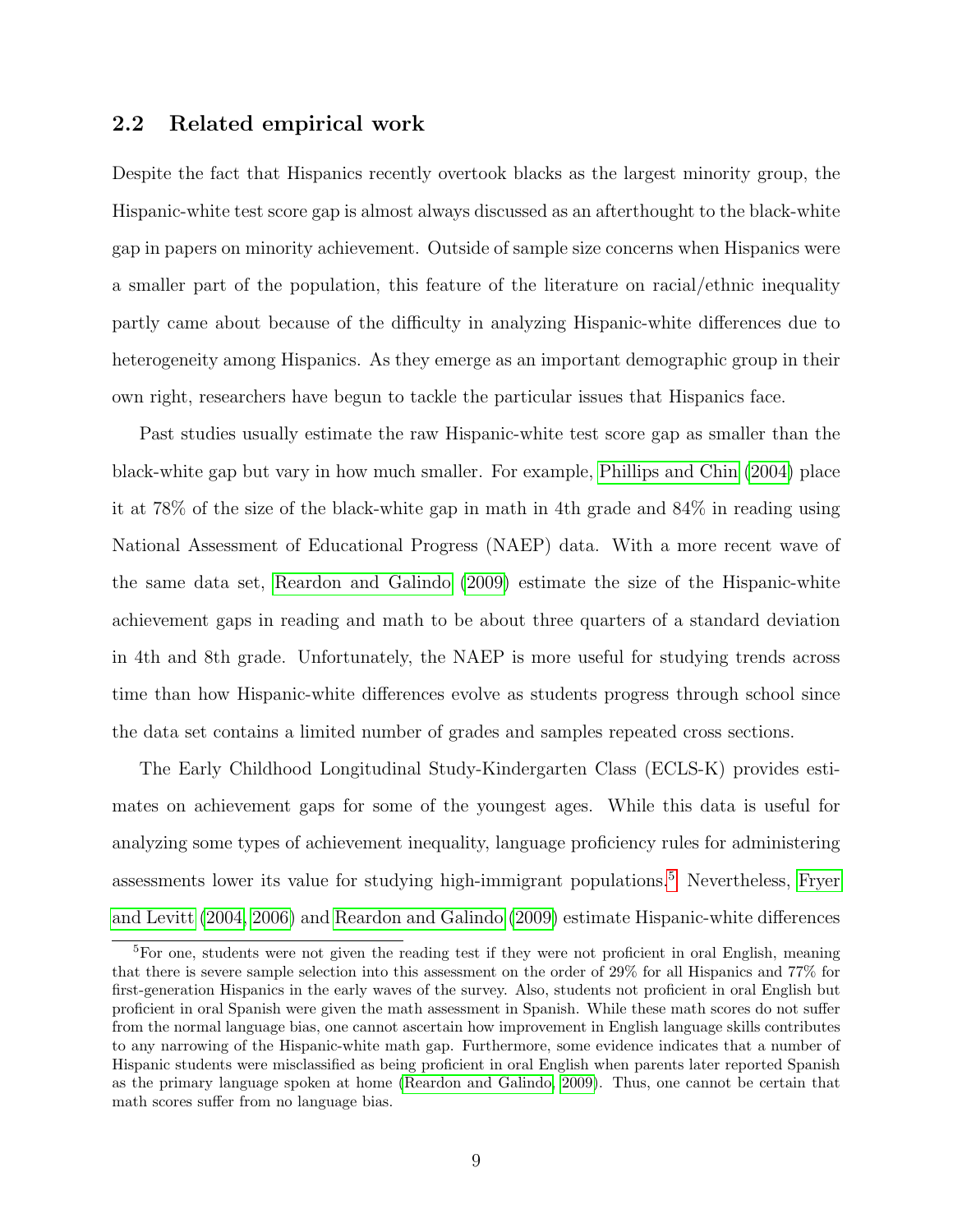to bounce between -0.3 and -0.5 standard deviations in reading, with no clear trend. In math, they find that the raw gap in the fall of Kindergarten is around -0.8 standard deviations but shrinks to -0.5 standard deviations by the spring of 5th grade.

Crucial to the analysis of the evolution of the Hispanic-white gap for cohorts of students is whether the sample is restricted to continuous enrollees. Without this restriction, researchers find that the size of the gap is constant or even grows as recently arrived immigrants enter the sample. With it, they find progress. In addition, controlling for key background characteristics explains much of the Hispanic-white gap. [Clotfelter, Ladd, and](#page-30-0) [Vigdor](#page-30-0) [\(2009\)](#page-30-0) condition on continuous enrollment in North Carolina public schools and find that between 3rd and 8th grade, Hispanic students close their reading and math test score gaps with similar whites in 5th grade and then finish 8th grade about 0.1 standard deviations ahead. Expanding on this paper, [Clotfelter, Ladd, and Vigdor](#page-30-6) [\(2012\)](#page-30-6) demonstrate that each group of late arrivers makes progress in the time it stays enrolled in the school system.

Past literature has also examined the impact of immigrant generation and time of arrival on a variety of educational outcomes, but there remains a lack of consensus on this topic as conclusions vary depending on the outcome studied and the racial/ethnic composition of the immigrant pool (see [Kao and Tienda, 1995;](#page-31-3) [Rong and Grant, 1992;](#page-31-4) [Chiswick and](#page-30-7) [DebBurman, 2004;](#page-30-7) [Cortes, 2006\)](#page-30-8). With the problematic ECLS-K data, [Reardon and Galindo](#page-31-2) [\(2009\)](#page-31-2) examine raw test score differences for Mexican students by immigrant generation. In math, they find the magnitude and pattern of raw gaps to be similar for first- and secondgeneration students. These students begin Kindergarten with math scores 1.1 standard deviations lower than whites and close the gap to around -0.8 standard deviations over the next two years, but it remains relatively constant through 5th grade. The third-generation Mexican students display a similar pattern, though they start school only 0.5 standard deviations below whites. The profile of reading scores resembles that of the math scores for the second and third generations; the authors do not report estimates for the first generation since so few were proficient enough in English to take the reading assessment.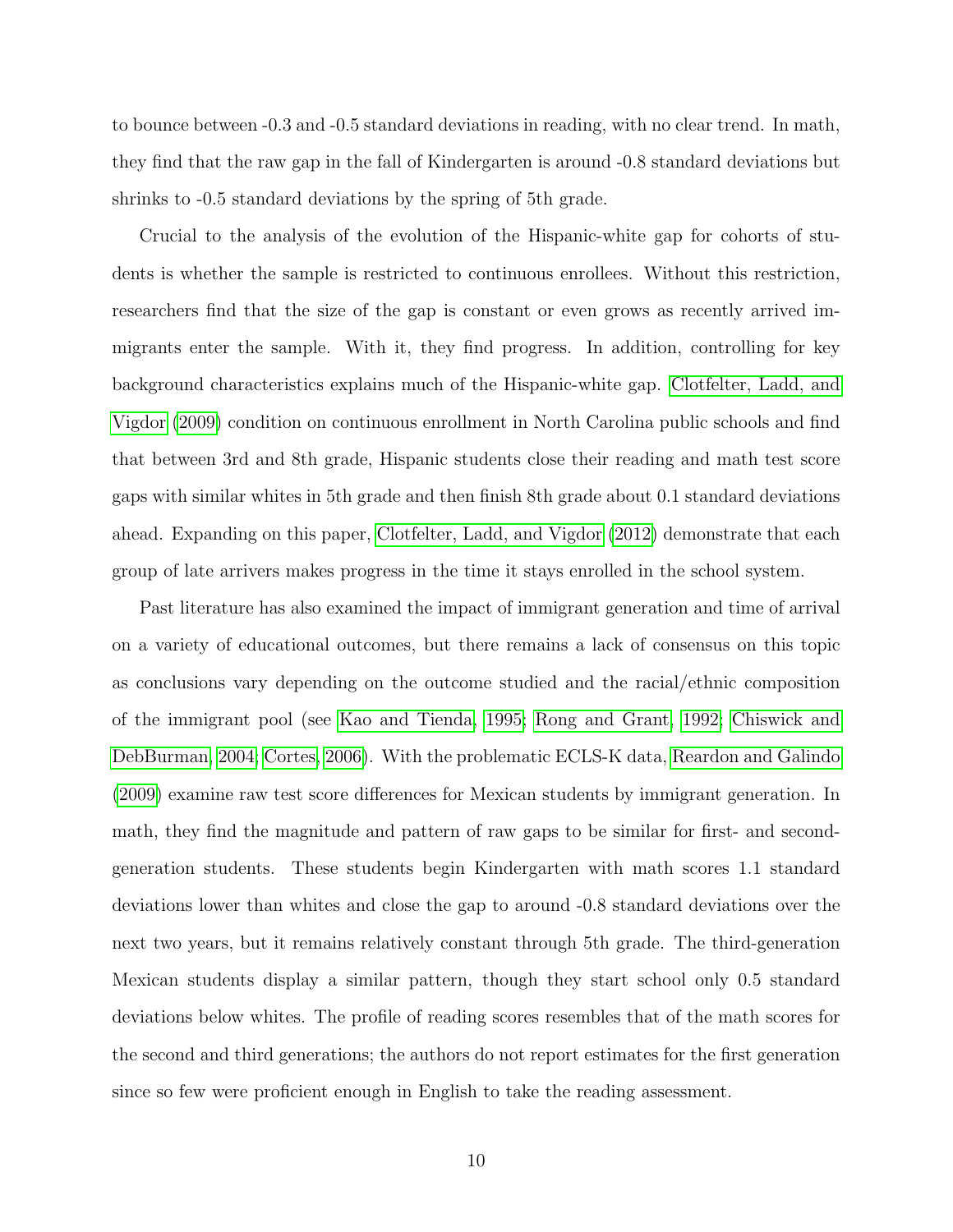The study most closely related to this one is a recent working paper by [Ozek and Figlio](#page-31-5) [\(2014\)](#page-31-5). They conduct a similar analysis with the Florida analogue of the North Carolina data and come to some similar conclusions about how Hispanic students of various generations fare as they move through school. For the within-Hispanic comparisons, they find the same patterns as the ones presented here. They also find some convergence with whites for firstand second-generation Hispanics, but they do not show children of immigrants closing the achievement gap or surpassing whites. The discrepancy might arise because they do not control for parent's education while I do. This key control makes the white and Hispanic students under analysis more socioeconomically comparable. Another disadvantage of the [Ozek and Figlio](#page-31-5)  $(2014)$  study relative to this one is that the authors exclude all native-born Hispanic students born in a state besides Florida, or 23% of Hispanic students. In contrast, I use a finite mixture model to back out immigrant generation when it is unobserved and thus do not drop any observations. Still, the fact that data from two different states leads to some similar conclusions adds confidence to the generalizability of the findings presented in both papers.

This paper improves upon past work by breaking down trends in the Hispanic-white test score gap for a set of intact, complete cohorts. With this data set and econometric model, I establish which Hispanics are responsible for the trend reversal, the size of the test score gap for each generation, and how the gaps evolve as the students age. In the process, I determine how quickly test scores for immigrant Hispanics converge with whites of a similar socioeconomic status. By focusing on a single ethnic group, I acknowledge that the experience of immigrant Hispanics might be quite different from, for example, immigrant Asians.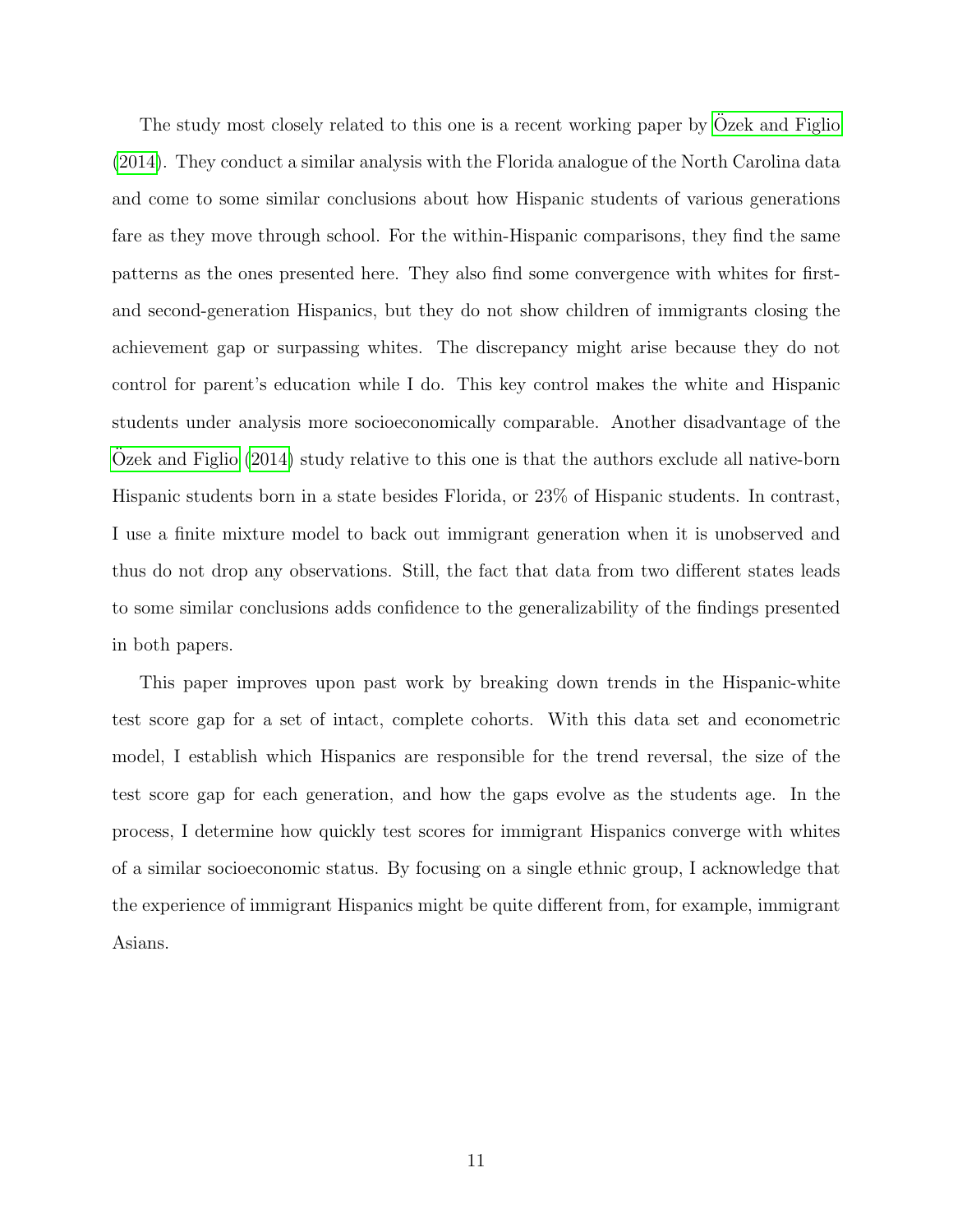## <span id="page-13-0"></span>3 Data

The North Carolina education data is a rich, longitudinal, administrative data set that links information on students, teachers, and public schools over time. The database is maintained by the North Carolina Education Research Data Center (NCERDC), which is housed at Duke University. Every year, the data center processes files received by the North Carolina Department of Public Instruction (NCDPI) and adds them to the existing data. Since the availability of some parts of the data varies over time, I restrict my analysis to certain years. I draw information on students from the End of Grade (EOG) files, which contain reading and math test scores for 3rd through 8th graders as well as student background characteristics such as race/ethnicity, parent's education, and free/reduced price lunch status. Encrypted identifiers follow students over time, even as they change schools, as long as they stay within the universe of North Carolina public schools.

My sample consists of two cohorts of students in 3rd grade in 2000 and 2001. For the 2000 cohort, normal grade progression means that these students would be in 4th grade in 2001, 5th grade in 2002, and so on, up to 8th grade in 2005 (and similarly for the 2001 cohort). Since late arrival into and early exit out of the sample are important variables in my analysis, I make some adjustments so that I do not confuse retention with entering or leaving the sample. Specifically, I follow students who were held back in 3rd grade or any subsequent grade, and I drop any students that enter a cohort in 4th grade or above due to grade repetition.<sup>[6](#page-13-1)</sup> This procedure ensures that my results are valid for the cohorts of students attending 3rd grade in 2000 and 2001 and that late arrival and early exit variables only capture students that enter and exit the universe of North Carolina public schools. Note

<span id="page-13-1"></span><sup>6</sup>With this procedure, I miss students that start attending North Carolina public schools at the same time that they repeat a grade. To check the extent to which this might be a problem, I also estimate my model restricting the sample to students who were born between October 1990 and September 1991 for the 2000 cohort and between October 1991 and September 1992 for the 2001 cohort. The cutoff for entering Kindergarten was October 16 for these cohorts, and the months in these ranges are also the most frequent months of birth, covering 77% of the sample. While the overall pattern of my results remains the same, I do find that all generations of Hispanic students perform worse relative to whites, as compared to the sample that does not drop students who were not the appropriate age for grade.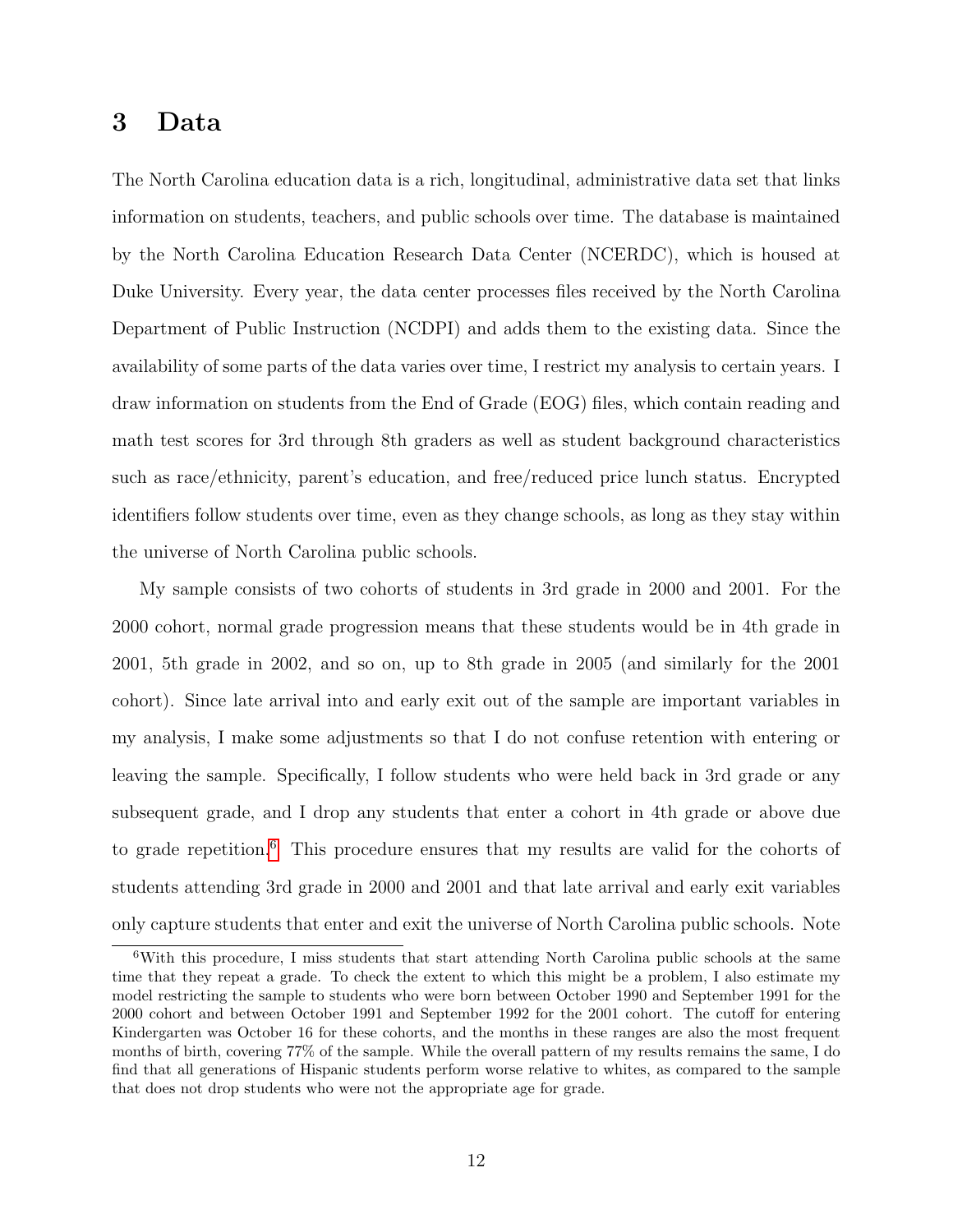that for the rest of the paper "grade" means imputed grade, or the grade that a student would be in if he had been promoted each year. Finally, I normalize test scores within each cohort-grade pair.[7](#page-14-0) To maintain comparability across time given changes in the racial and ethnic composition of students, I use the mean and standard deviation of the white test score distribution in each cohort-grade pair for normalization.

The NCERDC has also matched students in the education files to birth records supplied by the North Carolina State Center for Health Statistics. These birth records provide even more background information on students, including the location of birth for each of the parents, but this information is not available for students born outside of North Carolina. Furthermore, the match rate of 3rd grade education data to birth data is 66% for all students but 19% for Hispanic students. I expect a lower match rate for Hispanics since first-generation immigrants do not have an in-state birth record by definition. Furthermore, some nativeborn Hispanics in North Carolina moved to the state between birth and the end of 3rd grade. If all Hispanic students born in North Carolina were matched, the education to birth data match rate would be  $32\%$ .<sup>[8](#page-14-1)</sup> I make use of the birth certificate information when possible and let my econometric model take care of the rest. When a student's birth certificate indicates that at least one parent was born outside the country, I classify him as a second-generation immigrant.<sup>[9](#page-14-2)</sup> Students with both parents born in the U.S. are categorized as third-generation, but in reality, their roots could reach back even further.

For the group of Hispanic students without birth records, I rely on the Census and the American Community Survey (ACS) to fill in the distribution of immigrant generations for school-age Hispanic youth not born in North Carolina [\(Ruggles et al., 2010\)](#page-31-0). To ensure the samples are comparable, I use school-age Hispanics living in North Carolina and attending public school from the 2000 Census and 2001-2006 waves of the ACS. I choose the 2000 and 2001 3rd grade cohorts so that the Census/ACS and NCERDC data line up in terms

<span id="page-14-0"></span><sup>7</sup>Test scores are reported on the same developmental scale regardless of grade, so I can include retained students in the normalization.

<span id="page-14-1"></span><sup>8</sup>Calculated from the Census/ACS. See Appendix [A](#page-3-2) for the full details.

<span id="page-14-2"></span><sup>&</sup>lt;sup>9</sup>This definition of second-generation is consistent with other social science research.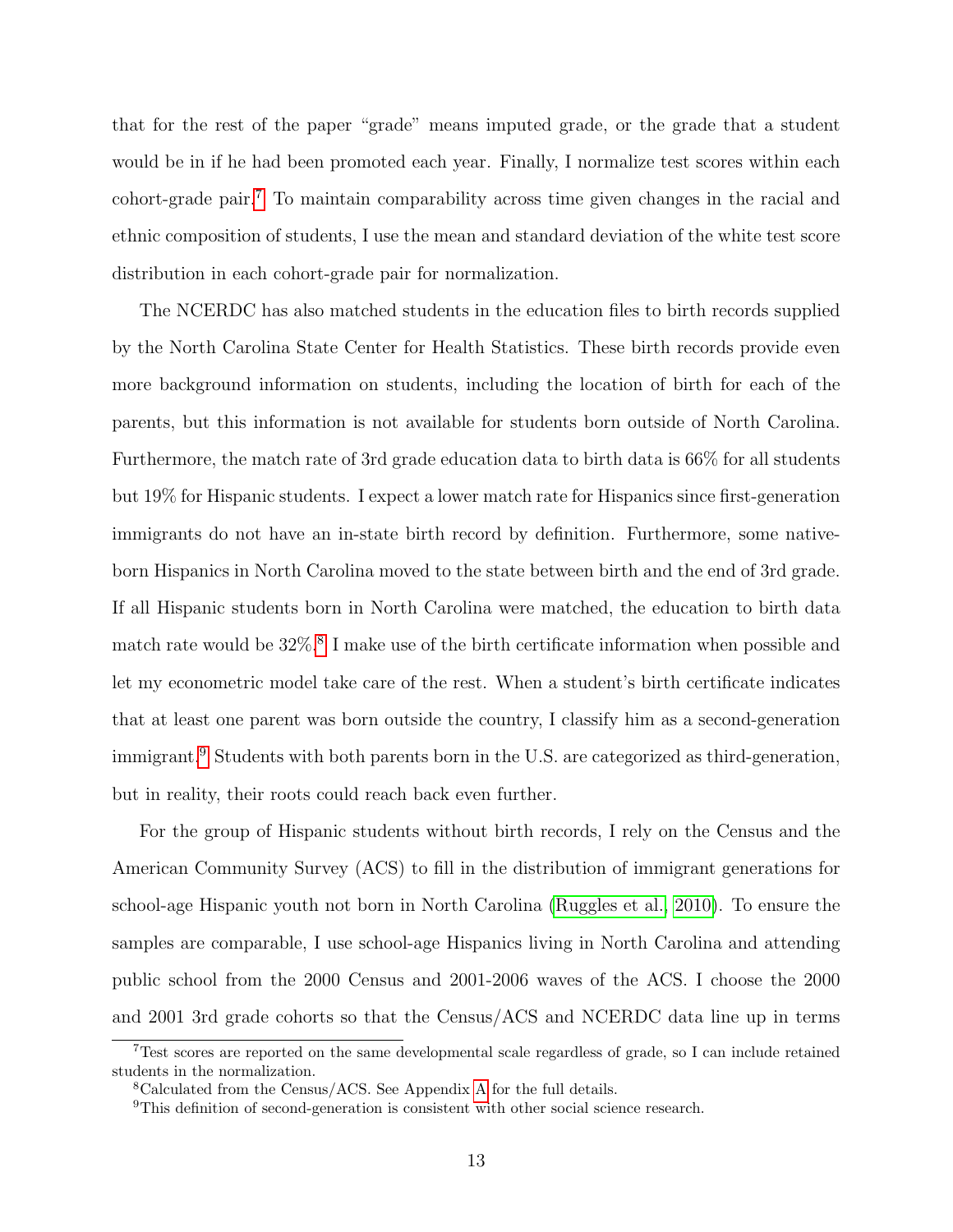of available information. Earlier cohorts leave me without corresponding years in the Census/ACS. In later ones, the NCERDC does not provide free/reduced lunch status and parent education, the key variable to predict immigrant generation.

While the North Carolina education data is not nationally representative, there are several reasons that make the state interesting to use as a case study. First, North Carolina is in fact representative of the country in a few key ways. It features a diversified economy with a mixture of urban, suburban, and rural areas spread across the Appalachian Mountains, the Piedmont, and the Atlantic coast. Hispanics reside in all parts of the state, drawn to the demand for workers in such industries such as agriculture, construction, service, and retail [\(Gill, 2010\)](#page-30-9). Second, while Hispanics make up a smaller proportion of North Carolina's population than they do nationally (8.4% versus 16.3% as of 2010), the state has experienced astounding growth in the number of Hispanics residing there in the past two decades. Therefore, the state could serve as a model for what will happen in other parts of the nation.

### <span id="page-15-0"></span>4 Econometric model

If the immigrant generation for every Hispanic student was known, I could estimate generational test score gaps by ordinary least squares, taking the following equation as the model:

$$
y_{ik} = g_i' \alpha_k + x_{ik}' \beta_k + \varepsilon_{ik} \tag{1}
$$

where  $y_{ik}$  is the test score for student i in subject k, with  $k = r$  for reading and  $k = m$  for math;  $g_i$  is a vector of indicators for each Hispanic immigrant generation; and  $x_{ik}$  is a vector of other covariates, including indicators for the non-Hispanic racial groups. The parameter vector  $\alpha_k$  then contains the Hispanic-white test score gap for each immigrant generation in subject k. However, I must take a different approach to uncover these values since since I do not observe generation for the majority of Hispanic students.

I estimate the effect of generational status on test scores by maximum likelihood with a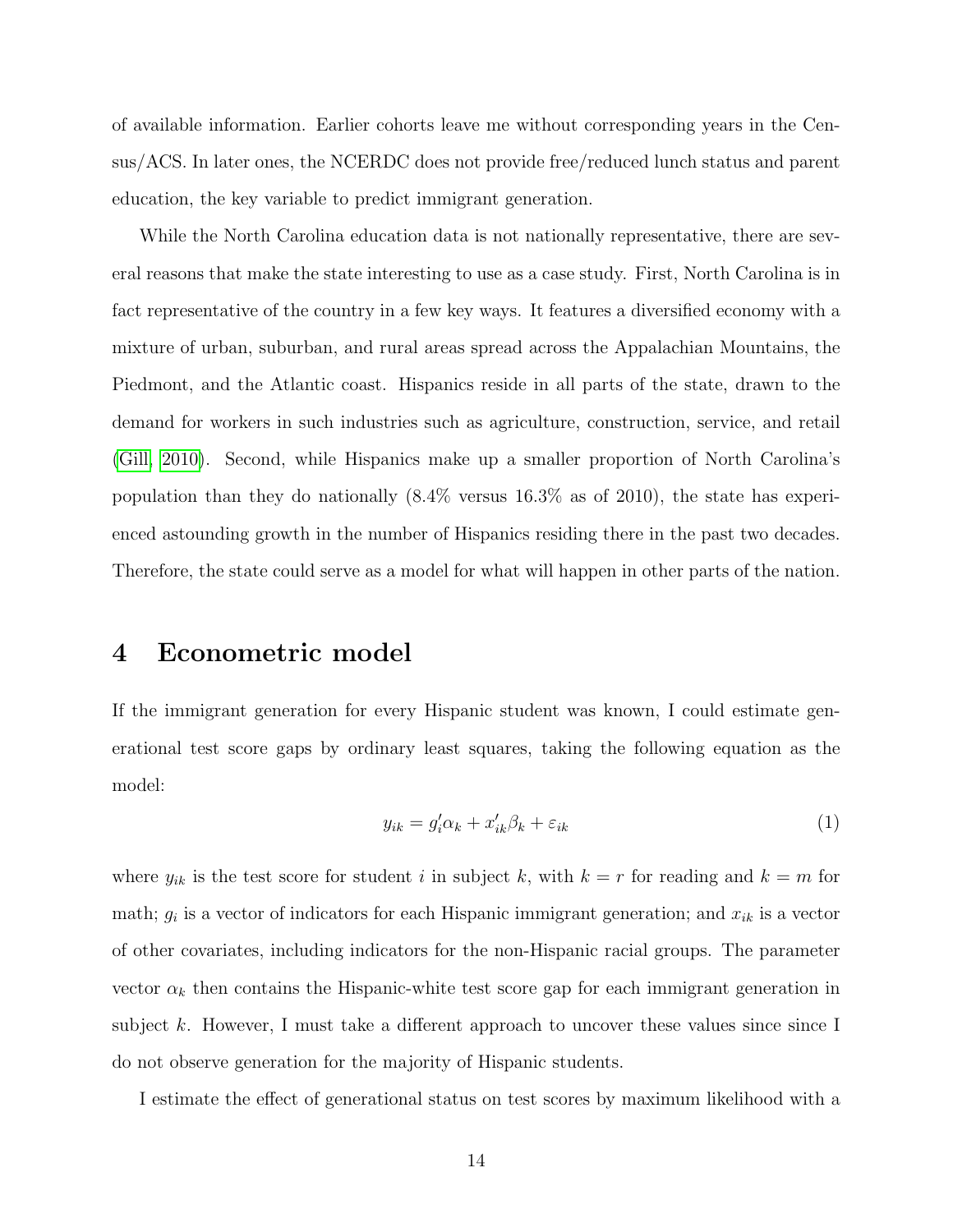two-part likelihood function: The first component, which I use for observations where  $g_i$  is observed, comes from the standard likelihood for a linear model with a normally distributed error. The second component departs slightly from the standard likelihood to a finite mixture model since I must incorporate the fact that I do not observe immigrant generation for these students. In Appendix [B,](#page-7-1) I show that estimates from my model are not substantially different from estimates obtained with ordinary least squares, as far as the overall Hispanic-white test score gap is concerned.

#### 4.1 Likelihood function

In order to take full advantage of the information available, I jointly estimate achievement gaps for reading and math. This aspect of the setup is important for students with an unknown immigrant generation since it utilizes the correlation between the two scores; in other words, I use the fact that a high reading score may indicate that a student is of a higher immigrant generation in my estimation of the math coefficients, and vice versa. Specifically, I model the distribution of the shocks  $\varepsilon_{im}$  for math and  $\varepsilon_{ir}$  for reading as bivariate normal, where I parameterize the covariance matrix such that  $\rho$  is the correlation between the shocks and  $\sigma_k^2$  is the variance of subject k's shock.

$$
\begin{bmatrix} \varepsilon_{ir} \\ \varepsilon_{im} \end{bmatrix} \sim N \begin{pmatrix} 0 \\ 0 \end{pmatrix}, \begin{bmatrix} \sigma_r^2 & \rho \sigma_r \sigma_m \\ \rho \sigma_r \sigma_m & \sigma_m^2 \end{bmatrix} \tag{2}
$$

For a non-Hispanic student or a Hispanic student with a birth certificate and thus a known immigrant generation, the contribution to the likelihood function is

$$
L_{1i} = \Phi(y_{ir}, y_{im}|g_i, x_{ir}, x_{im}, \theta)
$$
\n
$$
(3)
$$

where  $\Phi(\cdot)$  is the bivariate normal probability density function, and  $\theta$  contains all the pa-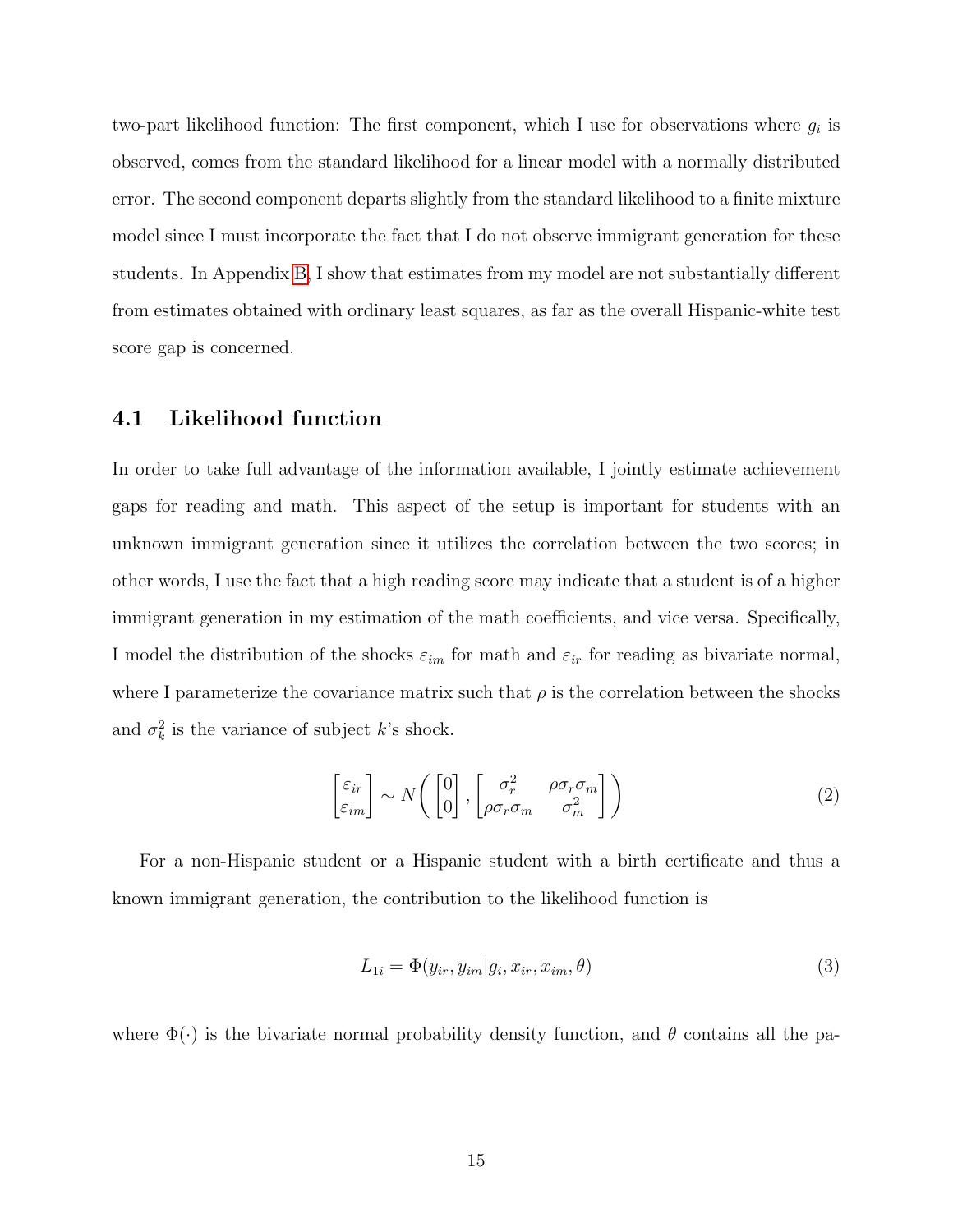rameters.<sup>[10](#page-17-0)</sup> For a Hispanic student with an unknown immigrant generation, the likelihood contribution is

$$
L_{2i} = \sum_{g} \pi_{ig} \Phi(y_{ir}, y_{im} | g, x_{ir}, x_{im}, \theta)
$$
\n
$$
\tag{4}
$$

where  $\pi_{iq}$  is the probability that student *i* belongs to generation g. In practice, this value is estimated in a first stage, as discussed below. Intuitively, this estimation method works because the objective function gives greater weight to observations that are likely to be of a particular immigrant generation when it determines the effect of being a member of that generation. The combined likelihood for all observations is

$$
L = \prod_{i=1}^{n_1} L_{1i} \times \prod_{i=1}^{n_2} L_{2i}
$$
 (5)

Finally, taking logs and denoting the log-likelihood as  $\ell$ , the function that I maximize to estimate the model is

$$
\ell = \sum_{i=1}^{n_1} \ln \Phi(y_{ir}, y_{im}|g_i, x_{ir}, x_{im}, \theta) + \sum_{i=1}^{n_2} \ln \left[ \sum_g \pi_{ig} \Phi(y_{ir}, y_{im}|g, x_{ir}, x_{im}, \theta) \right]
$$
(6)

In practice, some math and reading scores are missing, and this issue is more prevalent for Hispanic students' reading scores since students with LEP (limited English proficient) status are exempt from the reading tests. (They are still required to take the math tests.) By incorporating information about whether or not a student took the other type of exam, I gain an even better hold on the immigrant generation to which a student belongs. Accordingly, I include a dummy in the vector  $x_{ik}$  for whether the student took the other type of exam. When a student is missing one exam but not the other, I replace the bivariate normal density

$$
\Phi(y_{ir}, y_{im}|g_i, x_{ir}, x_{im}, \theta) = \frac{1}{2\pi\sigma_r\sigma_m\sqrt{1-\rho^2}} \exp\left\{-\frac{1}{2(1-\rho^2)} \left[\frac{(y_{ir} - g_i'\alpha_r - x_{ir}'\beta_r)^2}{\sigma_r^2} + \frac{(y_{im} - g_i'\alpha_m - x_{im}'\beta_m)^2}{\sigma_m^2} - \frac{2\rho(y_{ir} - g_i'\alpha_r - x_{ir}'\beta_r)(y_{im} - g_i'\alpha_m - x_{im}'\beta_m)}{\sigma_r\sigma_m}\right]\right\}
$$

<span id="page-17-0"></span> $10$ That is,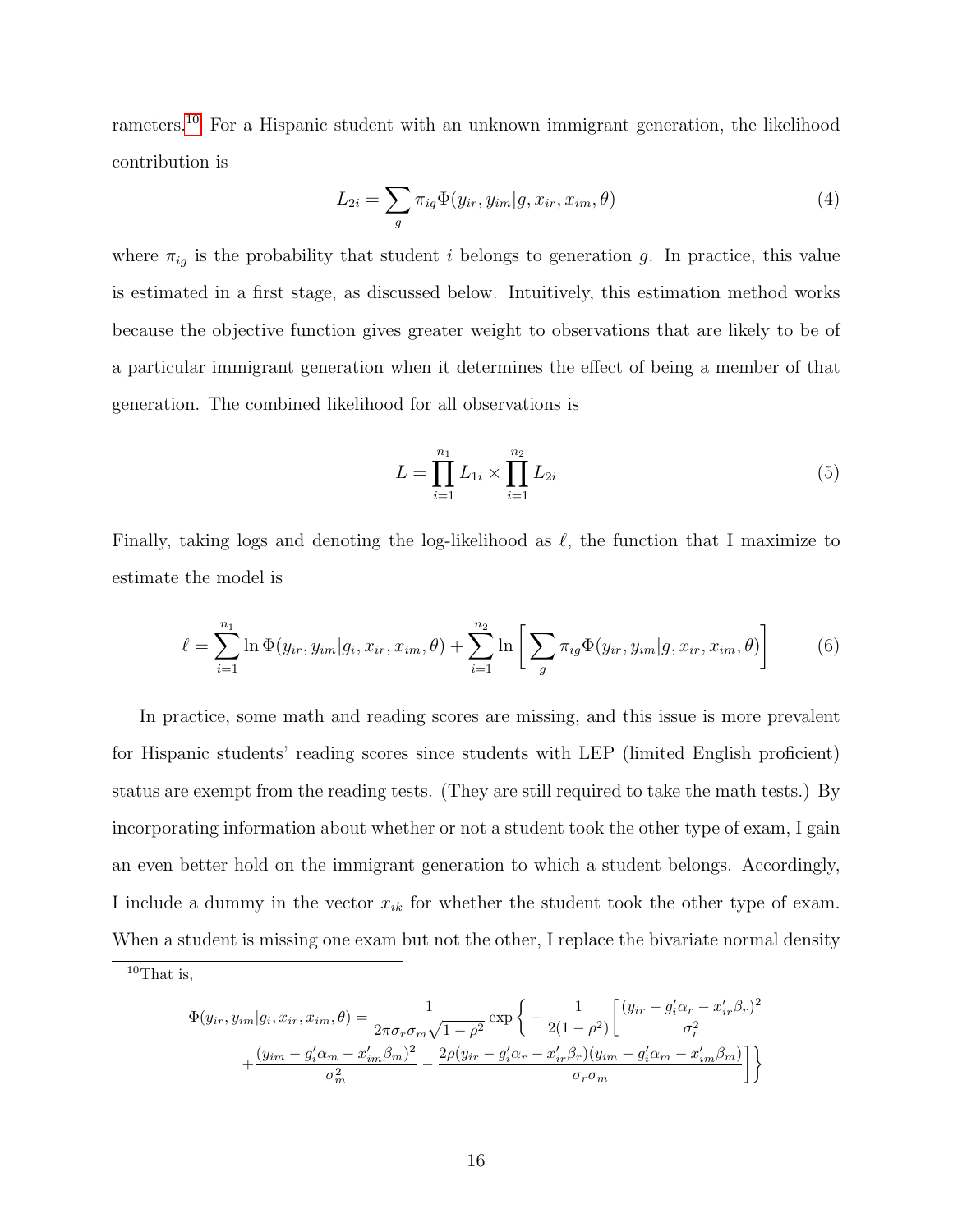with a univariate normal density for the test the student did take.

#### 4.2 Estimation with school fixed effects

Due to computing and data constraints, I cannot estimate a model with school fixed effects using traditional methods (i.e., direct estimation of the school effects or de-meaning all variables using the within transformation). Therefore, I adopt the following iterative procedure.

1. Given initial guesses  $(\hat{\alpha}_k, \hat{\beta}_k)$  for  $k = \{r, m\}$ , calculate the average residual for each school s in the set of schools:

$$
\hat{\mu}_{sk} = \frac{1}{n_s} \sum_{i \in s} \hat{\varepsilon}_{ik} \tag{7}
$$

$$
\hat{\varepsilon}_{ik} = y_{ik} - g'_i \hat{\alpha}_k - x'_i \hat{\beta}_k \tag{8}
$$

When  $g_i$  is not observed, I substitute the individual's immigrant generation probability distribution  $\pi_i$ . These average residuals by school represent the initial guesses for the school fixed effects.

- 2. Estimate the model with  $(y_{ik} \hat{\mu}_{sk})$  as the dependent variable to obtain new parameter guesses  $(\hat{\alpha}_k, \hat{\beta}_k)$ .
- 3. Repeat steps 1 and 2 until the estimated parameters converge.<sup>[11](#page-18-0)</sup>

#### 4.3 First-stage estimation of probability weights

I estimate the weights  $\pi_{ig}$  using data from the Census and the ACS. Since both the education data and the Census/ACS contain parent education, I construct weights based on this characteristic. Specifically, I take the population of school-age Hispanic students born outside of but living North Carolina and attending public school. Then, I calculate the probability that a student is of each immigrant generation given parent's educational attainment in five

<span id="page-18-0"></span> $\frac{11}{11}$ In practice, I stop iterating when the percent change in the log-likelihood is below a very small threshold.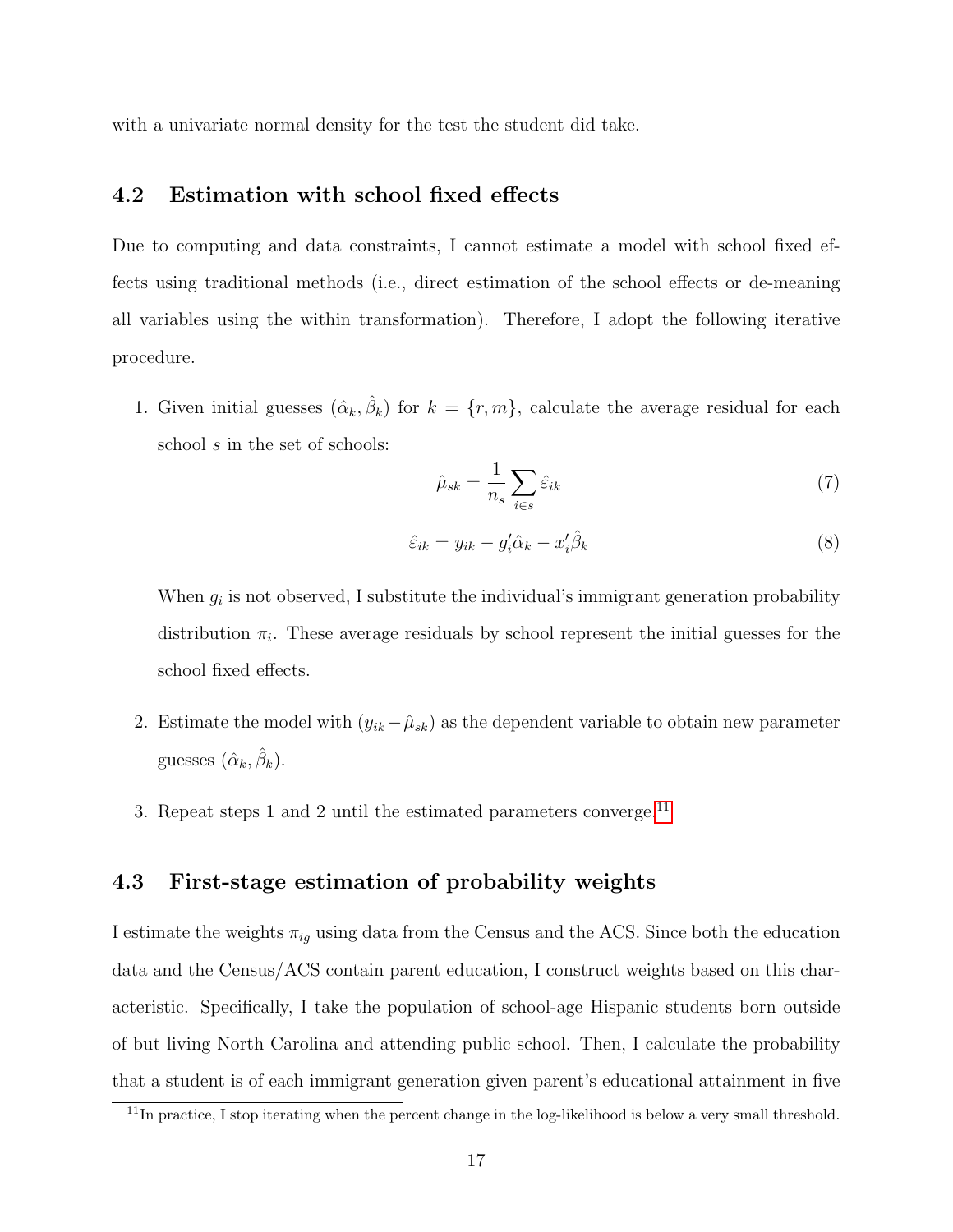categories.[12](#page-19-1) Finally, I adjust the weights to correct for undermatching between the birth and education data. I explain this adjustment procedure and the reasoning behind it in more detail in Appendix [A.](#page-3-2) While I prefer the weights based on parent's education, unconditional weights yield the same qualitative results, which are also numerically very similar.<sup>[13](#page-19-2)</sup>

### <span id="page-19-0"></span>5 Results

#### 5.1 Descriptive statistics

Table [1](#page-32-0) gives descriptive statistics for outcomes and covariates for the sample of students that are part of the cohorts in 3rd grade in 2000 and 2001. Pooling all grades together for each student gives over 1.2 million student-grade observations with an average of 4.7 grade observations per student, 3.7 for Hispanic students. In this sample, the average Hispanic-white reading gap is -0.74 standard deviations, and the average math gap is -0.61 standard deviations. The observation frequencies by grade in Table [2](#page-33-0) justify normalization to the white mean and standard deviation for each cohort-grade combination—the number of white students in each grade is stable relative to the number of Hispanics. Due to this normalization, we would expect the year-to-year change in white test scores to be close to zero, though perhaps slightly greater than zero if there is positive selection into staying in the sample. For white math scores, this selection story appears to hold. However, the average Hispanic student gains about 0.06 standard deviations in each subject, conditional on having a score in the previous year. Given that there are fewer observations per student for Hispanics, the selection into having a previous year's score is likely higher. Nevertheless, this growth gives us a sense of the gains Hispanic students make with continuous enrollment.

<span id="page-19-1"></span>This sample is 59% white, 31% black, and 5% Hispanic, while the remainder are another

<sup>&</sup>lt;sup>12</sup>For some years in my sample, I could also include location at the Super PUMA level in the calculation of the probability weights. This addition barely alters the results.

<span id="page-19-2"></span><sup>&</sup>lt;sup>13</sup>Specifically, no generational coefficient moves by more than 0.06 standard deviations, and most are within 0.02 standard deviations in my adjusted gaps model.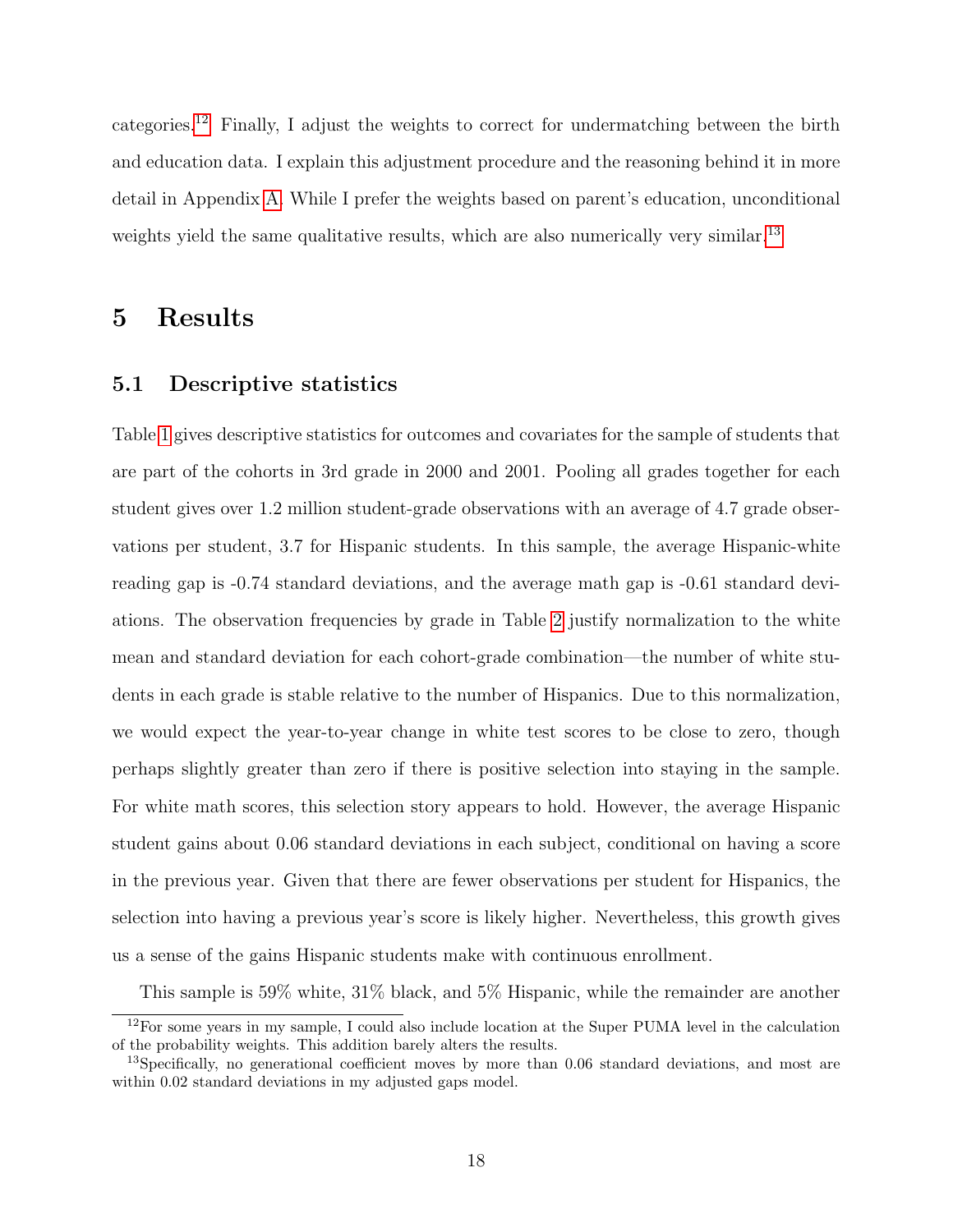$(single)$  race or multiracial.<sup>[14](#page-20-0)</sup> Since Hispanic students move in and out of North Carolina public schools more often, the racial/ethnic composition looks slightly different without the grades pooled. This aspect of the data is also reflected in the proportion of studentgrade observations that arrive late (defined as missing from the 3rd grade data) and exit early (missing from the 8th grade data). Most notably, 37% of Hispanic observations come from late arrivers, compared to 11% for whites, but the 13% probability that a Hispanic observation represents an early exiter is also significantly greater than the white probability. While white and Hispanic observations are equally likely to be missing a math score  $(0.1\%),$ given that they have test score data, Hispanics are about 5 times as likely  $(0.4\%$  versus 1.9%) not to have a reading score.

The two socioeconomic status variables starkly reveal the relative average disadvantage of Hispanic students. Though about 40% of both whites and Hispanics have high school graduate for parent's education, the distributions skew in different directions: Forty-seven percent of Hispanic student-grade observations have parent educational attainment of less than high school compared to 8% for whites. A white student is much more likely to have a parent who has completed some level of higher education. This disparity in socioeconomic status shows up again in the proportion of students who receive free or reduced price lunch, which is only 39% for white students but 90% for Hispanics.

In Table [3,](#page-34-0) I report summary statistics for Hispanic students in the NCERDC data based on what I know about the students' immigrant generation. I separate the students not matched to a birth certificate by whether they arrived in North Carolina public schools by 3rd grade. From the Census and ACS (see Table [5\)](#page-36-0), we know that about half the Hispanic students not born in North Carolina are first-generation immigrants. Between the late and early arrivers to North Carolina, there is remarkably little difference in socioeconomic status as represented by parent's education and subsidized lunch status. However, the reading

<span id="page-20-0"></span><sup>14</sup>For the race/ethnicity variable, the respondent could only mark one of the following: American Indian, Asian, Black, Hispanic, Multiracial, White, or Other. I interpret black as non-Hispanic black and white as non-Hispanic white, though I cannot know definitively what the student, parent, or teacher thought when marking the child's race/ethnicity.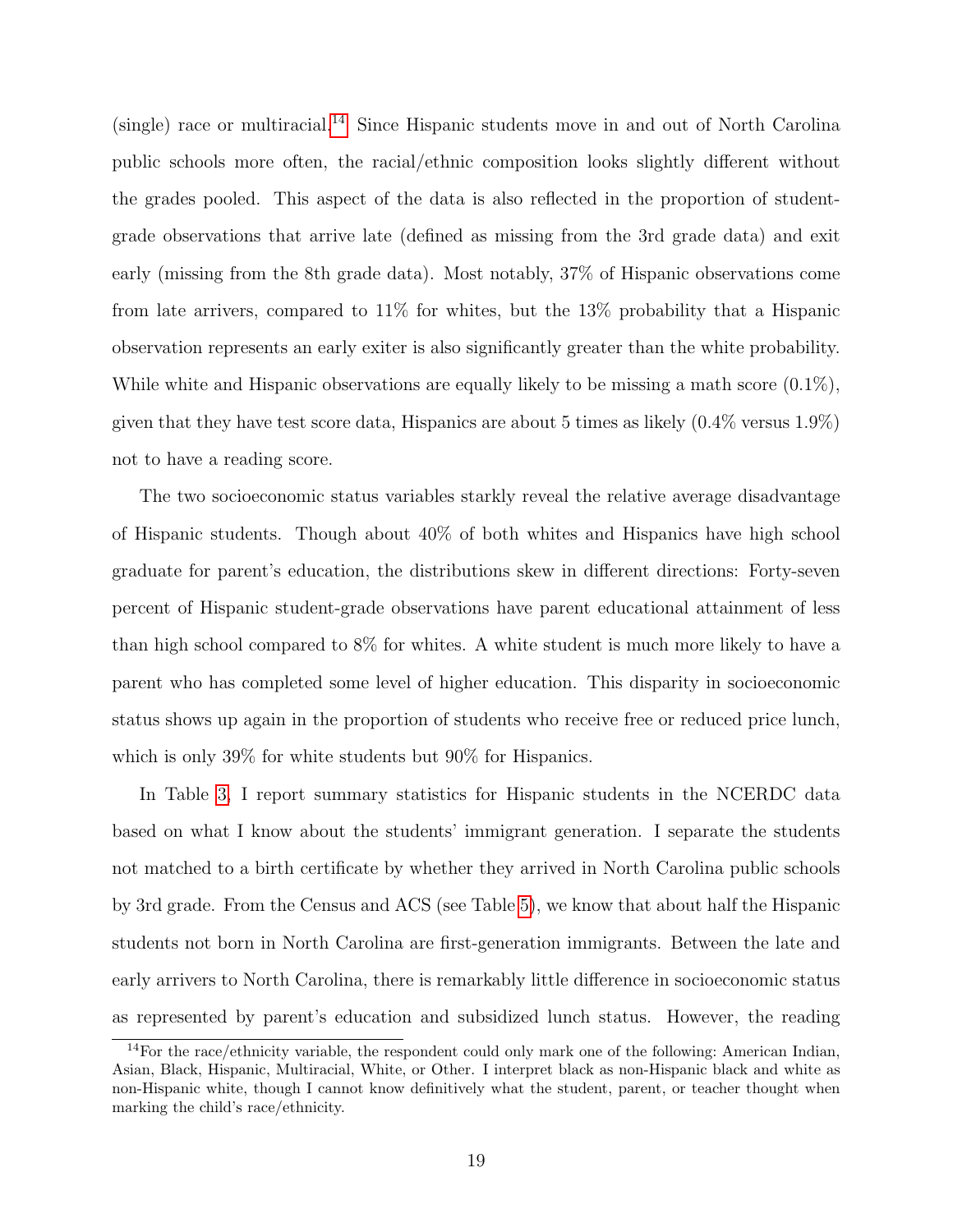test scores of the late arrivers are half a standard deviation lower and the math scores 0.38 standard deviations lower than the early arrivers. Even the early arrivers score about half a standard deviation below whites in both subjects. Late arrivers gain 0.12 standard deviations in math and reading from the previous year, though the caveat of having a previous year's test score applies more strongly for these students. Still, this change is three times the average gain of early arrivers. Finally, the late arrivers are missing a reading score in 3.9% of cases, compared to 0.8% for early arrivers.

Turning to students with a known immigrant generation, the third-generation Hispanic students lag behind whites by about 0.4 standard deviations in reading and math. The second generation's respective gaps are -0.62 and -0.47 standard deviations. While the students I know to be third-generation have the same average change in test scores as whites, known second-generation Hispanic students improve 0.05 standard deviations relative to whites. Not only are test score levels different by immigrant generation and time of arrival, so are the slopes. I also observe differences in the socioeconomic status of these two groups, as far as I can tell from the birth record matches. These third-generation Hispanic students on average have parents with less education than white students, and these second-generation students in turn have parents with less education than the third generation. More parents of second-generation Hispanics did not finish high school than did. For free/reduced price lunch, all groups of Hispanics in Table [3](#page-34-0) have high levels of enrollment in the program, but the known third generation enrolls 77% compared to over 90% for the known second-generation and unknown generation students.

The Census and ACS provide a more complete classification of the immigrant generation of school-age Hispanic youth living in North Carolina as well as more background characteristics. I present descriptive statistics from this data for the years corresponding to the education sample  $(2000-2006)$  in Table [4.](#page-35-0)<sup>[15](#page-21-0)</sup> Turning to average characteristics by immigrant

<span id="page-21-0"></span><sup>&</sup>lt;sup>15</sup>I observe some differences between the reported parent's education distributions in the NCERDC data for Hispanic youth (compare the last column of Table [1](#page-32-0) to the last column of Table [4\)](#page-35-0). This disparity could arise from conditioning on observing a test score in the NCERDC sample, teacher reporting of parent's education, or the fact that in the Census/ACS sample, I only have parent's education for youth living with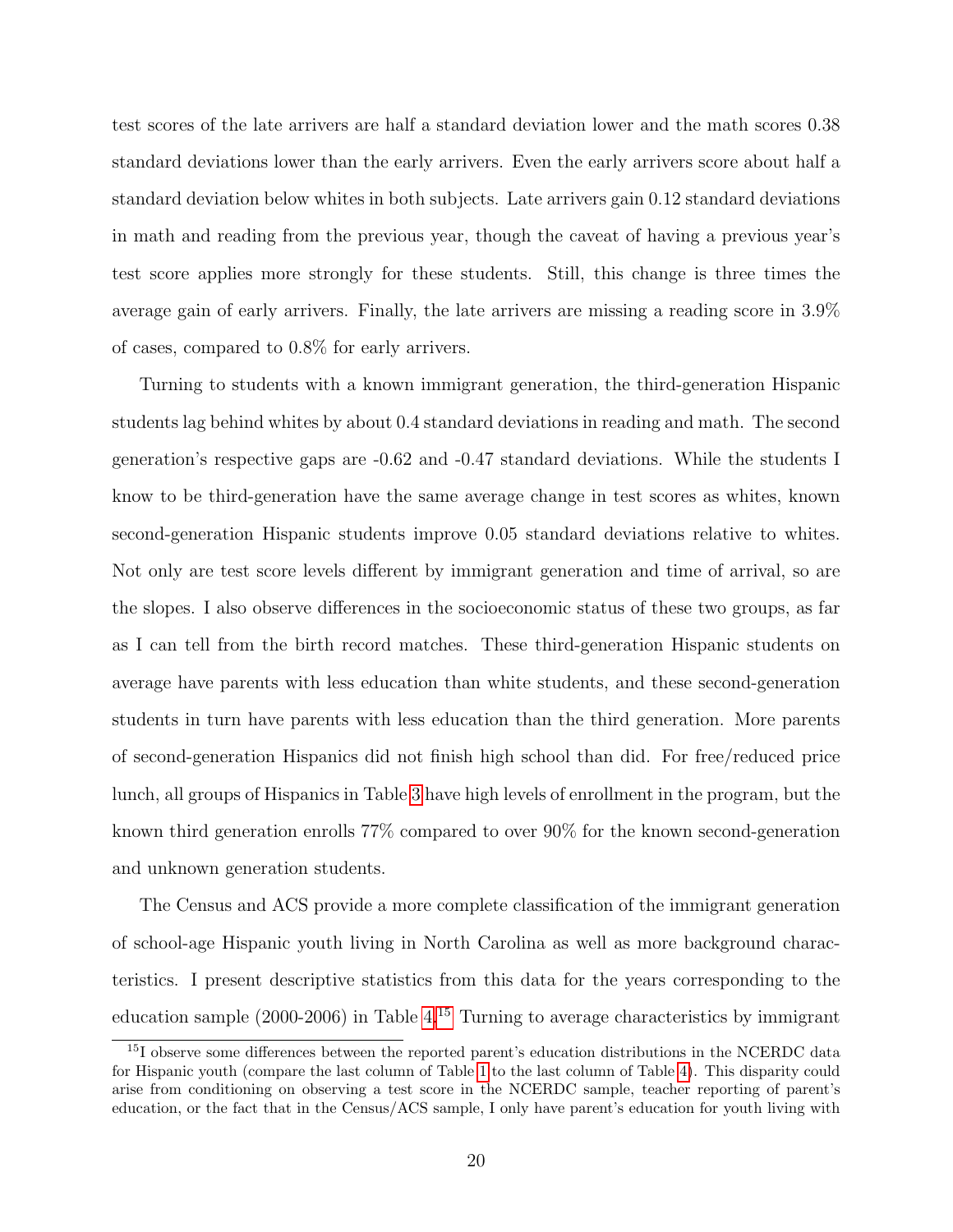generation, I generally find that a higher generational status means that a student comes from a more advantaged household. Average parent's education, household income, and mother's age at birth all suggest that third-generation Hispanic youth are positioned to do well in school. Exceptions are food stamp recipiency and mother's marital status, which appear to give first-generation children an edge. However, given household income, the low take-up rate of food stamps among families with first-generation Hispanic children likely reflects less familiarity with resources for low-income households.

Since first- and second-generation youth both have immigrant parents, one would expect their household characteristics to be similar but perhaps with higher socioeconomic status for households with parents that migrated before the birth of their child since they have resided in the U.S. for longer. Indeed, this pattern is close to what I find: Average household income is statistically no different, and the parent's education distributions appear to be similar. Mother's age at birth is understandably lower for first-generation children since some mothers migrate in the middle of their fertile years. Finally, over three quarters of first- and secondgeneration children come from Mexico with another 10% from Central America, whereas about half of third-generation children trace their origins to Mexico and a quarter to Puerto Rico.

#### 5.2 Probability weights

Before estimating the test score model, I compute probability weights using the sample of school-age Hispanic youth attending public school and living in but not born in North Carolina. I then adjust the weights for undermatching using the procedure described in Appendix [A.](#page-3-2) From Table [5,](#page-36-0) we see that there is substantial heterogeneity in generational status by parent's education for these unmatched records. To determine how parent's education helps predict immigrant generation, compare the probability of each parent education level to the overall probability in the last row of Table [5.](#page-36-0) For these students, higher educational

at least one parent.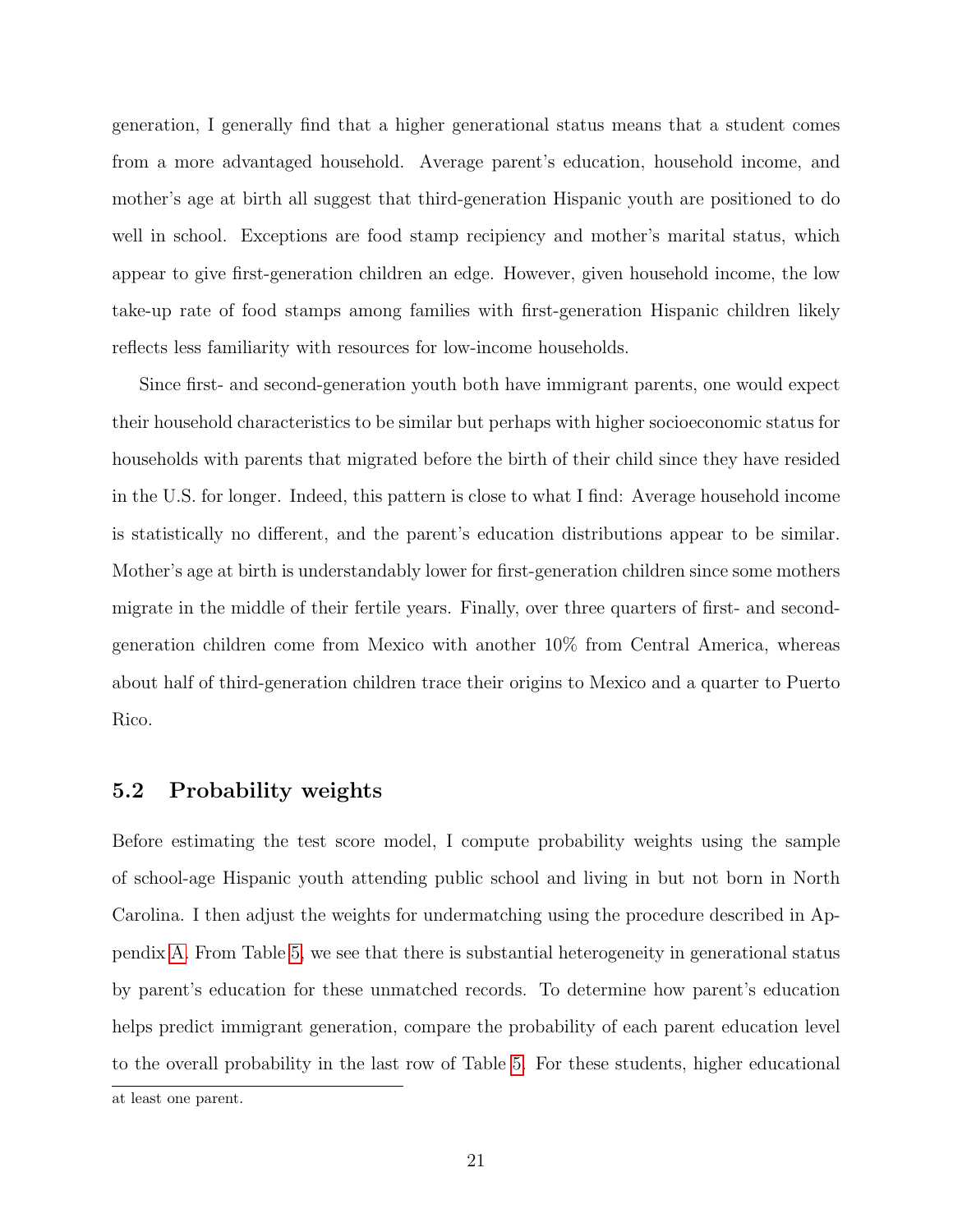attainment by a parent is generally associated with a higher generation.

#### 5.3 Test score results

I lay out my test score results in a series of three sets of graphs, which correspond to different specifications of the test score model. Each graph plots the implied overall Hispanic-white test score gap by grade in addition to the gaps by immigrant generation. I present estimates for the implied gaps in Appendix [B.](#page-7-1)

In Figure [2,](#page-45-0) I show the raw Hispanic-white test score gaps by grade for reading and math. The corresponding estimates and standard errors are in Tables [6](#page-37-0) and [7.](#page-38-0) These unconditional differences reveal how far behind the average Hispanic student of a given immigrant generation is compared to the average white student. A few features of these graphs stand out: First, each generation comes closer to eliminating the Hispanic-white test score gap in reading and math, though the difference between generations varies by grade. Second, the first generation drives the downward trend in the overall Hispanic-white gap, so much so, in fact, that the overall trendline masks gains made by the second generation between 3rd and 8th grade. The third generation flatlines over this time period, showing no notable improvement or decline relative to whites. [Clotfelter, Ladd, and Vigdor](#page-30-0) [\(2009\)](#page-30-0) also find this modest decline in the overall Hispanic-white gap, but these graphs show more nuance.

Next, we turn to Figure [3,](#page-46-0) which plots raw gaps across grades for the population of students that enrolls continuously in school (estimates in Tables [8](#page-39-0) and [9\)](#page-40-0). To add these controls while still keeping the model tractable, I introduce a late arrival indicator for students without any 3rd grade test scores and an early exit indicator for students without any 8th grade test scores. Since I expect these effects to be different for first-generation Hispanics as late arrival more often than not means that the student just arrived in the U.S., I interact each of these indicators with first-generation Hispanic.<sup>[16](#page-23-0)</sup> Indeed, Figure [3](#page-46-0) shows a reversal

<span id="page-23-0"></span><sup>&</sup>lt;sup>16</sup>When I allow full interactions of late arrival and early exit with each race/ethnicity and Hispanic immi-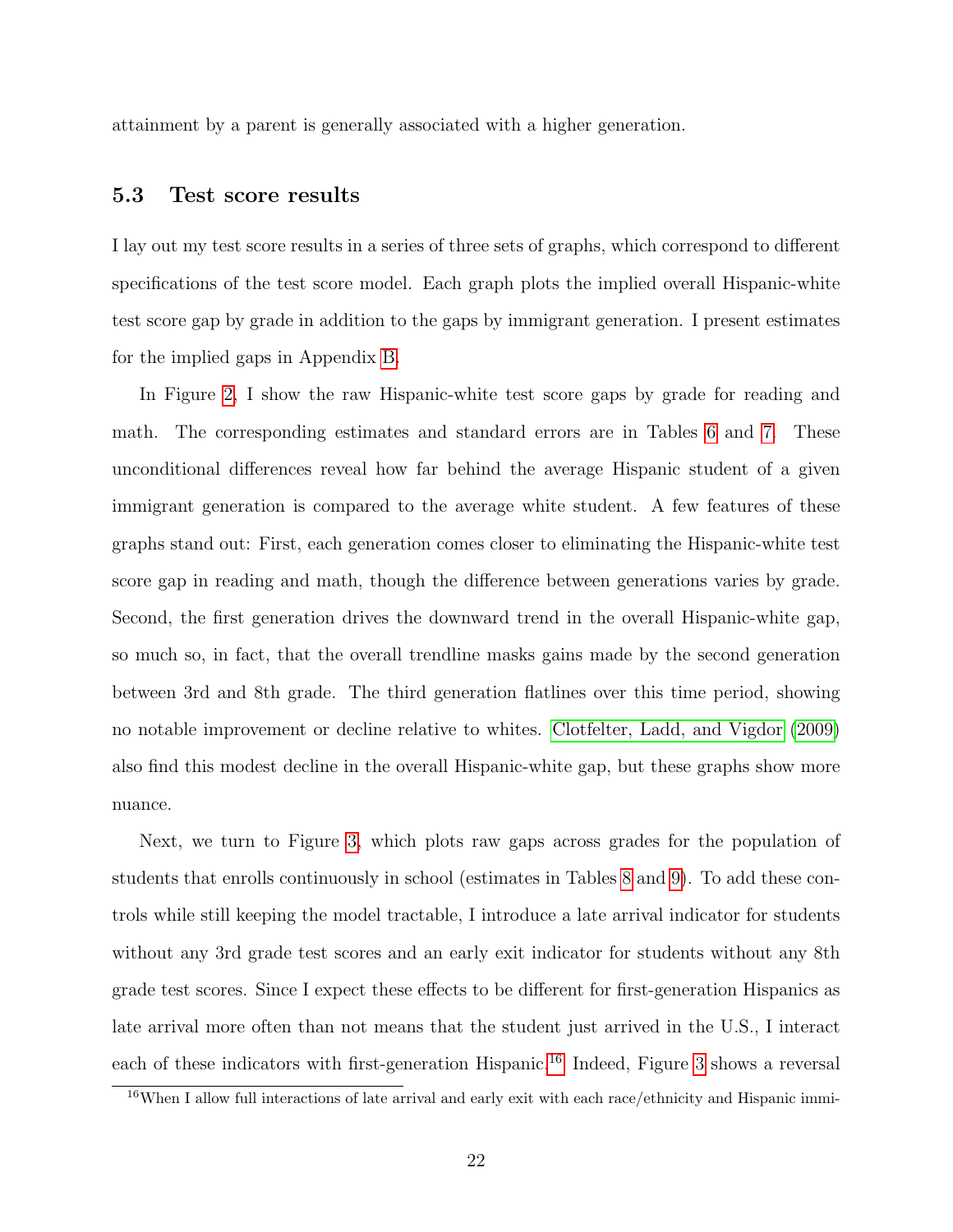in the trendlines for the first generation, which also flips the downward trend in the implied overall gap. This finding mimics the reversal in the overall Hispanic-white test score gaps that [Clotfelter, Ladd, and Vigdor](#page-30-0) [\(2009\)](#page-30-0) find after restricting their sample to continuous enrollees.<sup>[17](#page-24-0)</sup> This paper shows that the immigrant students arriving in the schools drive the change, as opposed to all Hispanic students scoring lower after a move. In reading, firstgeneration Hispanics who arrive by 3rd grade and continuously enroll improve from -1.00 standard deviations to -0.54 standard deviations—an average increase of 0.08 standard deviations per year. Second-generation students gain a modest 0.06 standard deviations to finish 8th grade with a gap of -0.69 standard deviations. The slopes of the math trendlines are similar for these earlier generations, but the average sizes of the gaps are about 0.1 standard deviations smaller. In contrast, third-generation Hispanic students hover around 0.2 standard deviations below whites in reading and 0.3 standard deviations below in math. As a point of comparison, the raw black-white gap in both subjects is consistently around -0.8 standard deviations, almost always below the first generation's gap with whites.

The coefficients on late arrival in Tables [8](#page-39-0) and [9](#page-40-0) show how this change takes place. We cannot place a purely causal interpretation on the late arrival and early exit coefficients; technically, these variables only represent whether a student was linked to an earlier or later test score record. Nevertheless, most of these students are moving in and out of the state, with some transfers in and out of private school or home school. From Table [4,](#page-35-0) we know that 72% of first-generation Hispanics that moved from out of state in the past year actually moved from another country. For reading, there is a relatively modest impact, usually around 0.1 standard deviations, for entering and leaving North Carolina public schools. However, the additional effect of late arrival for first-generation Hispanics is tremendous, ranging from -0.83 to -1.3 standard deviations. This group suffers no perceptible additional penalty for

grant generation, I do find that some of these interactions vary significantly by group. However, there is no clear pattern across grades outside of the main effects and first-generation interactions. Furthermore, only the interactions with first-generation Hispanic have a meaningful impact on the corresponding main effect (i.e., move the coefficient beyond the second decimal place). In other words, a complete set of interactions does not substantially change the second-generation and third-generation Hispanic coefficients.

<span id="page-24-0"></span><sup>&</sup>lt;sup>17</sup>Comparable estimates for the years in my sample are in Appendix Table [B.2.](#page-53-0)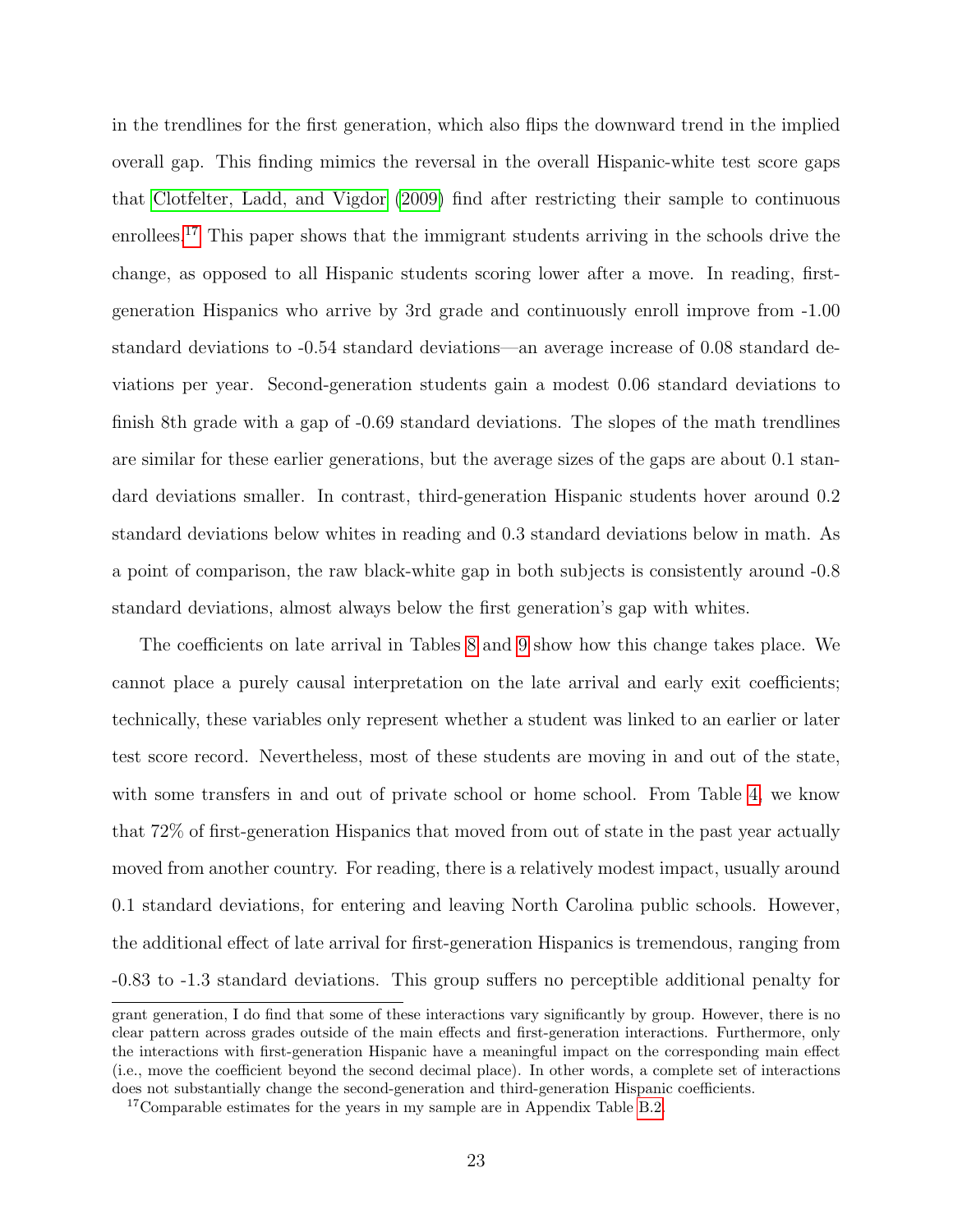exiting early. In math, all students experience some drop in test scores for arriving late and exiting early, and again this drop is larger for first-generation Hispanics. However, their additional penalty is smaller than in reading, ranging between -0.35 and -0.58 standard deviations. The more negative late arrival impacts in higher grades for the first generation drives the narrowing of their test score gap with whites.

These results give a more complete picture of why [Clotfelter, Ladd, and Vigdor](#page-30-0) [\(2009\)](#page-30-0) and others [\(Fryer and Levitt, 2004,](#page-30-3) [2006;](#page-30-4) [Reardon and Galindo, 2009\)](#page-31-2) find that a continuously followed sample of Hispanic students reduces the size of its test score gap with whites over time, while repeated cross sections, like in [Phillips and Chin](#page-31-1) [\(2004\)](#page-31-1), show a widening of the gap. Immigrant students that enter a longitudinal sample after the first wave, usually from out of the country, pull down the Hispanic average more each year. While others have speculated that this was the case, the evidence that I present here rules out the possibility that native-born Hispanics also make a significant contribution.

Last, I plot Hispanic-white test score gaps adjusted for parent's education in five categories, free/reduced lunch, gender, and school-by-year fixed effects as well as the late arrival and early exit indicators discussed above. We know from Table [1](#page-32-0) that Hispanic and white students differ substantially in these measures of socioeconomic status. From Tables [3](#page-34-0) and [4,](#page-35-0) we know that they also vary within the Hispanic population by immigrant generation. Finally, different generations of Hispanic students may attend different quality schools. Thus, Figure [4](#page-47-0) (estimates in Tables [10](#page-41-0) and [11\)](#page-42-0) shows what differences remain between whites and Hispanic students of some immigrant generation after these additional controls are taken into account.

With this set of results, I find more support for the last scenario from Section [2.1,](#page-7-2) which I illustrate in Panel C of Figure [1.](#page-43-0) Third-generation Hispanics consistently perform about 0.1 standard deviations below whites in reading and math. If the Trejo critique holds, negative selection into Hispanic identification for later generations is responsible for this negative gap [\(Duncan and Trejo, 2011\)](#page-30-5). The children of less successful Hispanics are on average more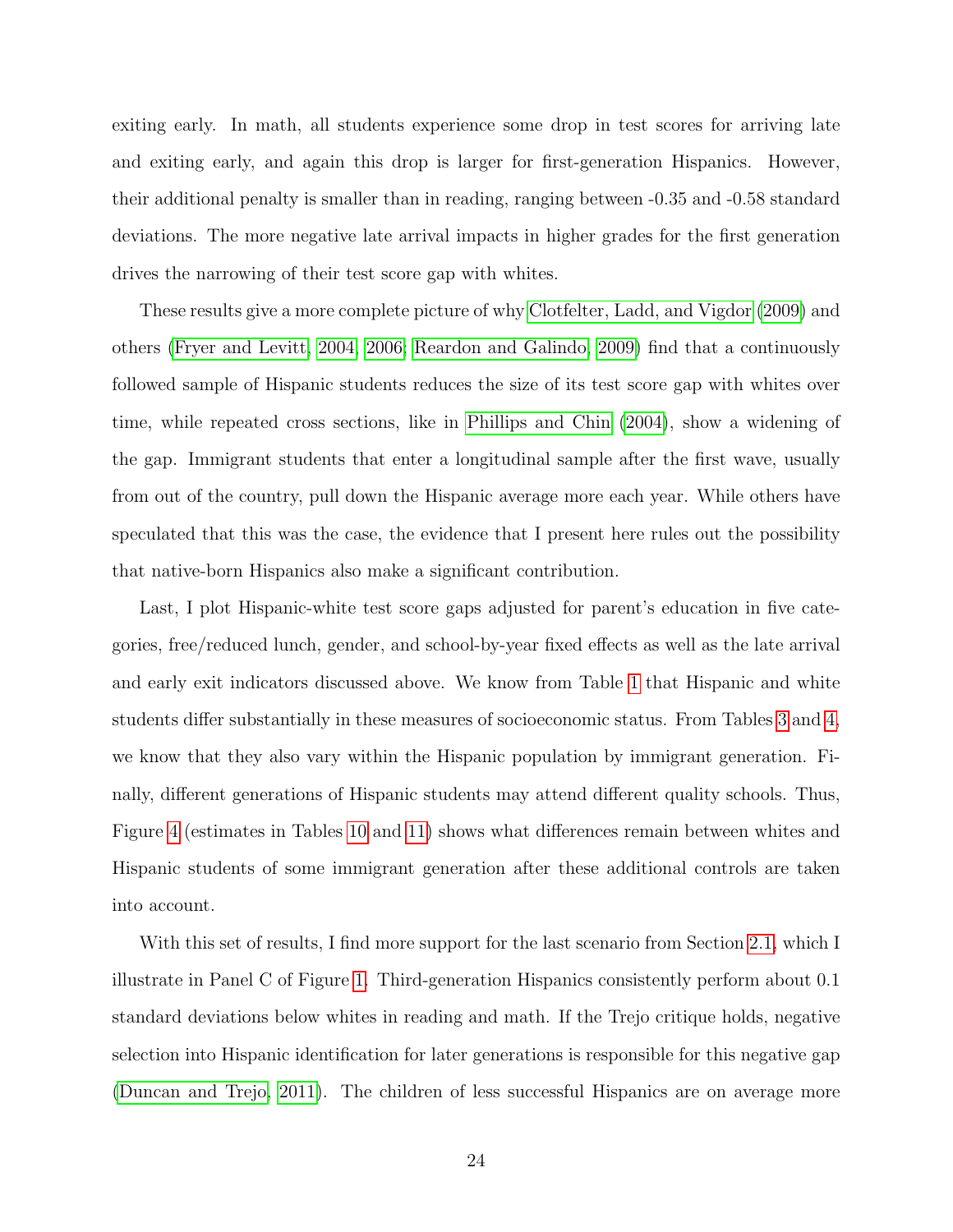likely to be classified as Hispanic at school, which leads to the estimation of slightly lower scores relative to whites for this group. For the children of immigrants, I find astounding progress in both subjects with continuous enrollment from 3rd to 8th grade. After a gap of -0.37 standard deviations in reading in 3rd grade, the scores of first-generation Hispanics are statistically no different than whites from 4th grade onward. In math, these students score 0.21 standard deviations below whites in 3rd grade, surpass them in 5th grade, and exit 8th grade 0.12 standard deviations ahead of them. For the average immigrant student that arrives by 3rd grade, assimilation in test scores is complete in just a few years. This pattern of growth not only applies to Hispanic students who are immigrants themselves but also to the native-born children of immigrants. Second-generation Hispanics start off in 3rd grade with scores on par with comparable whites in both subjects. In 8th grade, they outscore them by 0.11 standard deviations in reading and 0.24 standard deviations in math. Thus, these results show that the second generation more than assimilates; it outstrips whites as well as later-generation Hispanics.

Putting these three groups together, the trajectories of the implied overall gaps in math and reading appear very similar to those estimated in [Clotfelter, Ladd, and Vigdor](#page-30-0) [\(2009\)](#page-30-0). Between 3rd and 8th grade, the average Hispanic student that continuously enrolls reverses his position relative to the average white student from the same rough socioeconomic background, moving from 0.15 standard deviations below to 0.04 standard deviations above whites in reading, 0.11 below to 0.11 above whites in math. However, this overall trendline masks substantial heterogeneity in the growth and level of test scores by generational status.

The differences between the raw and adjusted test score plots come from adding controls for parent's education, free/reduced price lunch, gender, and school-by-year fixed effects. The magnitudes of the socioeconomic coefficients in Tables [10](#page-41-0) and [11](#page-42-0) reveal how important family background is to a child's performance in school. I estimate the effect of receiving a subsidized lunch as falling around -0.35 standard deviations, depending of the grade and subject. A student with a parent who graduated college scores almost a standard deviation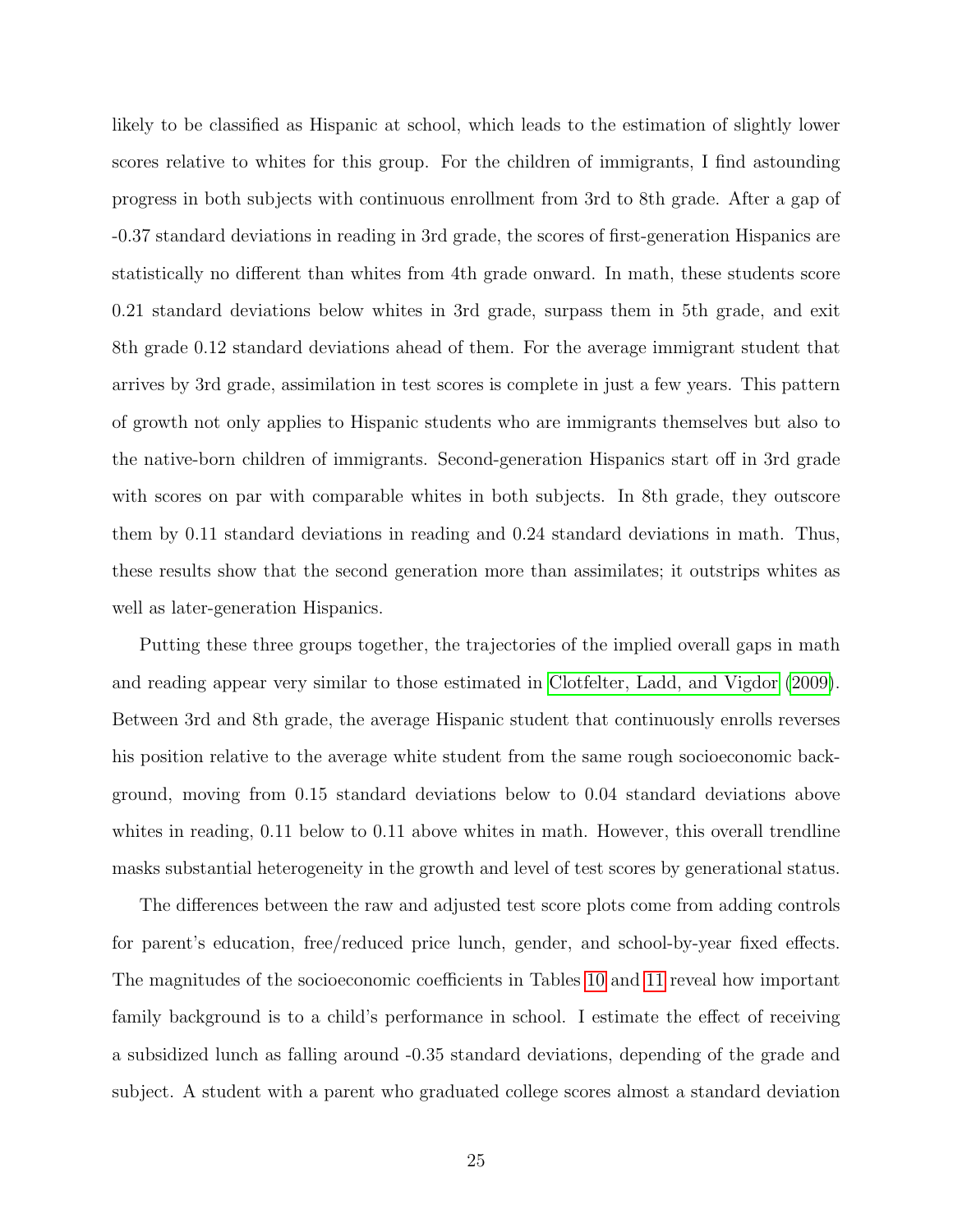higher on exams than a student with a parent that dropped out of high school. Besides parental human capital, this measure of educational attainment may also capture different meanings of educational attainment in the U.S. versus abroad. For example, having a parent that did not finish high school carries a more negative association in the U.S. than in a country like Mexico, where a higher proportion of the population does not finish secondary school.<sup>[18](#page-27-0)</sup> The school-by-year fixed effects alone do not alter the estimated gaps by much, a finding consistent with other papers that use this data, including [Clotfelter, Ladd, and](#page-30-0) [Vigdor](#page-30-0) [\(2009\)](#page-30-0).

With Florida data, [Ozek and Figlio](#page-31-5)  $(2014)$  also find growth in the test scores of the children of immigrants over the same range of grades, but their estimates do not show these students catching up with whites. There are a few differences between [Ozek and Figlio](#page-31-5)  $(2014)$ and this paper that could account for this discrepancy. First,  $\ddot{O}$ zek and Figlio [\(2014\)](#page-31-5) exclude the 23% of Hispanics that were born inside the U.S. but outside of Florida. Households with the means to move between states most likely have a higher socioeconomic status, implying that the sample of native-born Hispanics in [Ozek and Figlio](#page-31-5)  $(2014)$  is negatively selected. This selection could explain why the second-generation Hispanic students in [Ozek and Figlio'](#page-31-5)s paper only make slight progress relative to whites and never close the achievement gap. Second, [Ozek and Figlio](#page-31-5) [\(2014\)](#page-31-5) do not control for parent's education. The large coefficients on the levels of parent's education in Tables [10](#page-41-0) and [11,](#page-42-0) coupled with what we know about differences in the variable for white and Hispanic students from Table [1,](#page-32-0) show that its omission as a control is important. It means that the white and Hispanic students that [Ozek](#page-31-5) ¨ [and Figlio](#page-31-5) [\(2014\)](#page-31-5) compare in their regression-adjusted estimates are not as socioeconomically similar as they are in this paper. Relative to this paper,  $O$ zek and Figlio  $(2014)$  compare poorer Hispanic immigrants to whites, so it is unsurprising that they find a larger gap that

<span id="page-27-0"></span><sup>&</sup>lt;sup>18</sup>To investigate this issue further, I estimate my model on the sample of students with a high school educated parent since this level was common among whites and Hispanics. The pattern of test score gaps for the first generation is similar, but I find that the trajectory of the second generation looks closer to that of the third. However, I may merely be picking up differences in time of arrival for the immigrant parents themselves. If an immigrant parent completed high school, it is more likely that the parent migrated as a child and thus was educated in the U.S.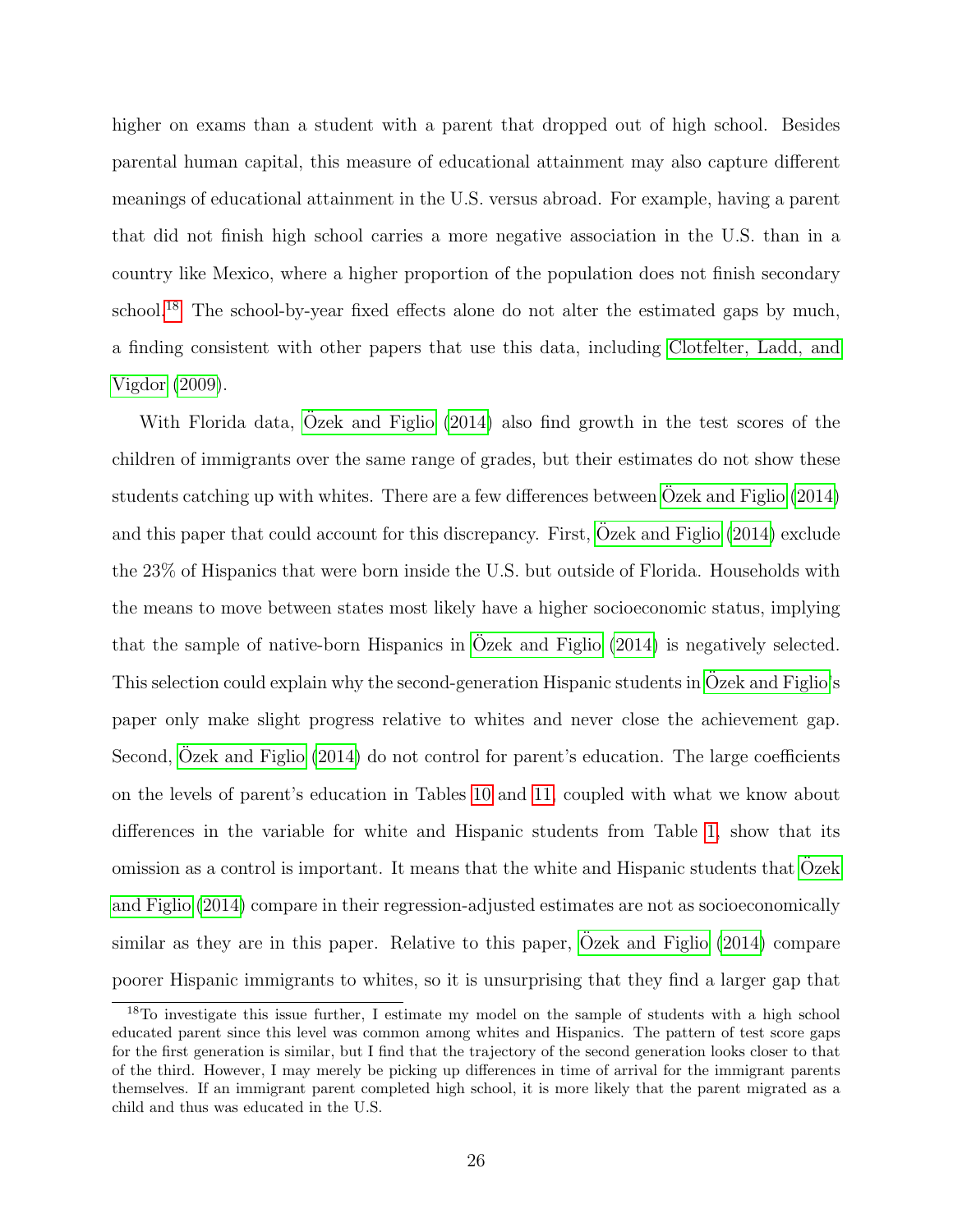does not close as students age. Last, there could be some underlying differences between the Hispanic and white populations in North Carolina and Florida that drive the partial disparity in results for the two papers. While I cannot rule out a role for this last factor, selection into the sample and the difference in controls seem likely culprits.

## <span id="page-28-0"></span>6 Conclusion

By decomposing the Hispanic-white test score gap by immigrant generation, this paper delves into why we see Hispanic test scores rise for intact cohorts and what it tells us about the academic progress of immigrant and native Hispanics. First, I show that the downward trend found with repeated cross sections becomes an upward trend after conditioning on whether first-generation students arrive late to the public school system. Previous work could not distinguish between this cause and all Hispanics suffering disproportionately after a move between states [\(Clotfelter, Ladd, and Vigdor, 2009,](#page-30-0) [2012\)](#page-30-6).

Second, I establish where the performance of later-generation Hispanics lies relative to whites. Just as is true for black students, Hispanic students with U.S.-born parents score below whites in early grades, and there is no evidence of improvement or deterioration in their relative position as they age through school. Furthermore, the small negative gap between later-generation Hispanics and whites is consistent with [Duncan and Trejo'](#page-30-5)s [\(2011\)](#page-30-5) evidence that the later-generation Hispanics who identify as such are negatively selected. If this selection story is true, their test score gap is no real economic cause for concern; this difference would not exist with a true measure of ethnicity.

Lastly and most importantly, I show that the overall gains in Hispanic test scores are driven entirely by students with immigrant parents and that convergence in test scores is quite rapid. These students begin school with scores below their white peers but by 8th grade often perform at substantially higher levels than them in both reading and math. The speed of assimilation in student test scores stands in contrast to the slower speed of wage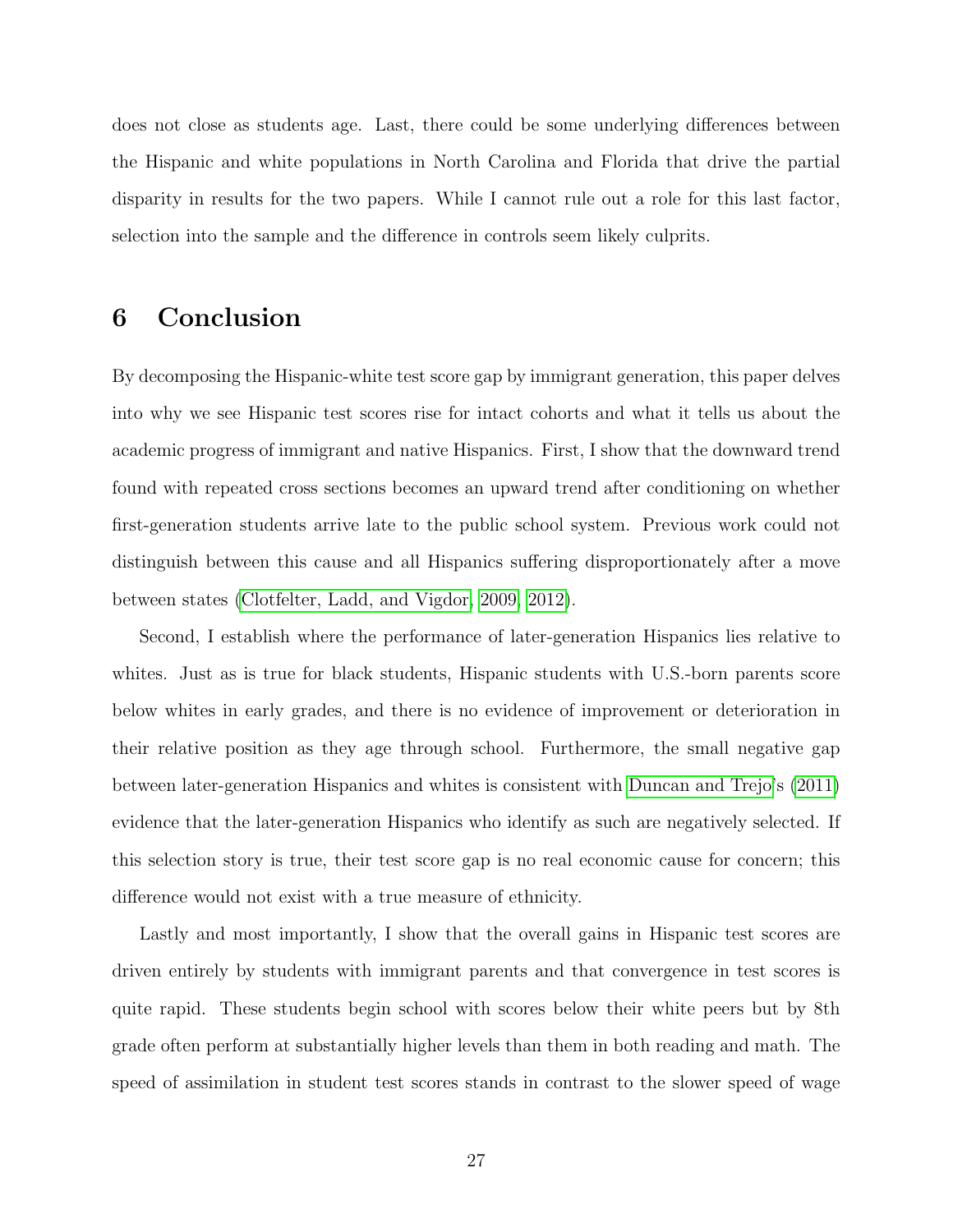assimilation for adults and is consistent with greater adaptability among younger immigrants [\(Borjas, 1985\)](#page-30-2). The findings of [Clotfelter, Ladd, and Vigdor](#page-30-0) [\(2009\)](#page-30-0) therefore understate the impressive progress of children with immigrant parents with years in school. That immigrant students eventually outscore whites calls the importance of assimilation into question. Although factors like language acquisition surely contribute to test score growth for immigrants at early ages, assimilation does not explain gains after parity with native whites is reached. Moreover, native-born children with immigrant parents have contact with U.S. institutions from birth, which also goes against the notion that U.S. experience alone accounts for immigrant children's progress. One explanation that is consistent with all the evidence is that children with immigrant parents have home environments that foster achievement, and this upbringing allows them to succeed over time. In any case, the progress made by Hispanic children of immigrants must come from a combination of noncognitive ability and home environment since I control for school environment and [Cunha et al.](#page-30-1) [\(2006\)](#page-30-1) rule out changes in cognitive ability in this age range.

The main takeaway is that Hispanic students from an immigrant background fare quite well under the current system, even better than suggested by [Clotfelter, Ladd, and Vigdor](#page-30-0) [\(2009\)](#page-30-0). Their main disadvantage is socioeconomic. While this hardship should not be downplayed—it still leads to the large raw achievement gaps between whites and immigrant Hispanics—the good news is that effective interventions targeted toward poor students should lift up Hispanic achievement as well.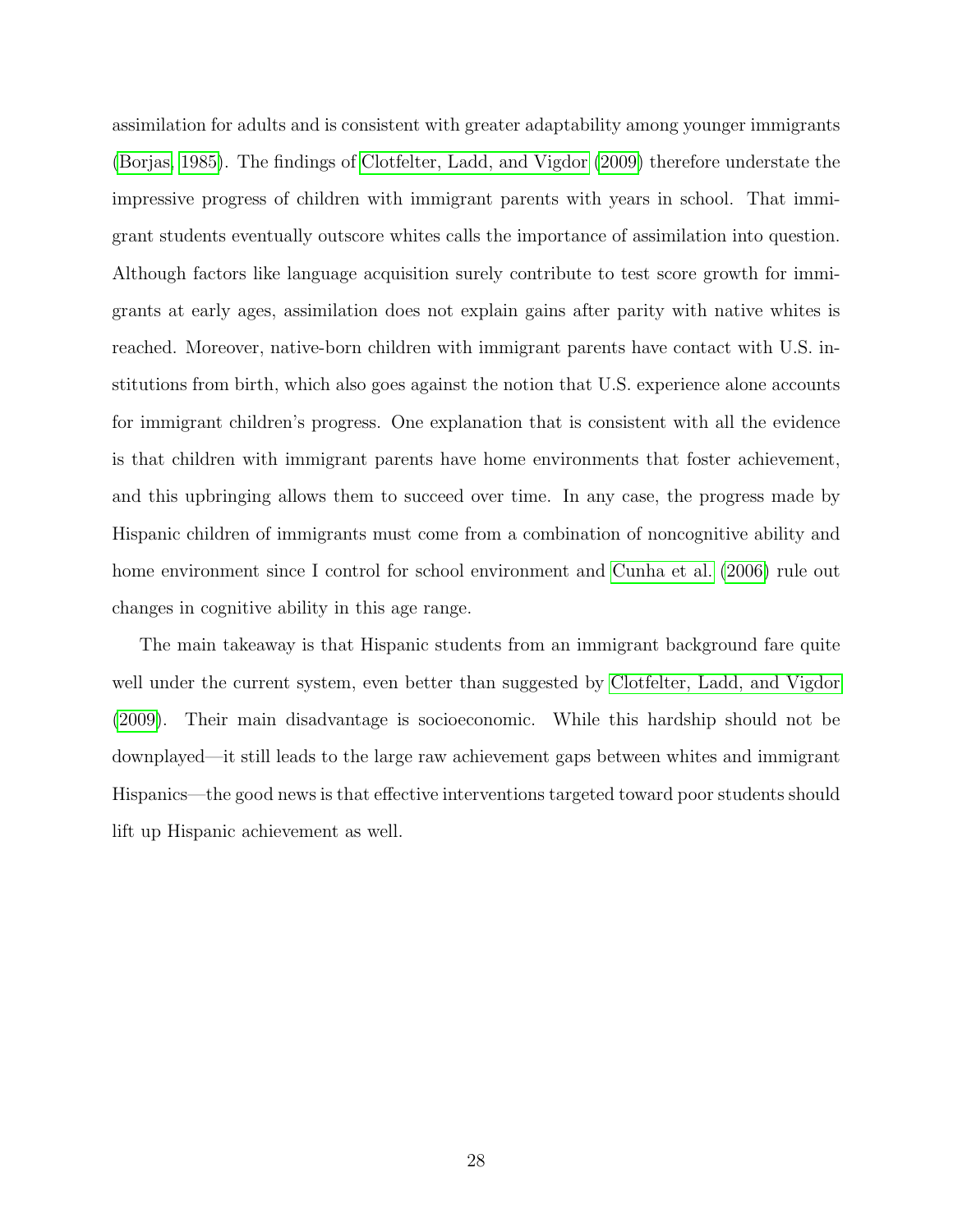## References

- <span id="page-30-2"></span>Borjas, George J. 1985. "Assimilation, Changes in Cohort Quality, and the Earnings of Immigrants." Journal of Labor Economics 3 (4):463–489.
- <span id="page-30-7"></span>Chiswick, Barry R. and Noyna DebBurman. 2004. "Educational attainment: analysis by immigrant generation." Economics of Education Review 23:361–79.
- <span id="page-30-0"></span>Clotfelter, Charles T., Helen F. Ladd, and Jacob L. Vigdor. 2009. "The Academic Achievement Gap in Grades 3 to 8." Review of Economics and Statistics 91 (2):398–419.
- <span id="page-30-6"></span>———. 2012. "New Destinations, New Trajectories? The Educational Progress of Hispanic Youth in North Carolina." *Child Development* 83 (5):1608–22.
- <span id="page-30-8"></span>Cortes, Kalena. 2006. "The effects of age at arrival and enclave schools on the academic performance of immigrant children." Economics of Education Review 25:121–35.
- <span id="page-30-1"></span>Cunha, Flavio, James J. Heckman, Lance Lochner, and Dimitriy V. Masterov. 2006. "Interpreting the Evidence on Life Cycle Skill Formation." In Handbook of the Economics of Education, vol. 1, edited by Eric Hanushek and Finis Welch. Amsterdam: Elsevier, 697–812.
- <span id="page-30-5"></span>Duncan, Brian and Stephen J. Trejo. 2011. "Intermarriage and the Intergenerational Transmission of Ethnic Identity and Human Capital for Mexican Americans." Journal of Labor Economics 29 (2):195–227.
- <span id="page-30-3"></span>Fryer, Roland G., Jr. and Steven D. Levitt. 2004. "Understanding the Black-White Test Score Gap in the First Two Years of School." Review of Economics and Statistics 86 (2):447–464.
- <span id="page-30-4"></span>-. 2006. "The Black-White Test Score Gap Through Third Grade." American Law and Economics Review 8 (2):249–281.
- <span id="page-30-9"></span>Gill, Hannah. 2010. The Latino Migration Experience in North Carolina: New Roots in the Old North State. Chapel Hill, NC: The University of North Carolina State Press.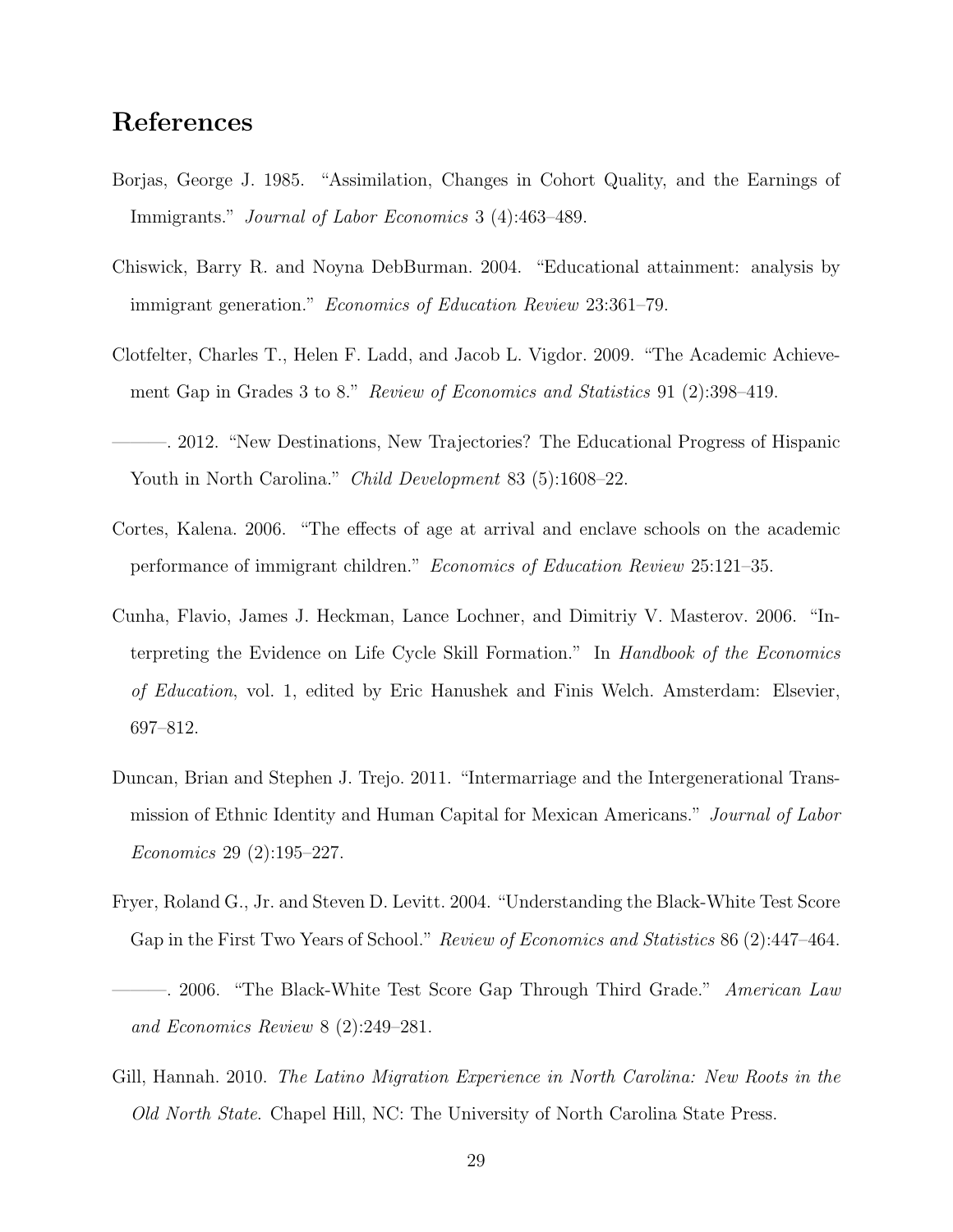- <span id="page-31-3"></span>Kao, Grace and Marta Tienda. 1995. "Optimism and Achievement: The Educational Performance of Immigrant Youth." Social Science Quarterly 76 (1):1–19.
- <span id="page-31-5"></span>Ozek, Umut and David N. Figlio. 2014. "Immigrants in Public Schools: A Closer Look at Cross-Generational Differences in Student Outcomes." Working Paper.
- <span id="page-31-1"></span>Phillips, Meredith and Tiffani Chin. 2004. "School Inequality: What Do We Know?" In Social Inequality, edited by Kathryn Neckerman. New York: Russel Sage Foundation.
- <span id="page-31-2"></span>Reardon, Sean F. and Claudia Galindo. 2009. "The Hispanic-White Achievement Gap in Math and Reading in the Elementary Grades." American Educational Research Journal 46 (3):853–891.
- <span id="page-31-4"></span>Rong, Xue Lan and Linda Grant. 1992. "Ethnicity, Generation, and School Attainment of Asians, Hispanics, and Non-Hispanic Whites." Sociological Quarterly 33 (4):625–36.
- <span id="page-31-0"></span>Ruggles, Steven, J. Trent Alexander, Katie Genadek, Ronald Goeken, Matthew B. Schroeder, and Matthew Sobek. 2010. Integrated Public Use Microdata Series: Version 5.0 [Machinereadable database]. Minneapolis: University of Minnesota.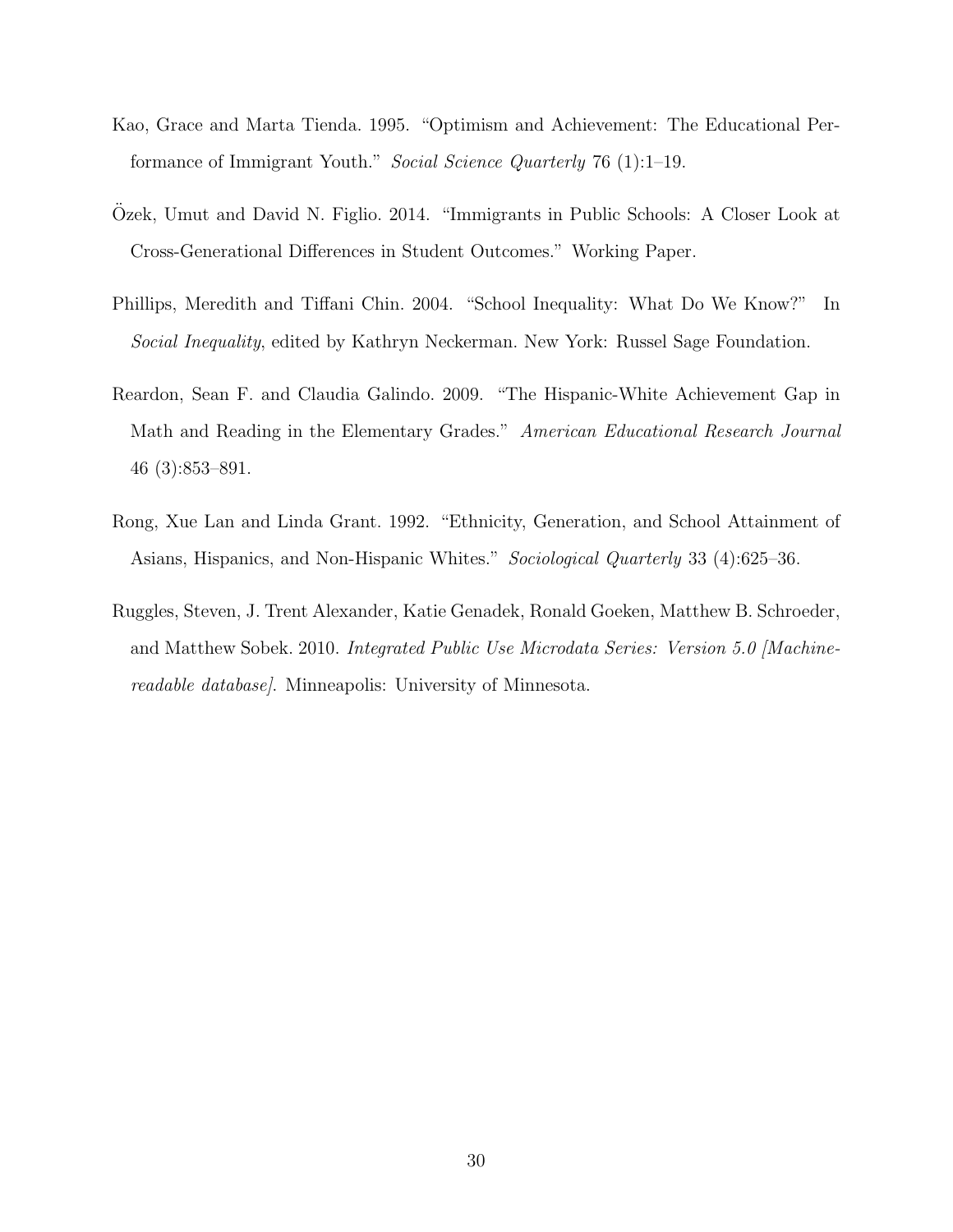<span id="page-32-0"></span>

|                                | All students | White   | Hispanic |
|--------------------------------|--------------|---------|----------|
| Reading score                  | $-0.307$     | 0.000   | $-0.743$ |
|                                | (0.001)      | (0.001) | (0.004)  |
| Change in reading score        | 0.001        | 0.000   | 0.062    |
|                                | (0.001)      | (0.001) | (0.003)  |
| Math score                     | $-0.301$     | 0.000   | $-0.613$ |
|                                | (0.001)      | (0.001) | (0.004)  |
| Change in math score           | 0.011        | 0.004   | 0.063    |
|                                | (0.001)      | (0.001) | (0.003)  |
| <i>Race/ethnicity</i>          |              |         |          |
| White                          | 0.593        |         |          |
| <b>Black</b>                   | 0.308        |         |          |
| Hispanic                       | 0.050        |         |          |
| Other race                     | 0.032        |         |          |
| Multiracial                    | 0.018        |         |          |
|                                |              |         |          |
| <i>Parent's education</i>      |              |         |          |
| Less than high school          | 0.124        | 0.081   | 0.467    |
| High school graduate           | 0.462        | 0.423   | 0.412    |
| Junior college or trade school | 0.166        | 0.184   | 0.056    |
| Four-year college              | 0.203        | 0.272   | 0.054    |
| Graduate school                | 0.041        | 0.057   | 0.011    |
|                                | 0.573        | 0.386   | 0.898    |
| Free/reduced lunch<br>Female   | 0.492        | 0.490   |          |
|                                |              |         | 0.495    |
| Missing reading score          | 0.006        | 0.004   | 0.019    |
| Missing math score             | 0.001        | 0.001   | 0.001    |
| Late arrival                   | 0.132        | 0.113   | 0.374    |
| Early exit                     | 0.092        | 0.091   | 0.127    |
| Student-grade observations     | 1,257,894    | 745,796 | 63,365   |

Table 1: Descriptive statistics, NCERDC data

Standard errors in parentheses. Sample: pooled grades 3-8 of the cohorts in 3rd grade in 2000 and 2001.

L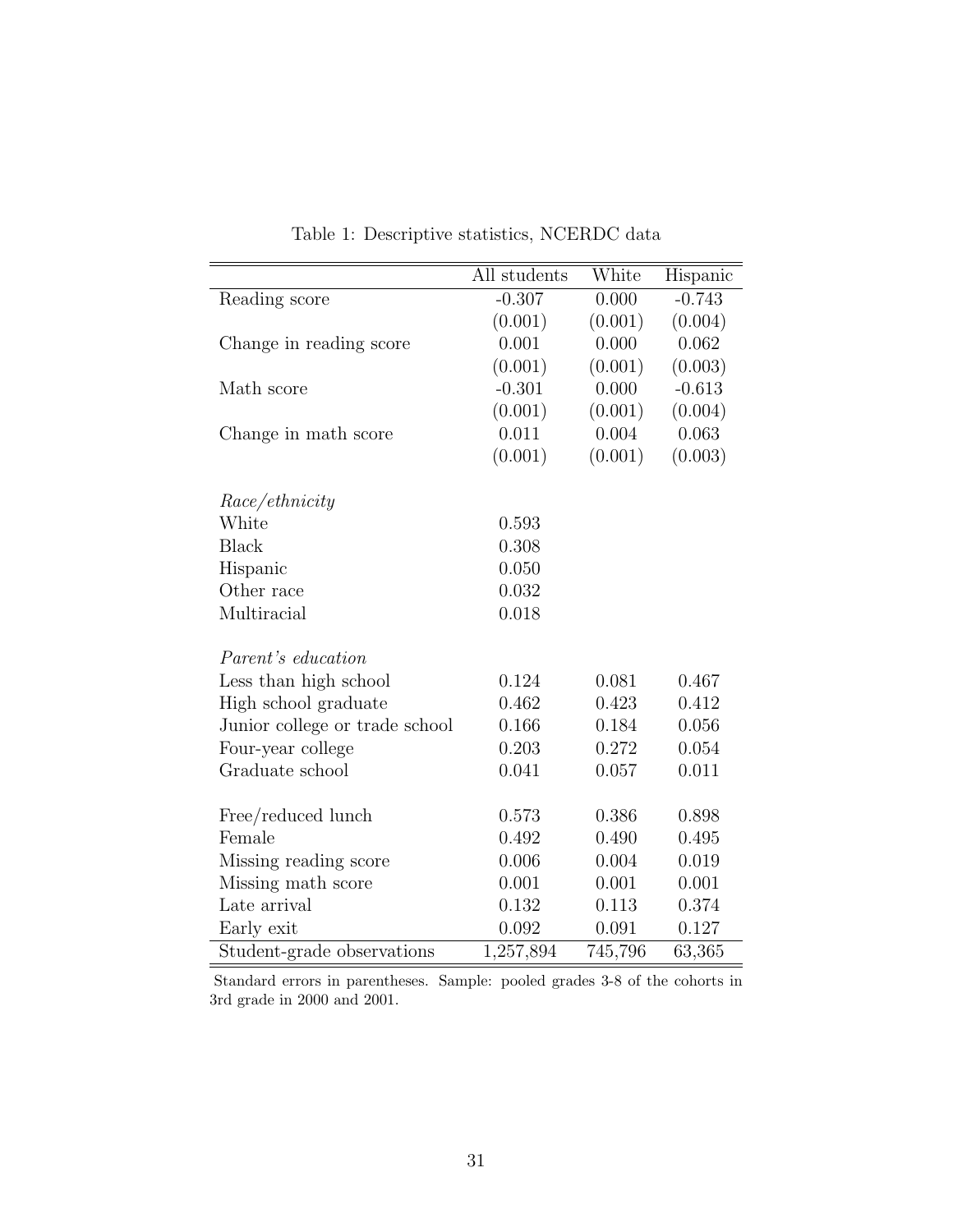|       | All students |         |        | White   | Hispanic |       |  |
|-------|--------------|---------|--------|---------|----------|-------|--|
|       | 2000         | 2001    | 2000   | 2001    | 2000     | 2001  |  |
| 3rd   | 100,852      | 101,963 | 61,982 | 60,934  | 3,212    | 4,542 |  |
| 4th   | 101,303      | 102,481 | 61,821 | 60,954  | 3,668    | 4,964 |  |
| 5th   | 102,243      | 105,344 | 62,005 | 61,755  | 4,179    | 5,766 |  |
| 6th   | 105,046      | 106,953 | 62,628 | 62,111  | 4,932    | 6,330 |  |
| 7th   | 107,075      | 108,199 | 63,235 | 62,386  | 5,598    | 6,848 |  |
| 8th   | 107,897      | 108,538 | 63,540 | 62,445  | 6,072    | 7,245 |  |
| Total | 1,257,894    |         |        | 745,796 | 63,356   |       |  |

<span id="page-33-0"></span>Table 2: Sample sizes by cohort and grade, NCERDC data

Sample: cohorts in 3rd grade in 2000 and 2001.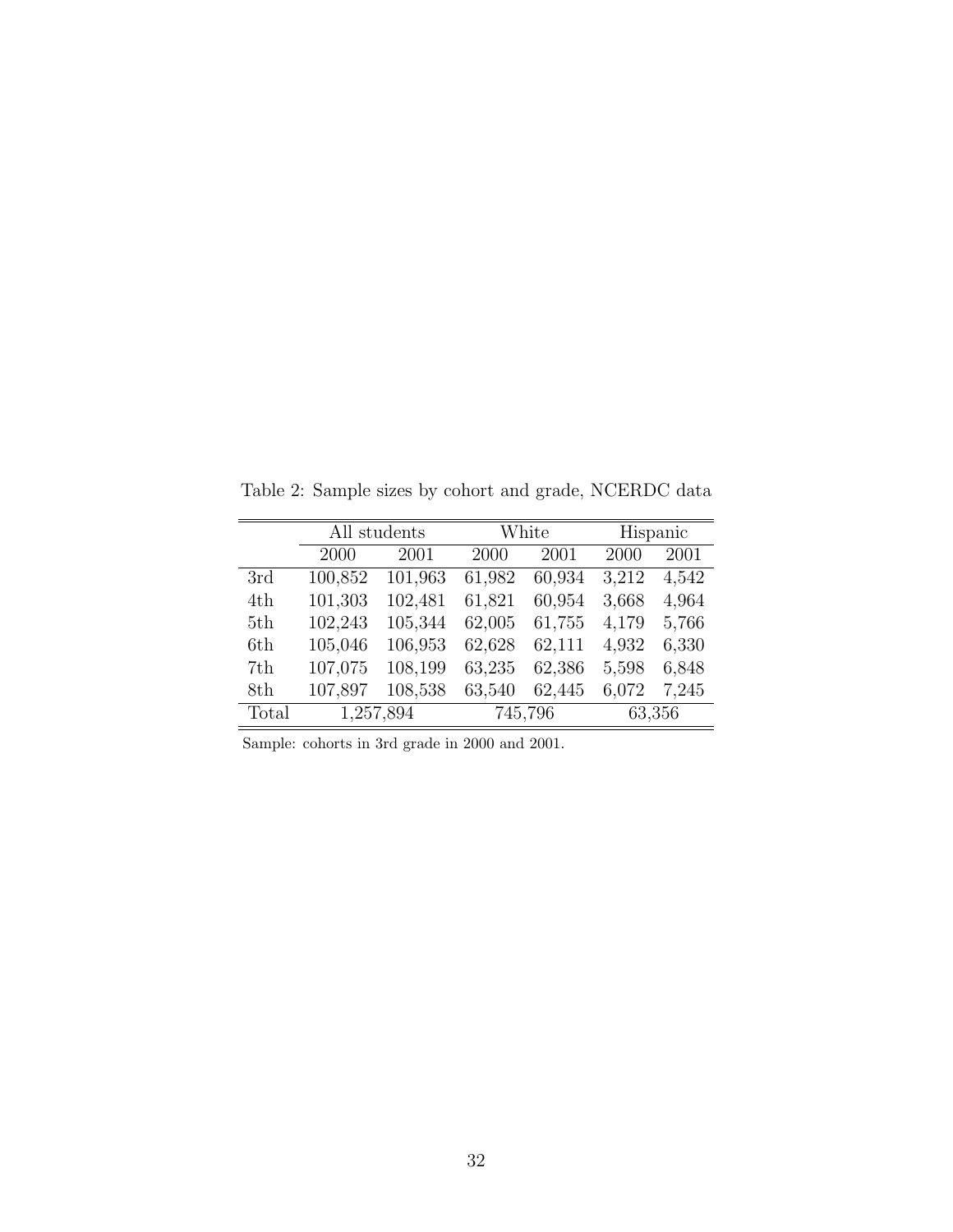<span id="page-34-0"></span>

|                                |              | Unknown generation |          | Known generation |
|--------------------------------|--------------|--------------------|----------|------------------|
|                                | Late arriver | Early arriver      | 2nd gen  | 3rd gen          |
| Reading score                  | $-1.012$     | $-0.507$           | $-0.621$ | $-0.413$         |
|                                | (0.008)      | (0.006)            | (0.013)  | (0.016)          |
| Change in reading score        | 0.119        | 0.043              | 0.044    | 0.003            |
|                                | (0.006)      | (0.004)            | (0.009)  | (0.011)          |
| Math score                     | $-0.862$     | $-0.482$           | $-0.468$ | $-0.400$         |
|                                | (0.006)      | (0.005)            | (0.012)  | (0.015)          |
| Change in math score           | 0.122        | 0.040              | 0.051    | 0.004            |
|                                | (0.005)      | (0.003)            | (0.008)  | (0.010)          |
| <i>Parent's education</i>      |              |                    |          |                  |
| Less than high school          | 0.465        | 0.475              | 0.584    | 0.249            |
| High school graduate           | 0.417        | 0.406              | 0.350    | 0.518            |
| Junior college or trade school | 0.050        | 0.056              | 0.038    | 0.117            |
| Four-year college              | 0.057        | 0.052              | 0.024    | 0.099            |
| Graduate school                | 0.011        | 0.012              | 0.005    | 0.018            |
| Free/reduced lunch             | 0.899        | 0.908              | 0.926    | 0.769            |
| Female                         | 0.479        | 0.500              | 0.519    | 0.516            |
| Missing reading score          | 0.039        | 0.008              | 0.007    | 0.005            |
| Missing math score             | 0.001        | 0.001              | 0.000    | 0.001            |
| Late arrival                   | 1.000        | 0.000              | 0.082    | 0.097            |
| Early exit                     | 0.145        | 0.133              | 0.048    | 0.079            |
| Student-grade observations     | 22,881       | 31,147             | 5,490    | 3,838            |

Table 3: Descriptive statistics, Hispanics in the NCERDC data

Standard errors in parentheses. Sample: pooled grades 3-8 of the cohorts in 3rd grade in 2000 and 2001.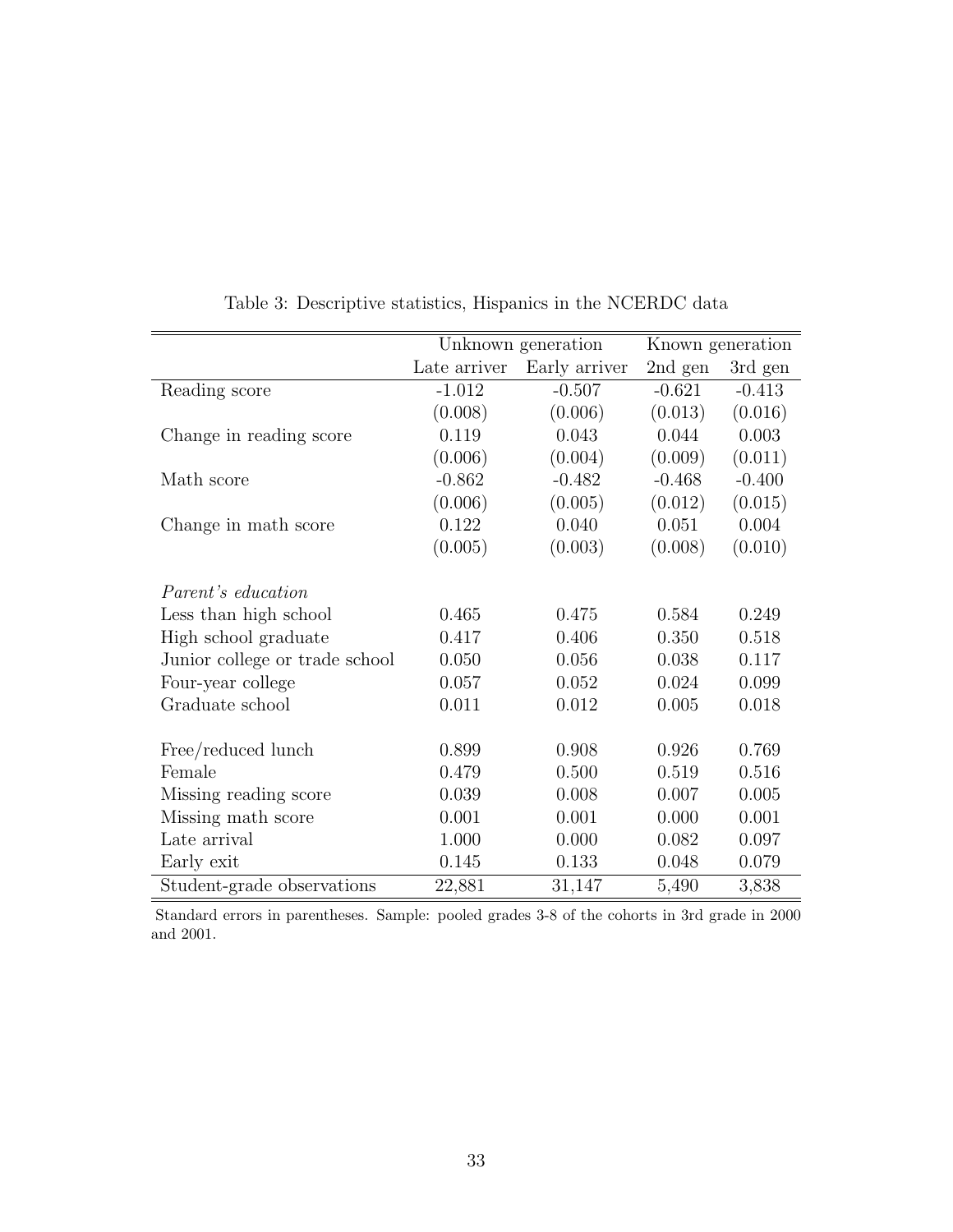<span id="page-35-0"></span>

|                                               | 1st gen | $\overline{2}$ nd gen | $3+$ gen | All Hispanics |
|-----------------------------------------------|---------|-----------------------|----------|---------------|
| Parent's education                            |         |                       |          |               |
| Less than high school                         | 0.497   | 0.578                 | 0.152    | 0.432         |
| High school graduate                          | 0.306   | 0.327                 | 0.494    | 0.367         |
| Junior college or trade school                | 0.054   | 0.038                 | 0.148    | 0.074         |
| Four-year college                             | 0.079   | 0.041                 | 0.143    | 0.082         |
| Graduate school                               | 0.065   | 0.017                 | 0.063    | 0.045         |
| Household income (\$1000s)                    | 40.9    | 37.6                  | 53.9     | 42.9          |
|                                               | (1.8)   | (1.6)                 | (2.5)    | (1.1)         |
| Food stamp recipiency                         | 0.109   | 0.191                 | 0.186    | 0.160         |
| Mother's age at birth                         | 24.2    | 25.3                  | 26.1     | 25.2          |
|                                               | (0.4)   | (0.2)                 | (0.3)    | (0.2)         |
| Mother married                                | 0.810   | 0.716                 | 0.718    | 0.748         |
| Mother's employment status                    |         |                       |          |               |
| Employed                                      | 0.509   | 0.505                 | 0.607    | 0.536         |
| Unemployed                                    | 0.083   | 0.083                 | 0.099    | 0.088         |
| Not in labor force                            | 0.408   | 0.412                 | 0.294    | 0.377         |
| Missing mother's characteristics              | 0.213   | 0.119                 | 0.054    | 0.136         |
| <i>Migration status, one year</i>             |         |                       |          |               |
| Same house                                    | 0.701   | 0.759                 | 0.776    | 0.742         |
| Moved within state                            | 0.179   | 0.164                 | 0.156    | 0.167         |
| Moved between states                          | 0.034   | 0.063                 | 0.060    | 0.051         |
| Abroad one year ago                           | 0.087   | 0.014                 | 0.008    | 0.039         |
| Place of origin                               |         |                       |          |               |
| Mexico                                        | 0.760   | 0.753                 | 0.479    | 0.683         |
| Central America                               | 0.096   | 0.100                 | 0.050    | 0.085         |
| South America                                 | 0.065   | 0.022                 | 0.049    | 0.045         |
| Puerto Rico                                   | 0.036   | 0.040                 | 0.285    | 0.104         |
| Cuba                                          | 0.015   | 0.008                 | 0.019    | 0.013         |
| Other/not specified <sup><math>a</math></sup> | 0.027   | 0.078                 | 0.118    | 0.070         |
| Maximum observations                          | 1175    | 1225                  | 1024     | 3424          |

Table 4: Descriptive statistics, Hispanics in the Census and ACS data

Standard errors in parentheses. Sample: school-age Hispanic youth living in North Carolina and attending public school, 2000-2006. Used person-level weights provided by IPUMS. <sup>a</sup> Other countries represented are Spain and the Dominican Republic, but most of these respondents did not specify a particular country or region.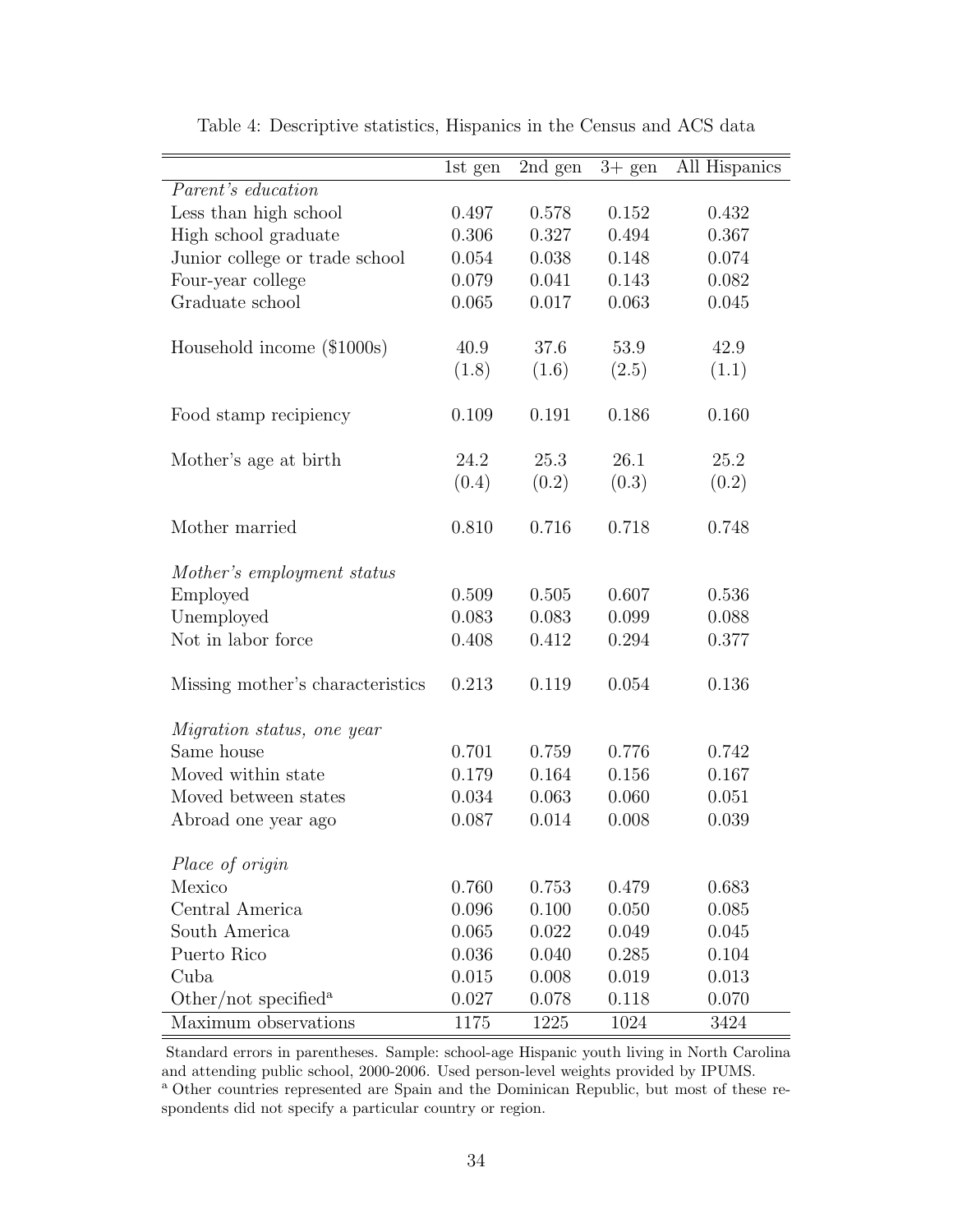<span id="page-36-0"></span>1st gen 2nd gen 3+ gen Less than high school  $0.461$   $0.450$   $0.089$ High school graduate 0.324 0.329 0.347 Junior college or trade school 0.269 0.285 0.446 Four-year college 0.367 0.175 0.458 Graduate school 0.513 0.146 0.341 All 0.452 0.332 0.216

Table 5: Probability weights by parent's education

Sample: school-age Hispanic youth attending public school and living in but not born in North Carolina, 2000-2006. The person-level weights provided by IPUMS are adjusted to account for unmatched education records (see text for details).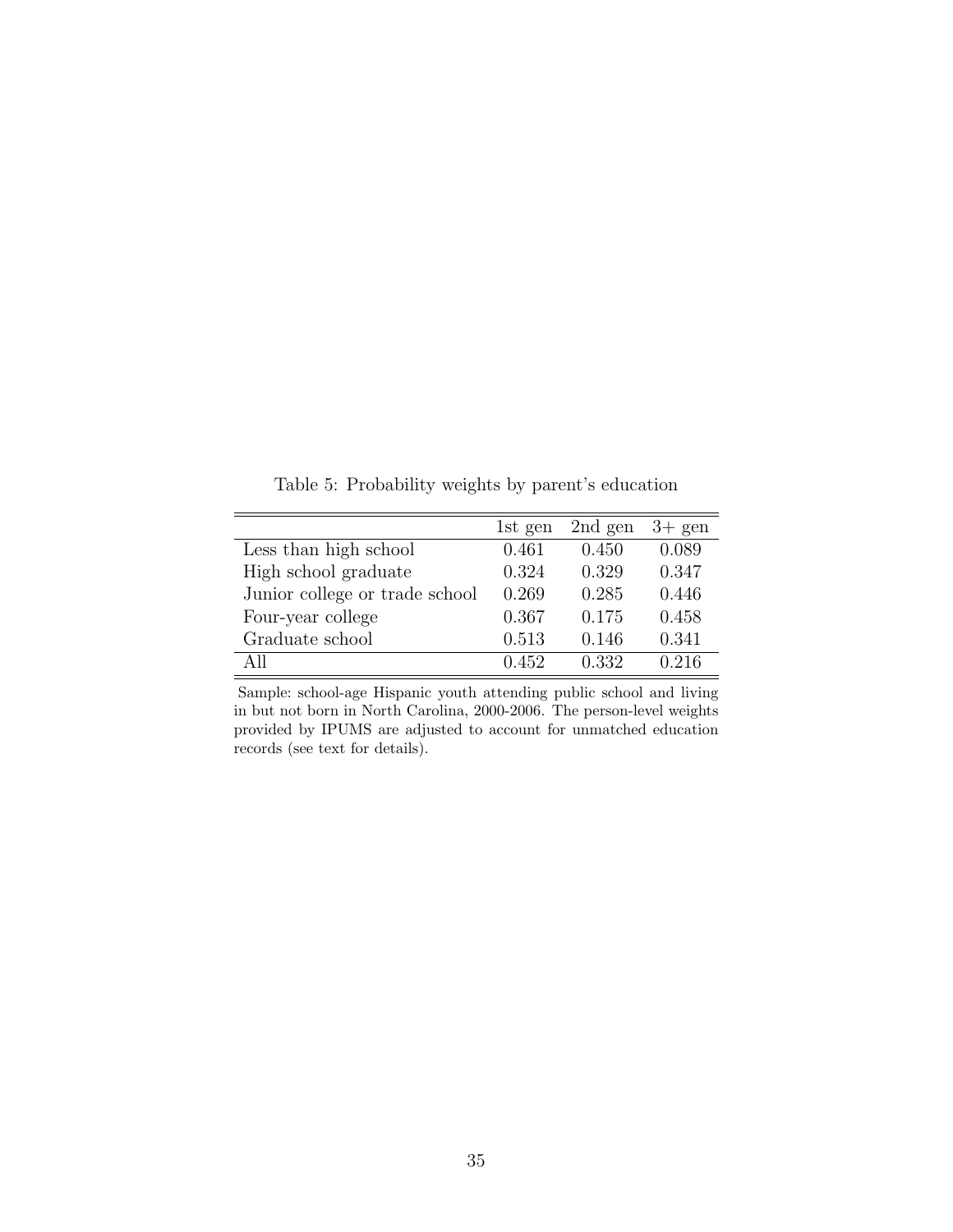<span id="page-37-0"></span>

| Grade                   | 3rd      | 4th      | 5th      | 6th      | 7th      | 8th      |
|-------------------------|----------|----------|----------|----------|----------|----------|
| 1st generation Hispanic | $-1.017$ | $-1.016$ | $-1.235$ | $-1.266$ | $-1.429$ | $-1.563$ |
|                         | (0.050)  | (0.043)  | (0.033)  | (0.029)  | (0.025)  | (0.023)  |
| 2nd generation Hispanic | $-0.742$ | $-0.732$ | $-0.666$ | $-0.689$ | $-0.557$ | $-0.597$ |
|                         | (0.035)  | (0.035)  | (0.025)  | (0.027)  | (0.022)  | (0.022)  |
| 3+ generation Hispanic  | $-0.213$ | $-0.216$ | $-0.227$ | $-0.238$ | $-0.194$ | $-0.220$ |
|                         | (0.027)  | (0.028)  | (0.027)  | (0.023)  | (0.023)  | (0.023)  |
| Black                   | $-0.780$ | $-0.822$ | $-0.830$ | $-0.840$ | $-0.837$ | $-0.848$ |
|                         | (0.005)  | (0.005)  | (0.005)  | (0.005)  | (0.005)  | (0.005)  |
| Other race              | $-0.368$ | $-0.369$ | $-0.427$ | $-0.378$ | $-0.340$ | $-0.332$ |
|                         | (0.013)  | (0.013)  | (0.013)  | (0.012)  | (0.013)  | (0.012)  |
| Multiracial             | $-0.240$ | $-0.230$ | $-0.230$ | $-0.233$ | $-0.241$ | $-0.225$ |
|                         | (0.018)  | (0.017)  | (0.019)  | (0.019)  | (0.017)  | (0.016)  |
| Constant                | 0.000    | 0.000    | 0.000    | 0.001    | 0.000    | 0.001    |
|                         | (0.003)  | (0.003)  | (0.003)  | (0.003)  | (0.003)  | (0.003)  |
| Missing math score      | $-1.186$ | $-1.037$ | $-1.207$ | $-1.463$ | $-1.323$ | $-1.388$ |
|                         | (0.100)  | (0.082)  | (0.069)  | (0.084)  | (0.060)  | (0.056)  |

Table 6: Raw reading gaps by grade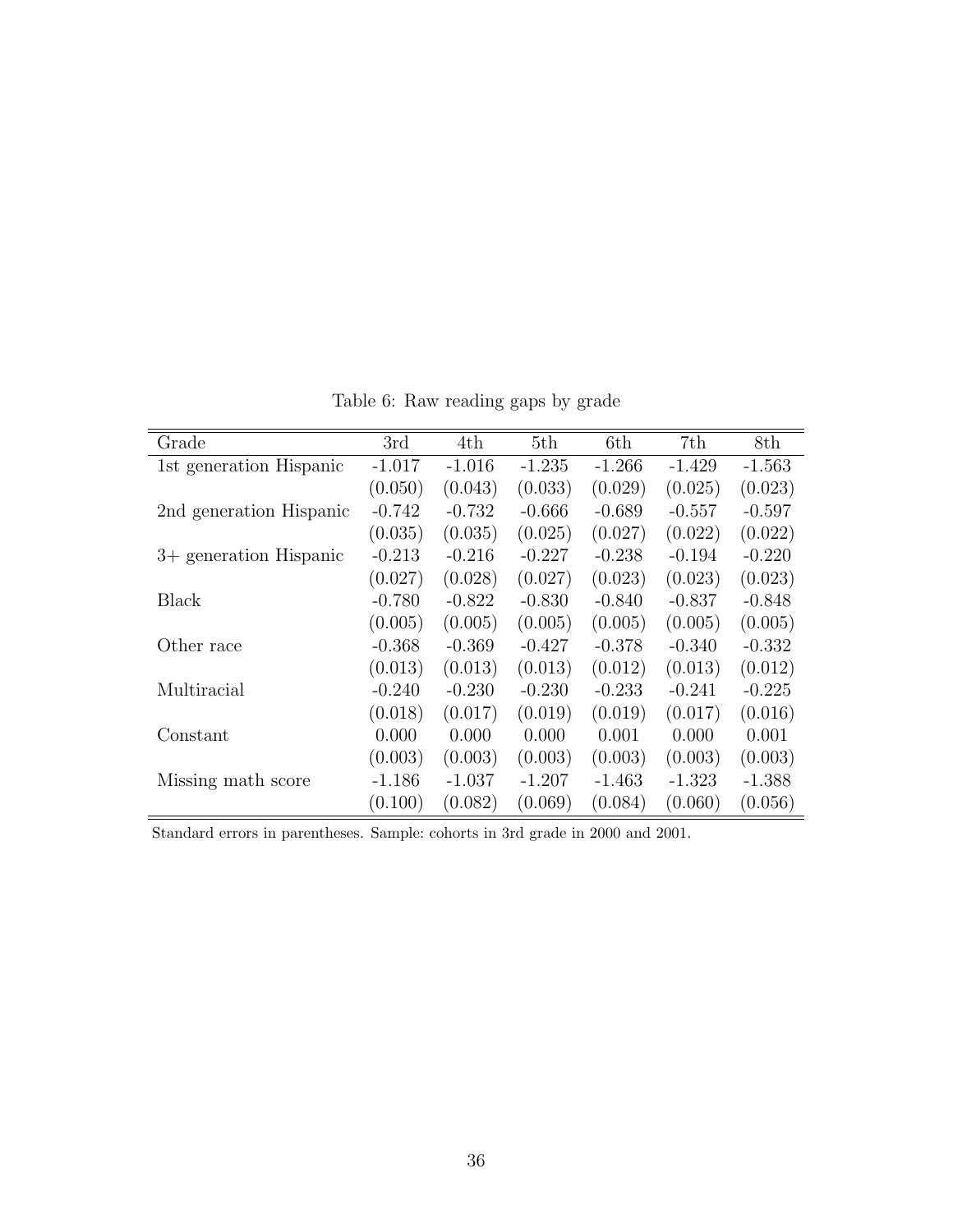<span id="page-38-0"></span>

| Grade                   | 3rd      | 4th      | 5th      | 6th      | 7th      | 8th      |
|-------------------------|----------|----------|----------|----------|----------|----------|
| 1st generation Hispanic | $-0.765$ | $-0.751$ | $-0.819$ | $-0.935$ | $-0.942$ | $-0.930$ |
|                         | (0.035)  | (0.030)  | (0.028)  | (0.028)  | (0.021)  | (0.020)  |
| 2nd generation Hispanic | $-0.662$ | $-0.613$ | $-0.587$ | $-0.572$ | $-0.583$ | $-0.563$ |
|                         | (0.027)  | (0.024)  | (0.023)  | (0.027)  | (0.020)  | (0.020)  |
| 3+ generation Hispanic  | $-0.286$ | $-0.256$ | $-0.270$ | $-0.259$ | $-0.291$ | -0.273   |
|                         | (0.028)  | (0.026)  | (0.028)  | (0.024)  | (0.023)  | (0.024)  |
| Black                   | $-0.876$ | $-0.831$ | $-0.841$ | $-0.849$ | $-0.816$ | $-0.832$ |
|                         | (0.005)  | (0.005)  | (0.005)  | (0.005)  | (0.005)  | (0.005)  |
| Other race              | $-0.280$ | $-0.249$ | $-0.234$ | $-0.175$ | $-0.129$ | $-0.094$ |
|                         | (0.013)  | (0.013)  | (0.012)  | (0.011)  | (0.012)  | (0.012)  |
| Multiracial             | $-0.293$ | $-0.276$ | $-0.279$ | $-0.275$ | $-0.313$ | $-0.298$ |
|                         | (0.018)  | (0.016)  | (0.017)  | (0.018)  | (0.016)  | (0.016)  |
| Constant                | 0.005    | 0.006    | 0.005    | 0.002    | 0.002    | 0.002    |
|                         | (0.003)  | (0.003)  | (0.003)  | (0.003)  | (0.003)  | (0.003)  |
| Missing reading score   | $-0.851$ | $-0.861$ | $-1.006$ | $-1.242$ | $-1.072$ | $-1.105$ |
|                         | (0.026)  | (0.022)  | (0.027)  | (0.035)  | (0.031)  | (0.034)  |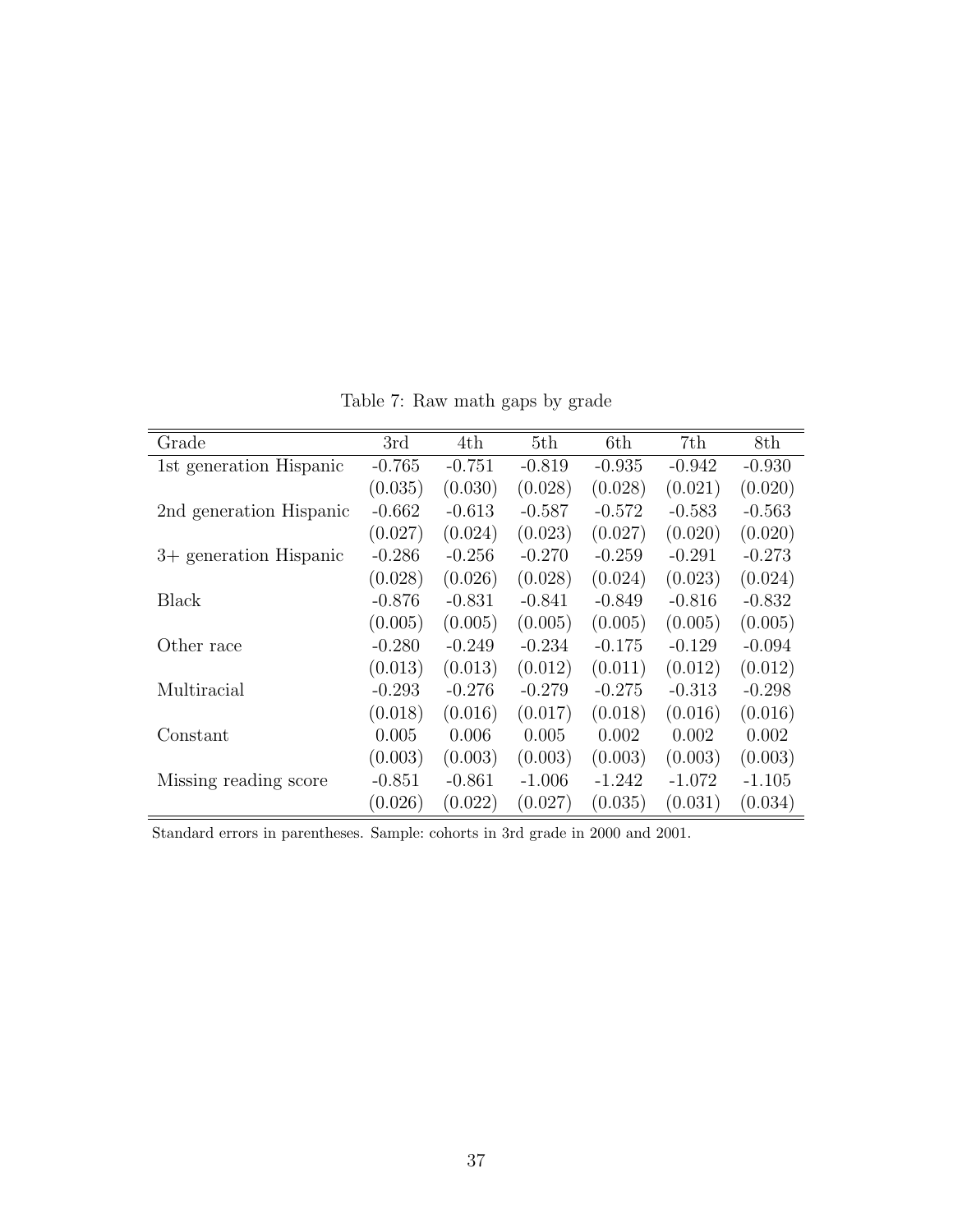<span id="page-39-0"></span>

| Grade                           | 3rd      | 4th      | 5th      | 6th      | 7th      | 8th      |
|---------------------------------|----------|----------|----------|----------|----------|----------|
| 1st generation Hispanic         | $-0.998$ | $-0.701$ | $-0.662$ | $-0.591$ | $-0.527$ | $-0.544$ |
|                                 | (0.033)  | (0.043)  | (0.120)  | (0.045)  | (0.112)  | (0.038)  |
| 2nd generation Hispanic         | $-0.747$ | $-0.776$ | $-0.753$ | $-0.738$ | $-0.676$ | $-0.686$ |
|                                 | (0.029)  | (0.029)  | (0.057)  | (0.027)  | (0.028)  | (0.022)  |
| 3+ generation Hispanic          | $-0.206$ | $-0.221$ | $-0.246$ | $-0.231$ | $-0.192$ | $-0.239$ |
|                                 | (0.026)  | (0.027)  | (0.043)  | (0.024)  | (0.023)  | (0.026)  |
| Late arrival                    |          | $-0.094$ | $-0.069$ | $-0.111$ | $-0.077$ | $-0.081$ |
|                                 |          | (0.009)  | (0.009)  | (0.006)  | (0.007)  | (0.006)  |
| Early exit                      | $-0.111$ | $-0.103$ | $-0.150$ | $-0.286$ | $-0.416$ |          |
|                                 | (0.007)  | (0.007)  | (0.008)  | (0.008)  | (0.009)  |          |
| Late arrival X 1st gen Hispanic |          | $-0.849$ | $-1.051$ | $-0.994$ | $-1.140$ | $-1.312$ |
|                                 |          | (0.064)  | (0.144)  | (0.057)  | (0.087)  | (0.048)  |
| Early exit X 1st gen Hispanic   | 0.014    | $-0.015$ | 0.210    | 0.103    | 0.095    |          |
|                                 | (0.059)  | (0.079)  | (0.084)  | (0.062)  | (0.152)  |          |
| <b>Black</b>                    | $-0.782$ | $-0.823$ | $-0.831$ | $-0.837$ | $-0.832$ | $-0.847$ |
|                                 | (0.005)  | (0.005)  | (0.005)  | (0.005)  | (0.005)  | (0.005)  |
| Other race                      | $-0.366$ | $-0.364$ | $-0.419$ | $-0.366$ | $-0.329$ | $-0.325$ |
|                                 | (0.014)  | (0.013)  | (0.012)  | (0.013)  | (0.012)  | (0.013)  |
| Multiracial                     | $-0.233$ | $-0.219$ | $-0.218$ | $-0.213$ | $-0.219$ | $-0.215$ |
|                                 | (0.018)  | (0.018)  | (0.017)  | (0.017)  | (0.017)  | (0.017)  |
| Constant                        | 0.019    | 0.019    | 0.023    | 0.039    | 0.034    | 0.016    |
|                                 | (0.003)  | (0.003)  | (0.003)  | (0.003)  | (0.003)  | (0.003)  |
| Missing math score              | $-1.168$ | $-0.987$ | $-1.171$ | $-1.351$ | $-1.170$ | $-1.370$ |
|                                 | (0.147)  | (0.062)  | (0.065)  | (0.074)  | (0.069)  | (0.051)  |

Table 8: Raw reading gaps by grade with continuous enrollment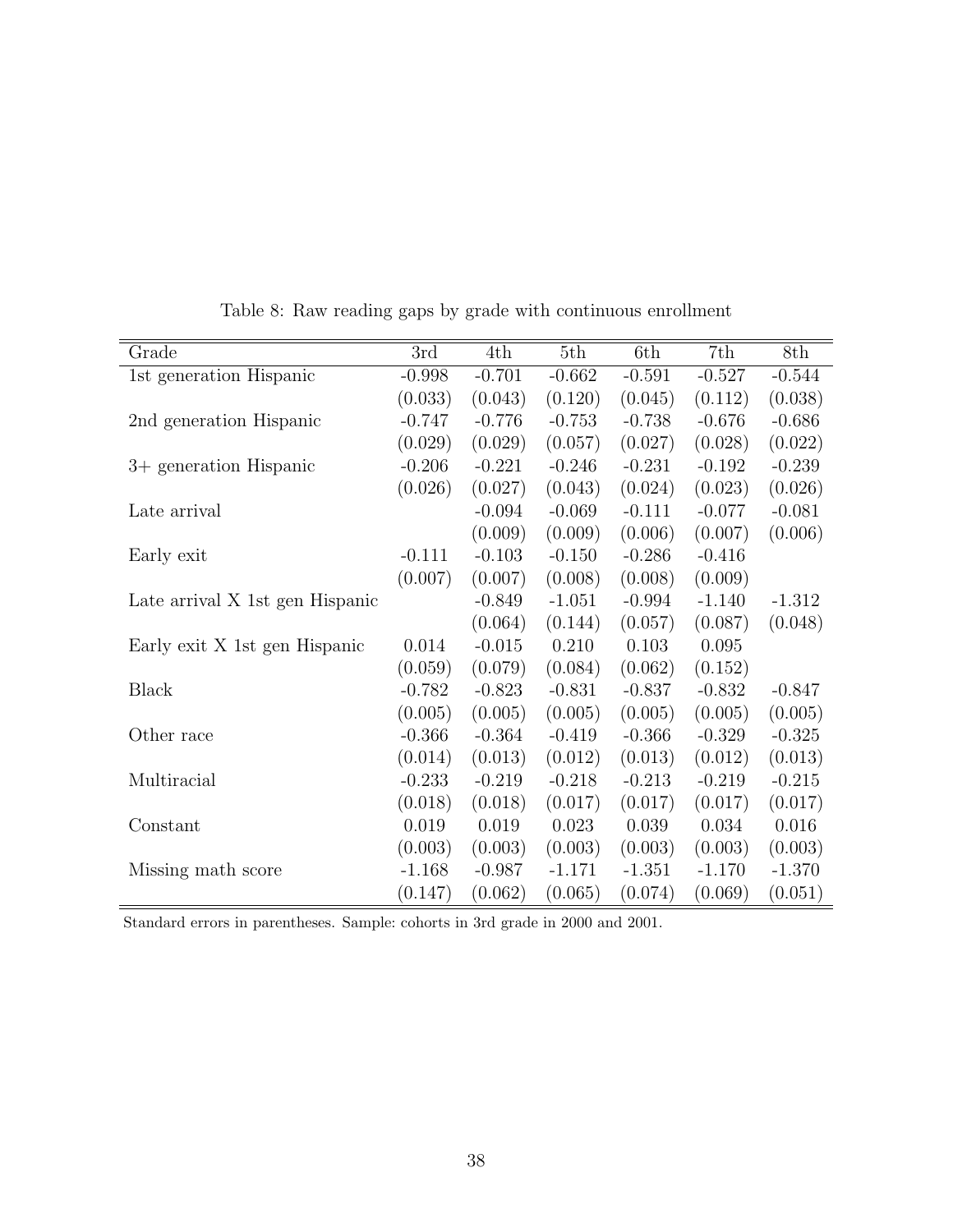<span id="page-40-0"></span>

| Grade                           | 3rd      | 4th       | 5th      | 6th      | 7th      | 8th      |
|---------------------------------|----------|-----------|----------|----------|----------|----------|
| 1st generation Hispanic         | $-0.753$ | $-0.613$  | $-0.504$ | $-0.511$ | $-0.509$ | $-0.437$ |
|                                 | (0.032)  | (0.034)   | (0.075)  | (0.044)  | (0.096)  | (0.037)  |
| 2nd generation Hispanic         | $-0.666$ | $-0.605$  | $-0.587$ | $-0.560$ | $-0.587$ | $-0.564$ |
|                                 | (0.031)  | (0.022)   | (0.036)  | (0.027)  | (0.021)  | (0.020)  |
| 3+ generation Hispanic          | $-0.278$ | $-0.238$  | $-0.259$ | $-0.225$ | $-0.263$ | $-0.264$ |
|                                 | (0.025)  | (0.027)   | (0.044)  | (0.024)  | (0.027)  | (0.026)  |
| Late arrival                    |          | $-0.164$  | $-0.150$ | $-0.167$ | $-0.130$ | $-0.127$ |
|                                 |          | (0.009)   | (0.008)  | (0.006)  | (0.007)  | (0.005)  |
| Early exit                      | $-0.128$ | $-0.122$  | $-0.163$ | $-0.323$ | $-0.400$ |          |
|                                 | (0.006)  | (0.006)   | (0.007)  | (0.008)  | (0.009)  |          |
| Late arrival X 1st gen Hispanic |          | $-0.346$  | $-0.533$ | $-0.571$ | $-0.514$ | $-0.583$ |
|                                 |          | (0.059)   | (0.088)  | (0.051)  | (0.067)  | (0.044)  |
| Early exit X 1st gen Hispanic   | 0.057    | 0.030     | 0.118    | 0.125    | 0.187    |          |
|                                 | (0.062)  | (0.066)   | (0.066)  | (0.068)  | (0.105)  |          |
| Black                           | $-0.876$ | $-0.837$  | $-0.819$ | $-0.846$ | $-0.807$ | $-0.838$ |
|                                 | (0.005)  | (0.005)   | (0.005)  | (0.005)  | (0.005)  | (0.005)  |
| Other race                      | $-0.277$ | $-0.242$  | $-0.221$ | $-0.159$ | $-0.114$ | $-0.083$ |
|                                 | (0.014)  | (0.013)   | (0.012)  | (0.012)  | (0.012)  | (0.013)  |
| Multiracial                     | $-0.286$ | $-0.0260$ | $-0.261$ | $-0.249$ | $-0.286$ | $-0.282$ |
|                                 | (0.018)  | (0.017)   | (0.017)  | (0.016)  | (0.015)  | (0.017)  |
| Constant                        | 0.027    | 0.032     | 0.039    | 0.052    | 0.043    | 0.025    |
|                                 | (0.003)  | (0.003)   | (0.003)  | (0.003)  | (0.003)  | (0.003)  |
| Missing reading score           | $-0.836$ | $-0.782$  | $-0.973$ | $-1.123$ | $-0.905$ | $-1.043$ |
|                                 | (0.025)  | (0.022)   | (0.026)  | (0.037)  | (0.033)  | (0.039)  |

Table 9: Raw math gaps by grade with continuous enrollment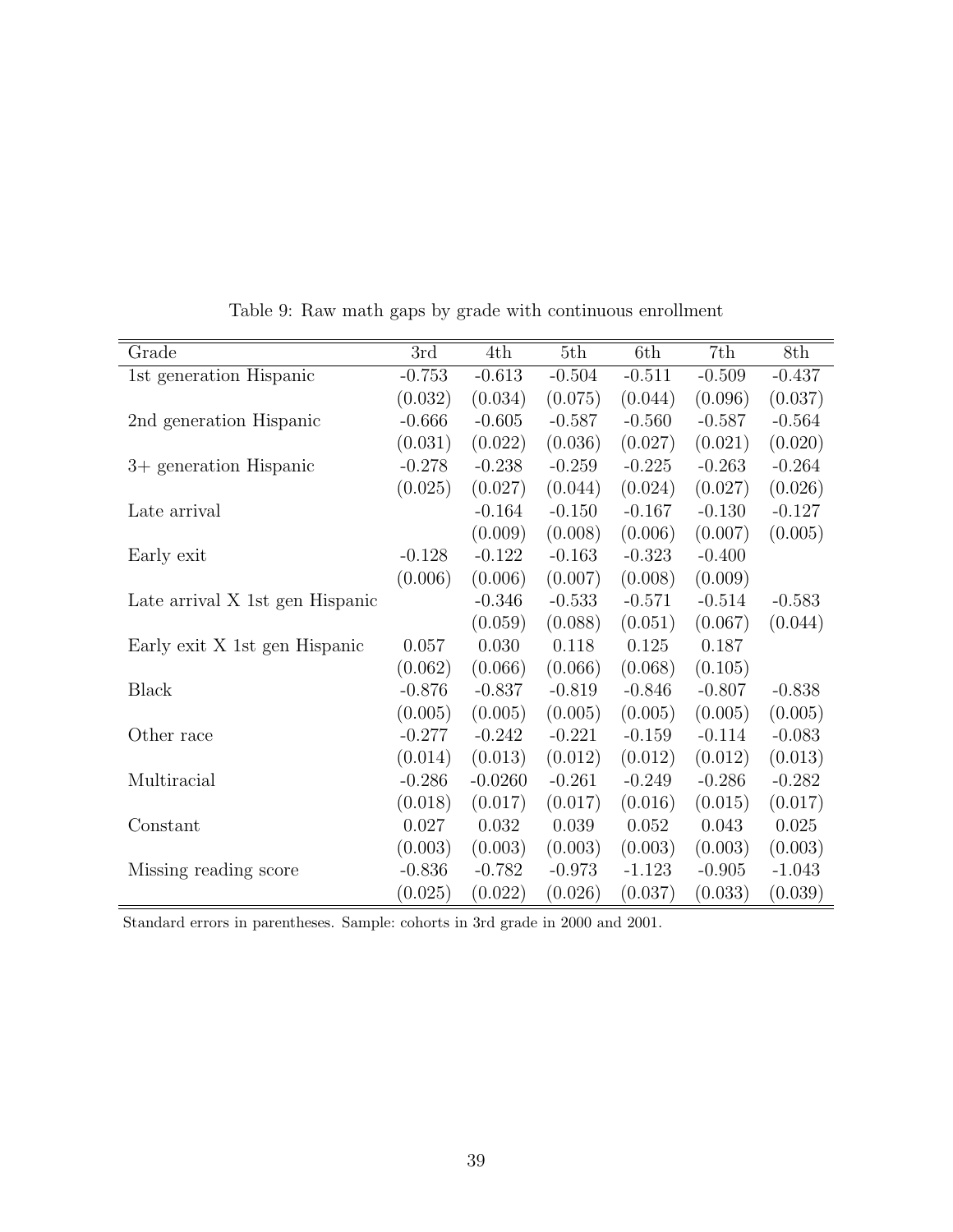<span id="page-41-0"></span>

| Grade                           | 3rd      | 4th      | 5th      | 6th      | 7th       | 8th      |
|---------------------------------|----------|----------|----------|----------|-----------|----------|
| 1st generation Hispanic         | $-0.366$ | $-0.066$ | $-0.009$ | $-0.011$ | 0.064     | 0.047    |
|                                 | (0.048)  | (0.046)  | (0.046)  | (0.033)  | (0.044)   | (0.038)  |
| 2nd generation Hispanic         | $-0.028$ | $-0.051$ | 0.002    | 0.066    | 0.126     | 0.108    |
|                                 | (0.030)  | (0.030)  | (0.027)  | (0.021)  | (0.023)   | (0.020)  |
| 3+ generation Hispanic          | $-0.078$ | $-0.089$ | $-0.119$ | $-0.095$ | $-0.060$  | $-0.088$ |
|                                 | (0.032)  | (0.030)  | (0.029)  | (0.026)  | (0.026)   | (0.024)  |
| Late arrival                    |          | $-0.130$ | $-0.118$ | $-0.188$ | $-0.149$  | $-0.155$ |
|                                 |          | (0.008)  | (0.006)  | (0.005)  | (0.005)   | (0.005)  |
| Early exit                      | $-0.118$ | $-0.102$ | $-0.131$ | $-0.204$ | $-0.287$  |          |
|                                 | (0.005)  | (0.006)  | (0.007)  | (0.007)  | (0.009)   |          |
| Late arrival X 1st gen Hispanic |          | $-0.809$ | $-1.043$ | $-0.974$ | $-1.067$  | $-1.271$ |
|                                 |          | (0.069)  | (0.057)  | (0.038)  | (0.051)   | (0.045)  |
| Early exit X 1st gen Hispanic   | $-0.106$ | $-0.077$ | 0.188    | $-0.029$ | $-0.094$  |          |
|                                 | (0.068)  | (0.074)  | (0.068)  | (0.062)  | (0.072)   |          |
| <b>Black</b>                    | $-0.432$ | $-0.456$ | $-0.454$ | $-0.444$ | $-0.449$  | $-0.458$ |
|                                 | (0.005)  | (0.005)  | (0.005)  | (0.005)  | (0.005)   | (0.005)  |
| Other race                      | $-0.137$ | $-0.089$ | $-0.113$ | $-0.093$ | $-0.056$  | $-0.056$ |
|                                 | (0.012)  | (0.011)  | (0.011)  | (0.011)  | (0.011)   | (0.011)  |
| Multiracial                     | $-0.074$ | $-0.060$ | $-0.052$ | $-0.044$ | $-0.052$  | $-0.042$ |
|                                 | (0.015)  | (0.015)  | (0.015)  | (0.014)  | (0.015)   | (0.015)  |
| Constant                        | $-0.568$ | $-0.519$ | $-0.536$ | $-0.500$ | $-0.523$  | $-0.525$ |
|                                 | (0.007)  | (0.007)  | (0.008)  | (0.007)  | (0.007)   | (0.007)  |
| Missing math score              | $-0.952$ | $-0.853$ | $-0.908$ | $-1.073$ | $-0.907$  | $-1.023$ |
|                                 | (0.108)  | (0.073)  | (0.058)  | (0.063)  | (0.059)   | (0.050)  |
| Parent's education              |          |          |          |          |           |          |
| High school graduate            | 0.414    | 0.371    | 0.390    | 0.347    | 0.373     | 0.372    |
|                                 | (0.006)  | (0.006)  | (0.007)  | (0.006)  | (0.006)   | (0.006)  |
| Jr. college/trade school        | 0.656    | 0.603    | 0.635    | 0.575    | 0.603     | 0.599    |
|                                 | (0.008)  | (0.008)  | (0.008)  | (0.008)  | (0.008)   | (0.008)  |
| Four-year college               | 0.956    | 0.915    | 0.920    | 0.868    | 0.896     | 0.886    |
|                                 | (0.008)  | (0.008)  | (0.008)  | (0.008)  | (0.008)   | (0.008)  |
| Graduate school                 | 1.206    | 1.173    | 1.171    | 1.122    | 1.145     | 1.142    |
|                                 | (0.012)  | (0.012)  | (0.012)  | (0.011)  | (0.012)   | (0.011)  |
| Free/reduced lunch              | $-0.326$ | $-0.340$ | $-0.345$ | $-0.335$ | $-0.351$  | $-0.356$ |
|                                 | (0.005)  | (0.005)  | (0.005)  | (0.005)  | (0.005)   | (0.005)  |
| Female                          | 0.188    | 0.167    | 0.174    | 0.205    | $0.211\,$ | 0.190    |
|                                 | (0.004)  | (0.004)  | (0.004)  | (0.004)  | (0.004)   | (0.004)  |
| School X year FEs               | yes      | yes      | yes      | yes      | yes       | yes      |

Table 10: Adjusted reading gaps by grade with continuous enrollment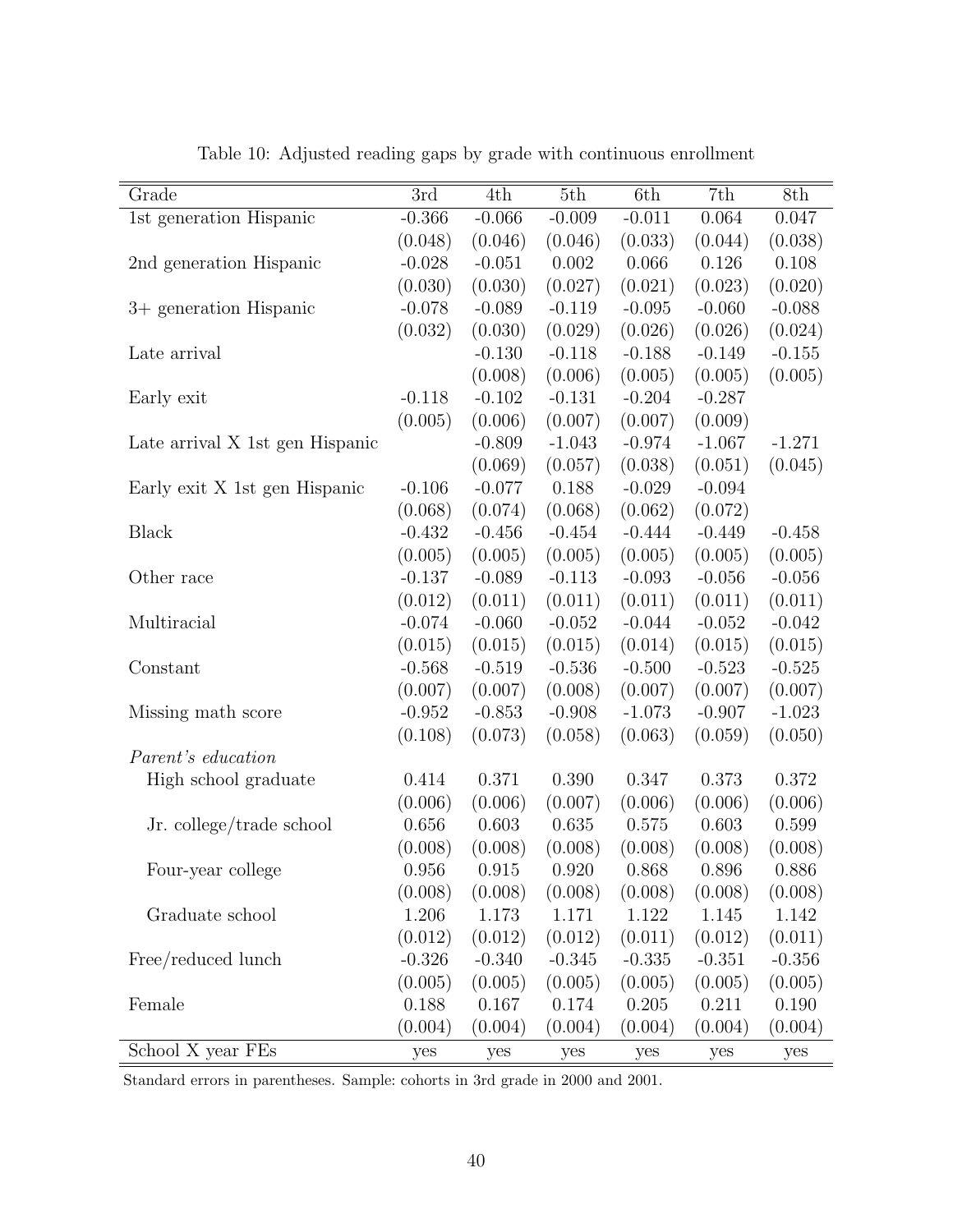<span id="page-42-0"></span>

| Grade                           | 3rd      | 4th      | 5th      | 6th      | 7th      | 8th      |
|---------------------------------|----------|----------|----------|----------|----------|----------|
| 1st generation Hispanic         | $-0.205$ | $-0.053$ | 0.043    | 0.061    | 0.070    | 0.120    |
|                                 | (0.039)  | (0.036)  | (0.035)  | (0.033)  | (0.034)  | (0.035)  |
| 2nd generation Hispanic         | $-0.006$ | 0.046    | 0.111    | 0.241    | 0.165    | 0.235    |
|                                 | (0.026)  | (0.024)  | (0.022)  | (0.021)  | (0.019)  | (0.019)  |
| 3+ generation Hispanic          | $-0.152$ | $-0.102$ | $-0.126$ | $-0.100$ | $-0.100$ | $-0.113$ |
|                                 | (0.030)  | (0.027)  | (0.026)  | (0.025)  | (0.023)  | (0.023)  |
| Late arrival                    |          | $-0.199$ | $-0.204$ | $-0.247$ | $-0.204$ | $-0.205$ |
|                                 |          | (0.008)  | (0.006)  | (0.005)  | (0.005)  | (0.005)  |
| Early exit                      | $-0.141$ | $-0.122$ | $-0.152$ | $-0.239$ | $-0.278$ |          |
|                                 | (0.005)  | (0.006)  | (0.006)  | (0.007)  | (0.008)  |          |
| Late arrival X 1st gen Hispanic |          | $-0.339$ | $-0.533$ | $-0.591$ | $-0.486$ | $-0.544$ |
|                                 |          | (0.058)  | (0.047)  | (0.036)  | (0.040)  | (0.039)  |
| Early exit X 1st gen Hispanic   | $-0.039$ | $-0.029$ | 0.113    | 0.036    | 0.020    |          |
|                                 | (0.065)  | (0.060)  | (0.058)  | (0.053)  | (0.056)  |          |
| <b>Black</b>                    | $-0.543$ | $-0.500$ | 0.476    | $-0.439$ | $-0.419$ | $-0.424$ |
|                                 | (0.005)  | (0.005)  | (0.005)  | (0.004)  | (0.004)  | (0.004)  |
| Other race                      | $-0.065$ | 0.029    | 0.093    | 0.151    | 0.164    | 0.201    |
|                                 | (0.011)  | (0.011)  | (0.011)  | (0.011)  | (0.010)  | (0.010)  |
| Multiracial                     | $-0.135$ | $-0.107$ | $-0.099$ | $-0.065$ | $-0.099$ | $-0.088$ |
|                                 | (0.015)  | (0.014)  | (0.014)  | (0.014)  | (0.013)  | (0.014)  |
| Constant                        | $-0.417$ | $-0.374$ | $-0.362$ | $-0.387$ | $-0.381$ | $-0.412$ |
|                                 | (0.007)  | (0.007)  | (0.007)  | (0.007)  | (0.007)  | (0.007)  |
| Missing reading score           | $-0.627$ | $-0.599$ | $-0.738$ | $-0.822$ | $-0.696$ | $-0.843$ |
|                                 | (0.022)  | (0.019)  | (0.022)  | (0.030)  | (0.029)  | (0.030)  |
| Parent's education              |          |          |          |          |          |          |
| High school graduate            | 0.358    | 0.309    | 0.296    | 0.302    | 0.294    | 0.301    |
|                                 | (0.006)  | (0.006)  | (0.006)  | (0.006)  | (0.006)  | (0.006)  |
| Jr. college/trade school        | 0.579    | 0.518    | 0.516    | 0.523    | 0.501    | 0.517    |
|                                 | (0.008)  | (0.007)  | (0.007)  | (0.007)  | (0.007)  | (0.007)  |
| Four-year college               | 0.894    | 0.852    | 0.845    | 0.845    | 0.847    | 0.847    |
|                                 | (0.008)  | (0.007)  | (0.008)  | (0.007)  | (0.007)  | (0.007)  |
| Graduate school                 | 1.163    | 1.135    | 1.134    | 1.117    | 1.146    | 1.118    |
|                                 | (0.012)  | (0.011)  | (0.011)  | (0.011)  | (0.011)  | (0.011)  |
| Free/reduced lunch              | $-0.307$ | $-0.316$ | $-0.323$ | $-0.336$ | $-0.346$ | $-0.346$ |
|                                 | (0.005)  | (0.005)  | (0.005)  | (0.005)  | (0.005)  | (0.005)  |
| Female                          | 0.003    | 0.013    | 0.019    | 0.063    | 0.066    | 0.070    |
|                                 | (0.004)  | (0.004)  | (0.004)  | (0.004)  | (0.004)  | (0.004)  |
| School X year FEs               | yes      | yes      | yes      | yes      | yes      | yes      |

Table 11: Adjusted math gaps by grade with continuous enrollment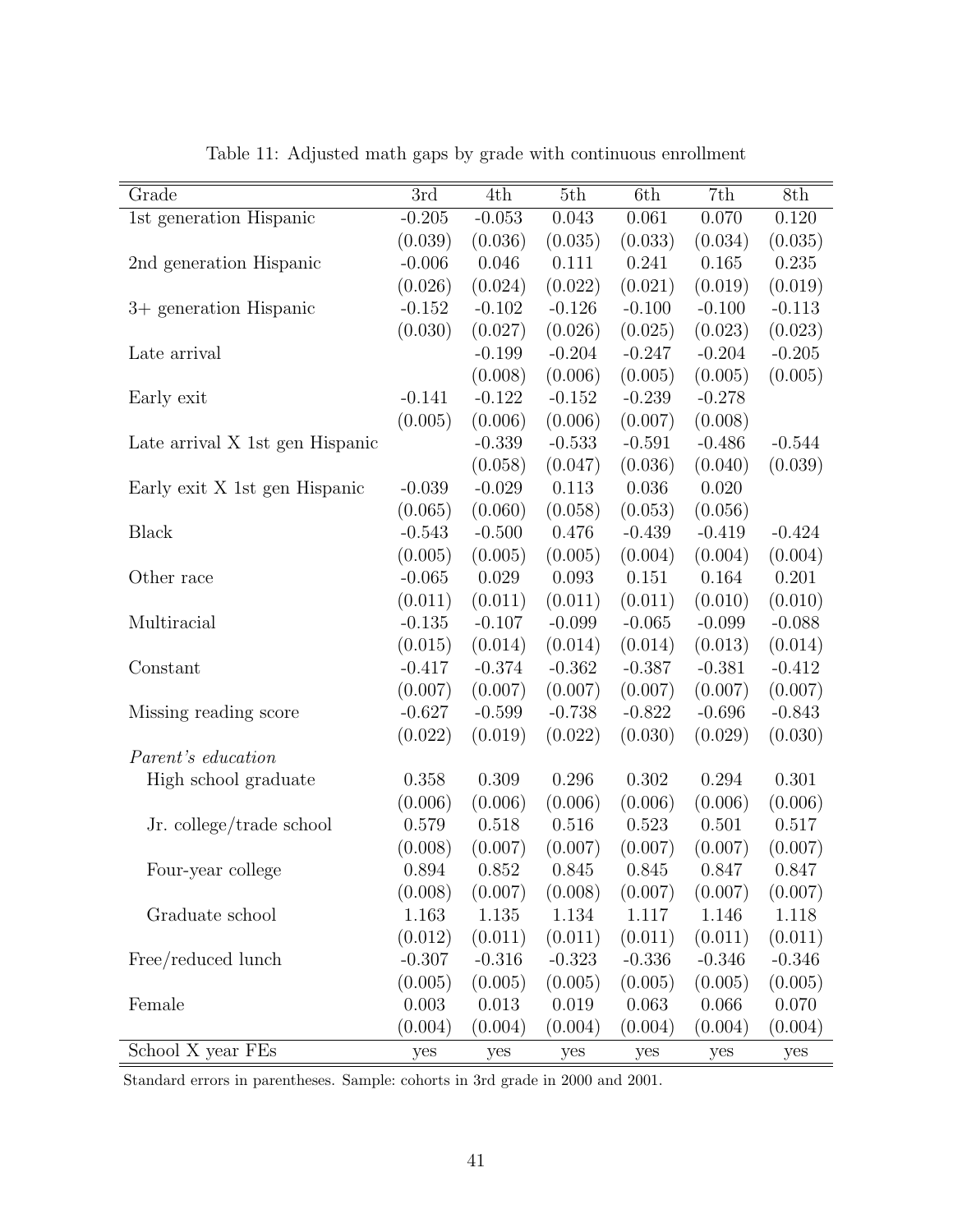<span id="page-43-0"></span>

Figure 1: Three scenarios generating the overall Hispanic trend (A) Same slope, different intercepts

(B) Positively selected immigrant ancestors

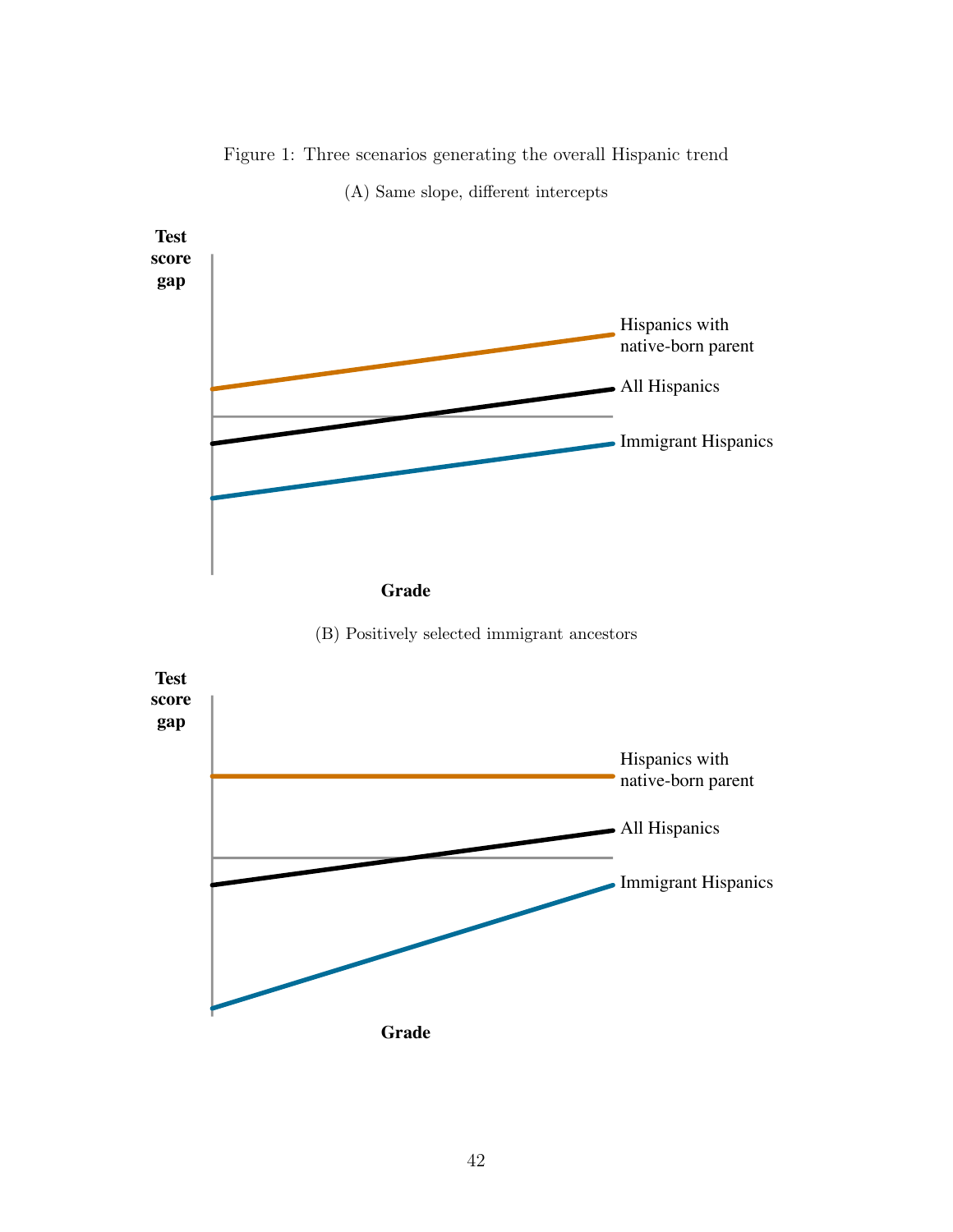

Figure 1: Three scenarios generating the overall Hispanic trend

(C) Negative selection into ethnic identification

Figure provided for illustrative purposes only.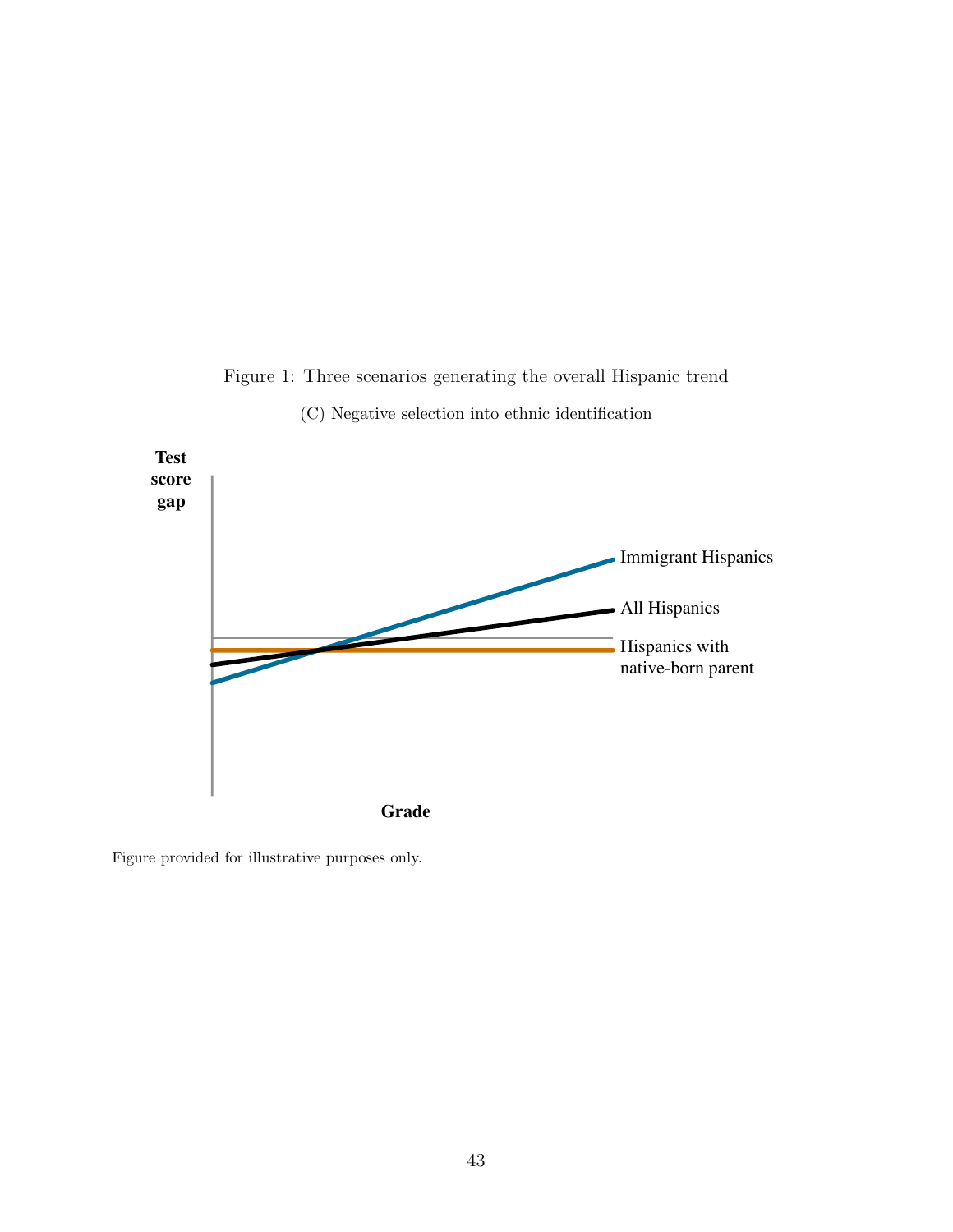

<span id="page-45-0"></span>

(A) Reading

**Test score gap (std devs)** 



Sample: cohorts in 3rd grade in 2000 and 2001. Regressions also include indicators for black, other race, multiracial, and missing other test score. See Tables [6](#page-37-0) and [7](#page-38-0) for point estimates and standard errors.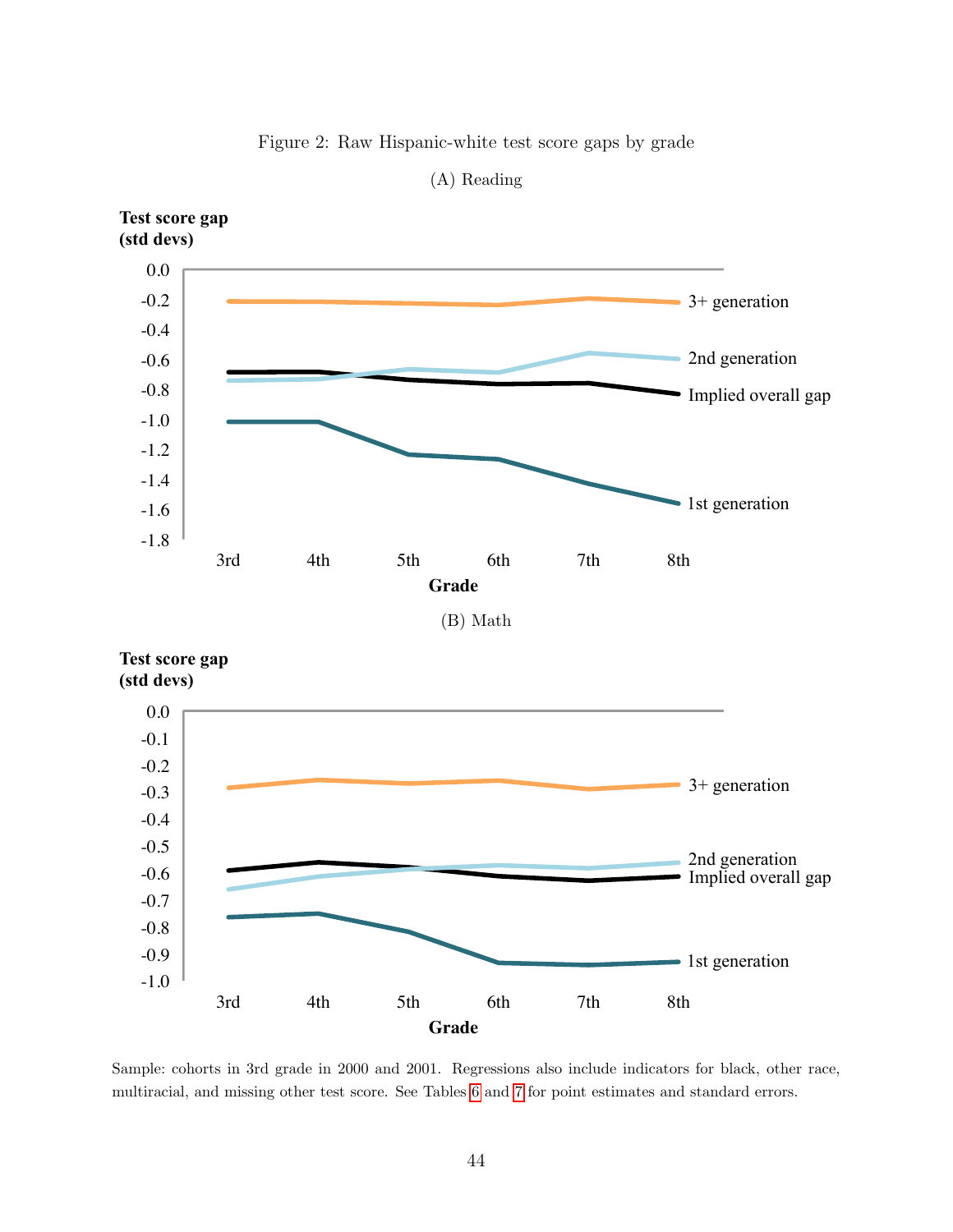

<span id="page-46-0"></span>Figure 3: Raw Hispanic-white test score gaps by grade for continuous enrollees

(A) Reading

Sample: cohorts in 3rd grade in 2000 and 2001. Test score gaps are adjusted for late arrival and early exit, main effects and interactions with first-generation Hispanic. Regressions also include indicators for black, other race, multiracial, and missing other test score. See Tables [8](#page-39-0) and [9](#page-40-0) for point estimates and standard errors.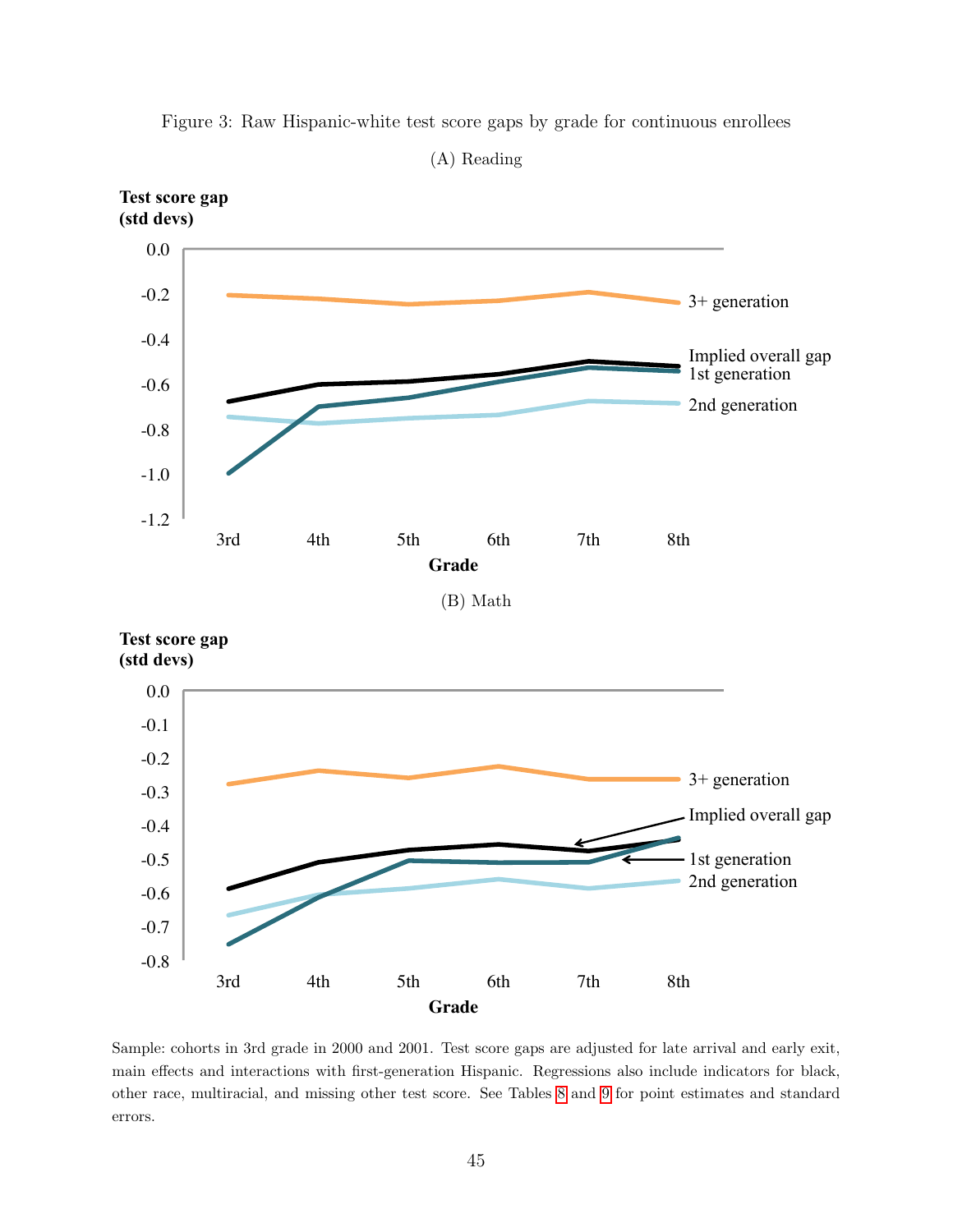

<span id="page-47-0"></span>Figure 4: Adjusted Hispanic-white test score gaps by grade for continuous enrollees

egories), free/reduced price lunch, gender, school-by-year fixed effects, and late arrival and early exit, main effects and interactions with first-generation Hispanic. Regressions also include indicators for black, other race, multiracial, and missing other test score. See Tables [10](#page-41-0) and [11](#page-42-0) for point estimates and standard errors.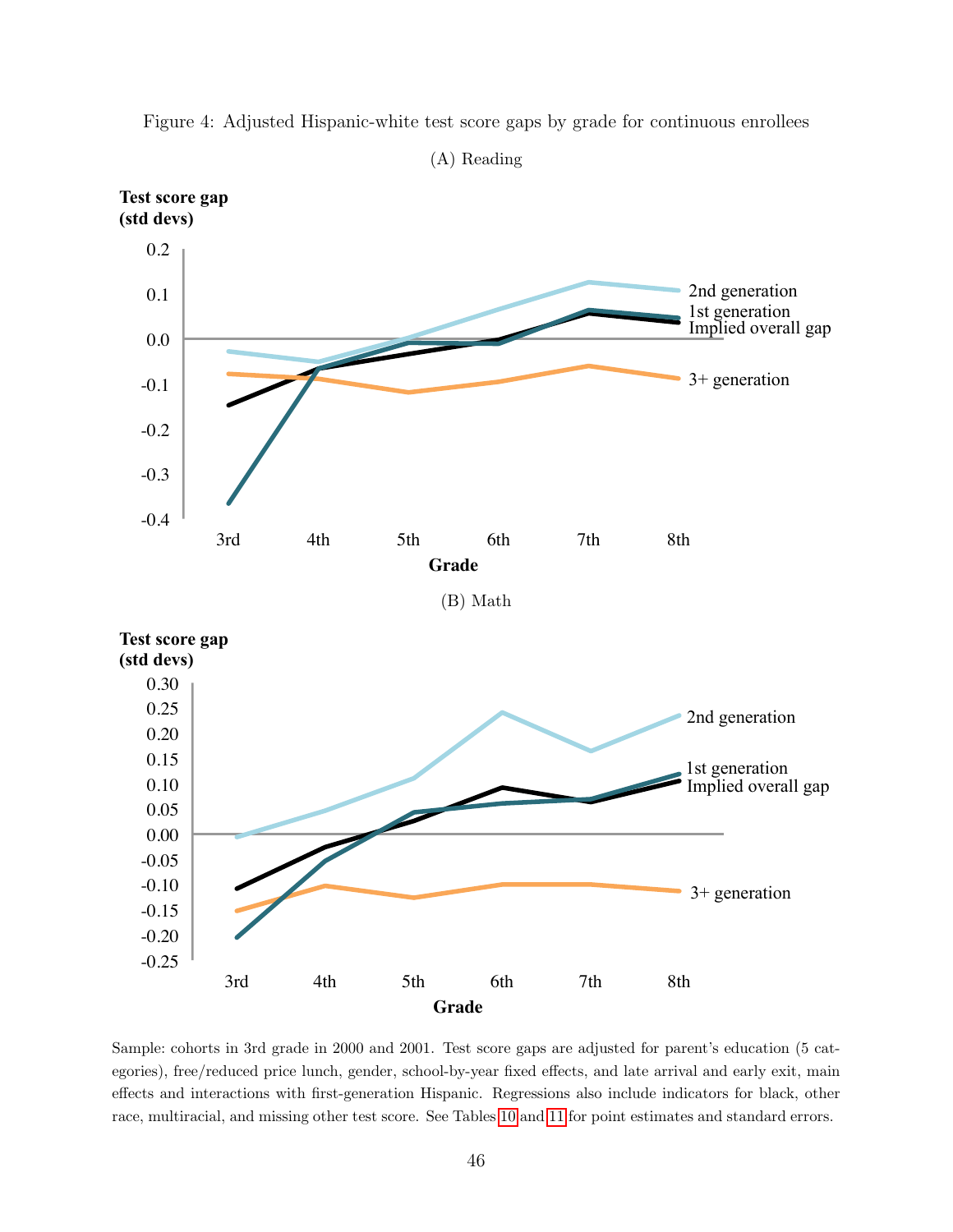## A Weight adjustment appendix

This appendix explains in detail how and why I adjust the probability weights  $\pi_{ig}$  for undermatching between the birth data and education data. Of the Hispanic 3rd graders, 19% are matched to a birth record. Though this match rate is low, we would expect it to be fairly low given that first-generation Hispanics will not be matched by definition. Furthermore, some second- and third-generation students living in North Carolina were not born there. According to the Census/ACS, 37% of school-aged Hispanics living in North Carolina are first generation. Census/ACS data also reveal that only half of later-generation Hispanics were born in the state. Thus, I would expect to match 32% of the school records to a birth record, based on this second data source. In contrast, the actual match rate for the pooled sample of Hispanics in 3rd through 8th grade is 15%. (The 19% above refers to the proportion of 3rd graders matched. Since each year Hispanics enter NC public schools for the first time, this match rate declines for each grade.) While there are enough differences between the two samples (e.g. the exact age ranges considered) that I would not expect the the two rates to line up exactly, the actual and expected match rates are different enough to merit some concern.

There are two main implications of this data set matching problem. One, I do not know as many immigrant generations with certainty. Two, matching fewer second- and third-generation Hispanics means that my weights might be off. These later generations, specifically the ones that were born in North Carolina, essentially need more representation in the weights. A third concern is that the second- and third-generation Hispanics that are not matched to a birth record might be selected.

I adjust the probability weights to correct for this under-matching problem. With the correction, the weights reflect the fact that more second- and third-generation students are not matched to a birth certificate than is indicated by the Census/ACS. To make the adjustment, I perform the following calculation. First, drawing on what I expect the match rates by generation to be from the Census/ACS, I calculate the proportion of observations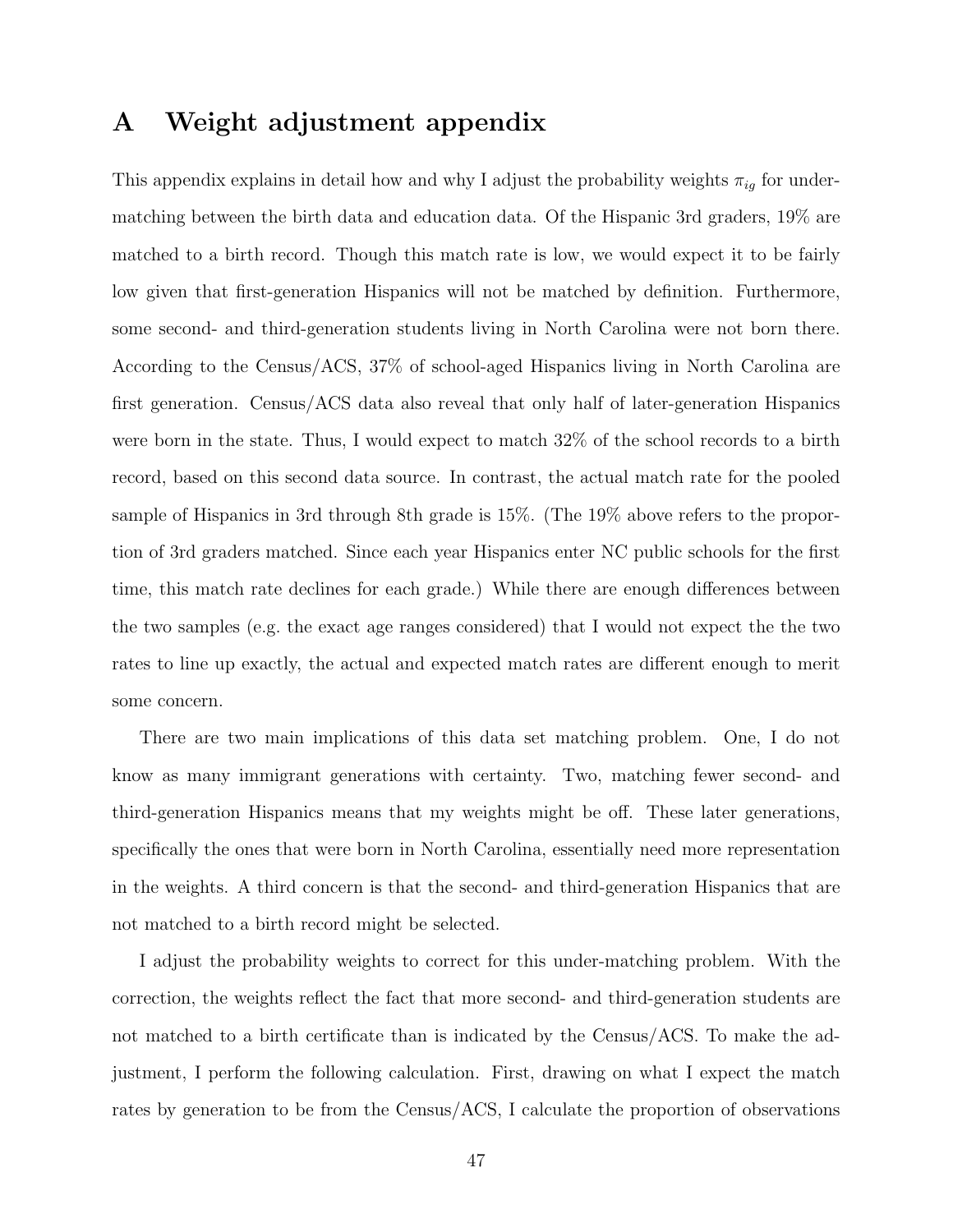that should have matched to a birth record but did not. I then add these fractions to the proportion of students by generation that I would not expect to match anyway. The relative proportions for each of these generations are the unconditional (on parent's education) weights that I want, i.e., the weights that account for the under-matching. For each generation, I divide this number by the proportion of that generation that was acutally born out of state. Last, I multiply these weight adjusters by the sample weights provided by IPUMS [\(Ruggles et al., 2010\)](#page-31-0). In my calculation of the probability weights by parent's education (i.e., the weights used in estimation), I use these adjusted sample weights.

To get a sense of whether the later-generation Hispanics that are not matched are selected, I compare the parent education distributions for the Hispanic students in the NCERDC that are known to be second- or third-generation with what those distributions should be based on the Census/ACS. This comparison is in Table [A.1.](#page-50-0) I also show the corresponding distributions for students that are not matched. However the generations mix together for the unmatched Hispanics, the distributions of parent education in the NCERDC are not far off from the expected distributions. For the second- and third-generation students in the NCERDC that are matched, the biggest inconsistency is that parents with the lowest education level are overrepresented for the third generation. This check suggests that selection into birth record matching is not a concern.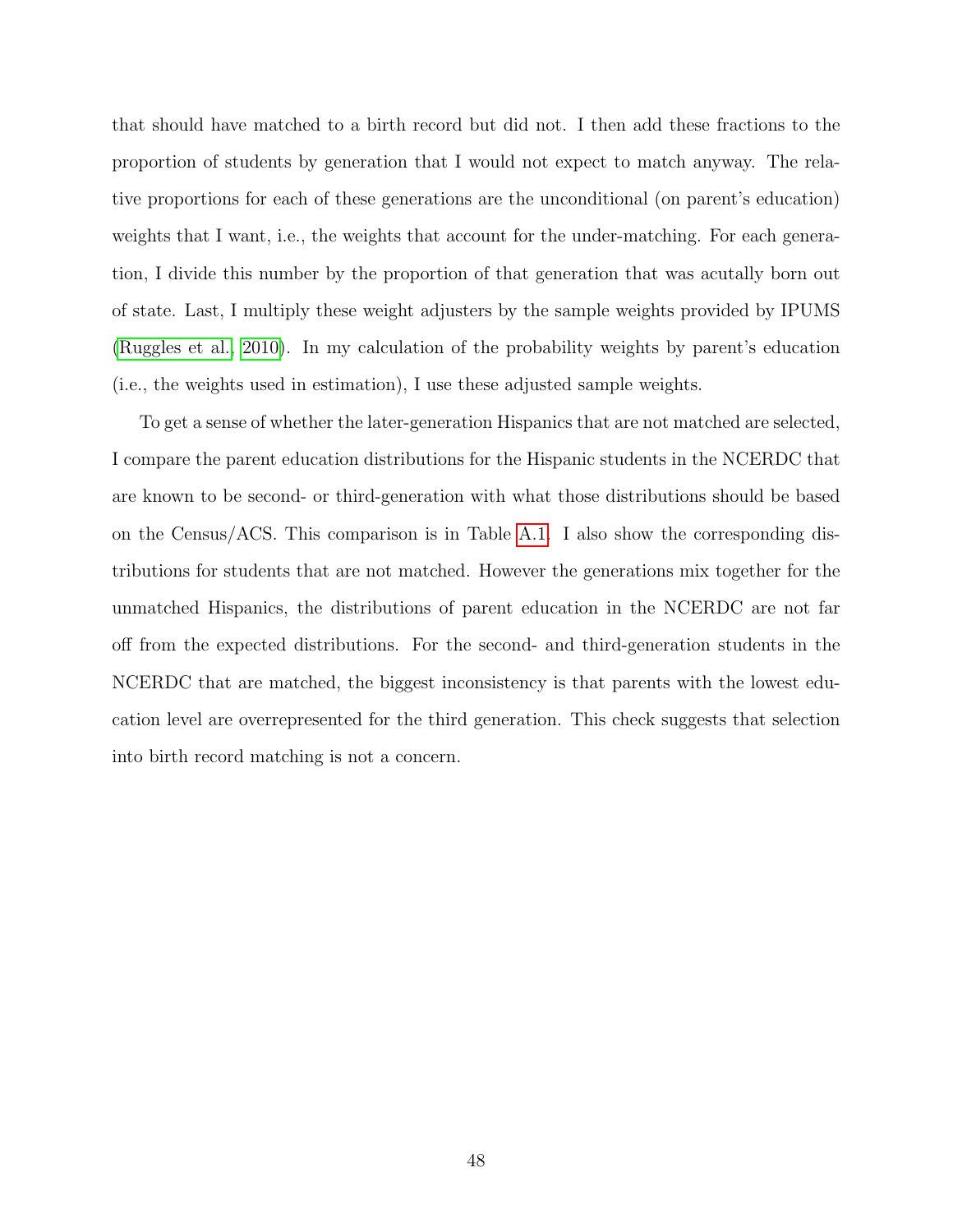<span id="page-50-0"></span>

|                          | <b>NCERDC</b> | Implied | <b>NCERDC</b> | Implied | <b>NCERDC</b> | Implied     |
|--------------------------|---------------|---------|---------------|---------|---------------|-------------|
|                          | known         | from    | known         | from    | unknown       | from        |
|                          | 2nd gen       | $ACS^a$ | 3rd gen       | $ACS^b$ | gen           | $\rm ACS^c$ |
| Less than high school    | 0.584         | 0.619   | 0.249         | 0.158   | 0.470         | 0.432       |
| High school graduate     | 0.350         | 0.312   | 0.518         | 0.486   | 0.411         | 0.359       |
| Jr. college/trade school | 0.038         | 0.016   | 0.117         | 0.161   | 0.054         | 0.084       |
| Four-year college        | 0.024         | 0.040   | 0.099         | 0.135   | 0.054         | 0.084       |
| Graduate school          | 0.005         | 0.014   | 0.018         | 0.061   | 0.011         | 0.052       |

Table A.1: Actual vs. expected parent education distributions

NCERDC sample: pooled Hispanic students in grades 3-8 of the cohorts in 3rd grade in 2000 and 2001. Census/ACS sample: school-age Hispanic youth attending public school and living in North Carolina, 2000- 2006. Used person-level weights provided by IPUMS.

<sup>a</sup> Second-generation Hispanics born in North Carolina.

<sup>b</sup> Third-generation Hispanics born in North Carolina.

<sup>c</sup> Hispanics of any generation not born in North Carolina.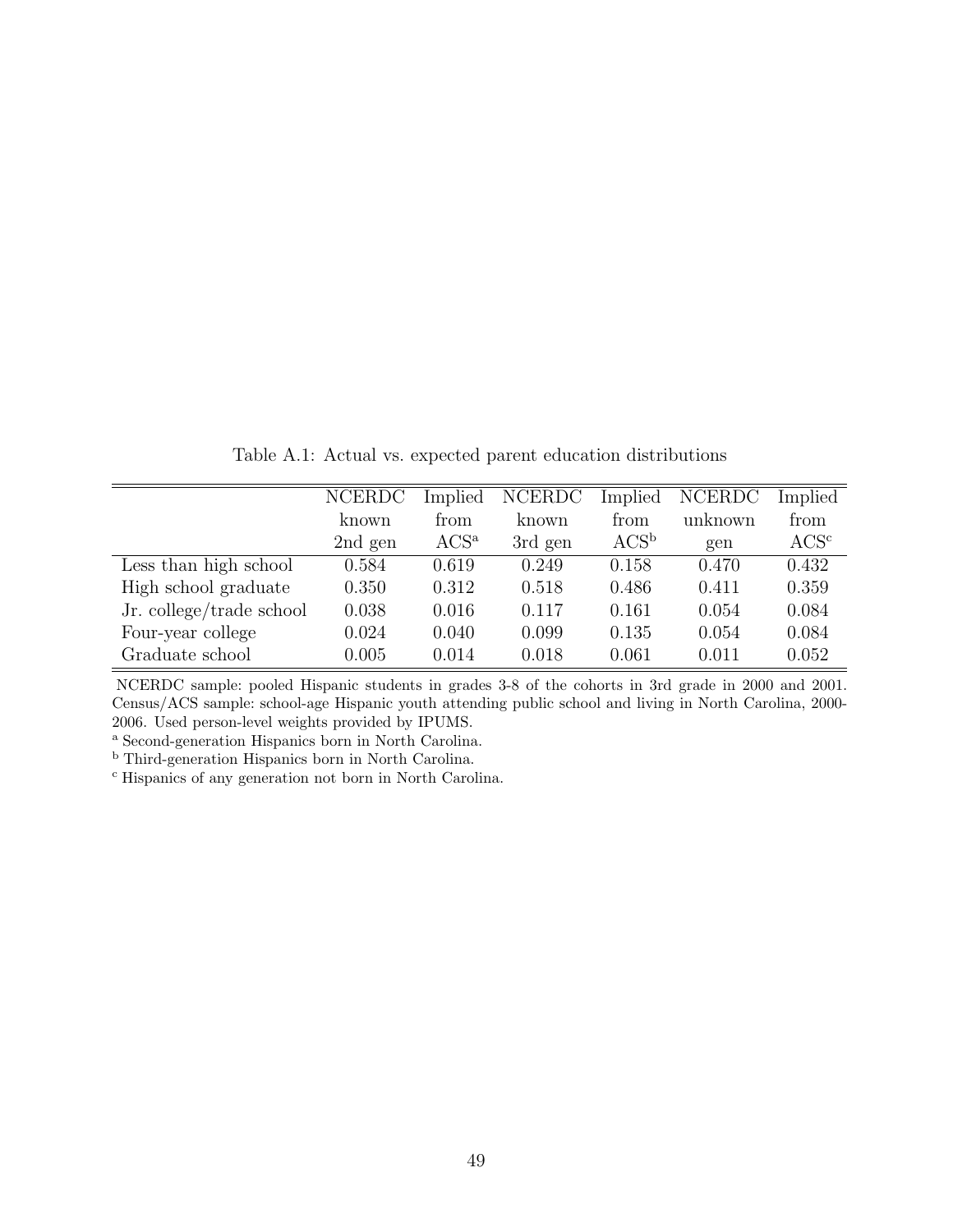## B Model fit appendix

In this appendix, I compare estimates of the overall Hispanic-white test score gaps implied by my model (the "implied" gaps) to those obtained with ordinary least squares (the "actual" gaps). I calculate the implied gaps from a weighted average of the Hispanic-white gaps by generation. By definition, the raw gaps in Table [B.1](#page-52-0) should be identical—the estimates come from the same sample and the models use the same controls—and indeed, they are very close. To compare the models that focus on continuous enrollees, I restrict the sample to students present in 3rd and 8th grade to estimate the actual gaps. Table [B.2](#page-53-0) documents that these estimates are very similar. Thus, my limited controls for late arrival and early exit seem to adequately account for movement in and out of the sample. Finally, I compare actual and implied overall gaps in Table [B.3.](#page-54-0) These gaps line up well, with the exception of 7th and 8th grade reading. Still, the differences are less than 0.1 standard deviations in these two cases. These tables offer a check on my econometric model, with its parsimonious controls for continuous enrollment and iterative estimation of school-by-year fixed effects.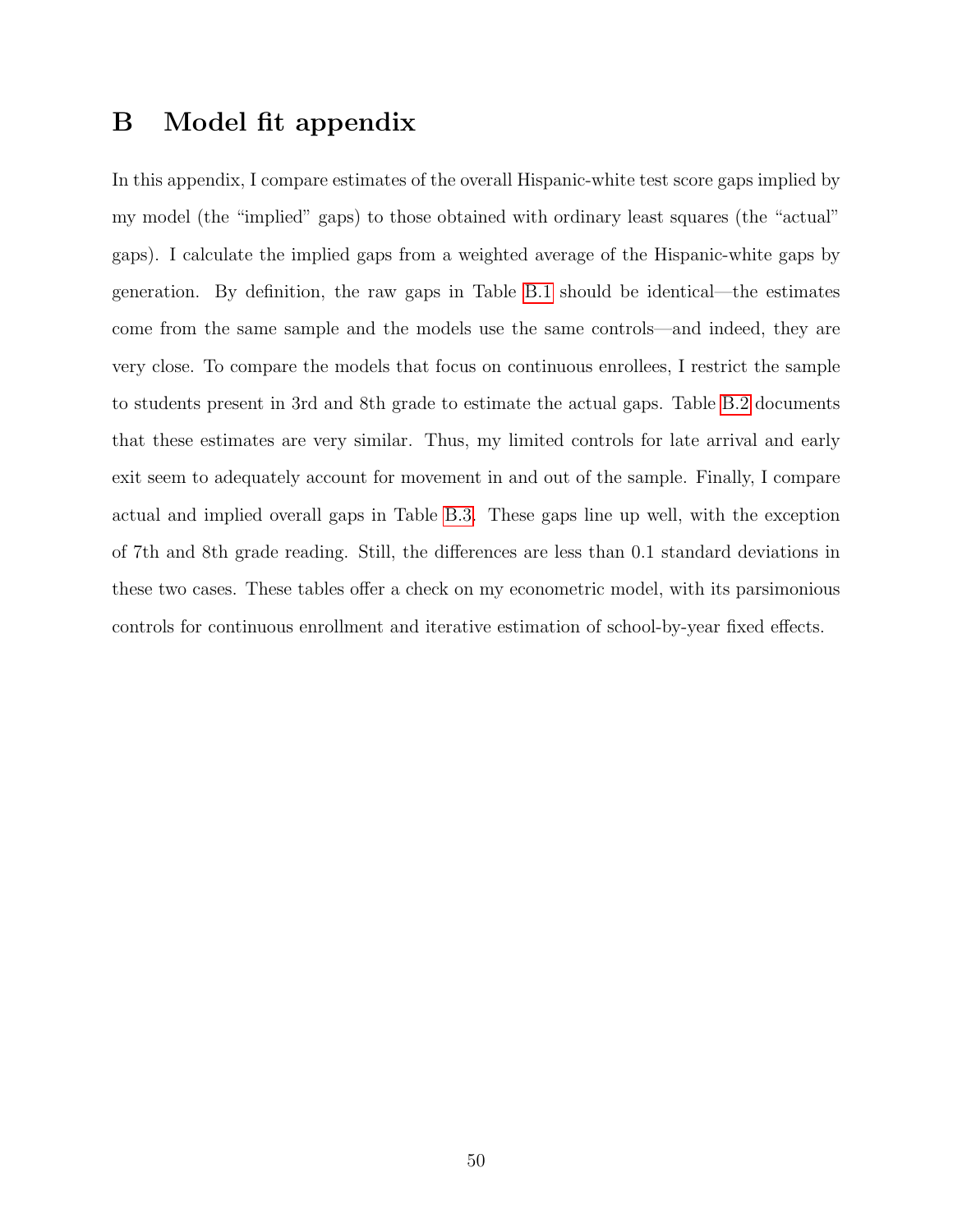<span id="page-52-0"></span>Table B.1: Actual vs. implied raw Hispanic-white test score gaps

| Grade      | 3rd      | 4th      | 5th                                 | 6th.     | 7th      | 8th      |
|------------|----------|----------|-------------------------------------|----------|----------|----------|
| A. Reading |          |          |                                     |          |          |          |
| Actual     | $-0.681$ | $-0.682$ | $-0.731$                            | -0.760   | -0.745   | $-0.813$ |
| Implied    | -0.685   |          | $-0.685$ $-0.738$ $-0.766$ $-0.760$ |          |          | $-0.832$ |
| B. Math    |          |          |                                     |          |          |          |
| Actual     | $-0.588$ | $-0.558$ | $-0.575$ $-0.608$                   |          | $-0.622$ | -0.606   |
| Implied    | $-0.592$ | $-0.562$ | $-0.580$                            | $-0.613$ | $-0.630$ | $-0.614$ |

Sample: cohorts in 3rd grade in 2000 and 2001. Actual gaps are estimated by OLS from a model with race/ethnicity and missing other test as controls. Implied gaps are calculated from a weighted average of the test score gap for each Hispanic generation from Tables [6](#page-37-0) and [7.](#page-38-0)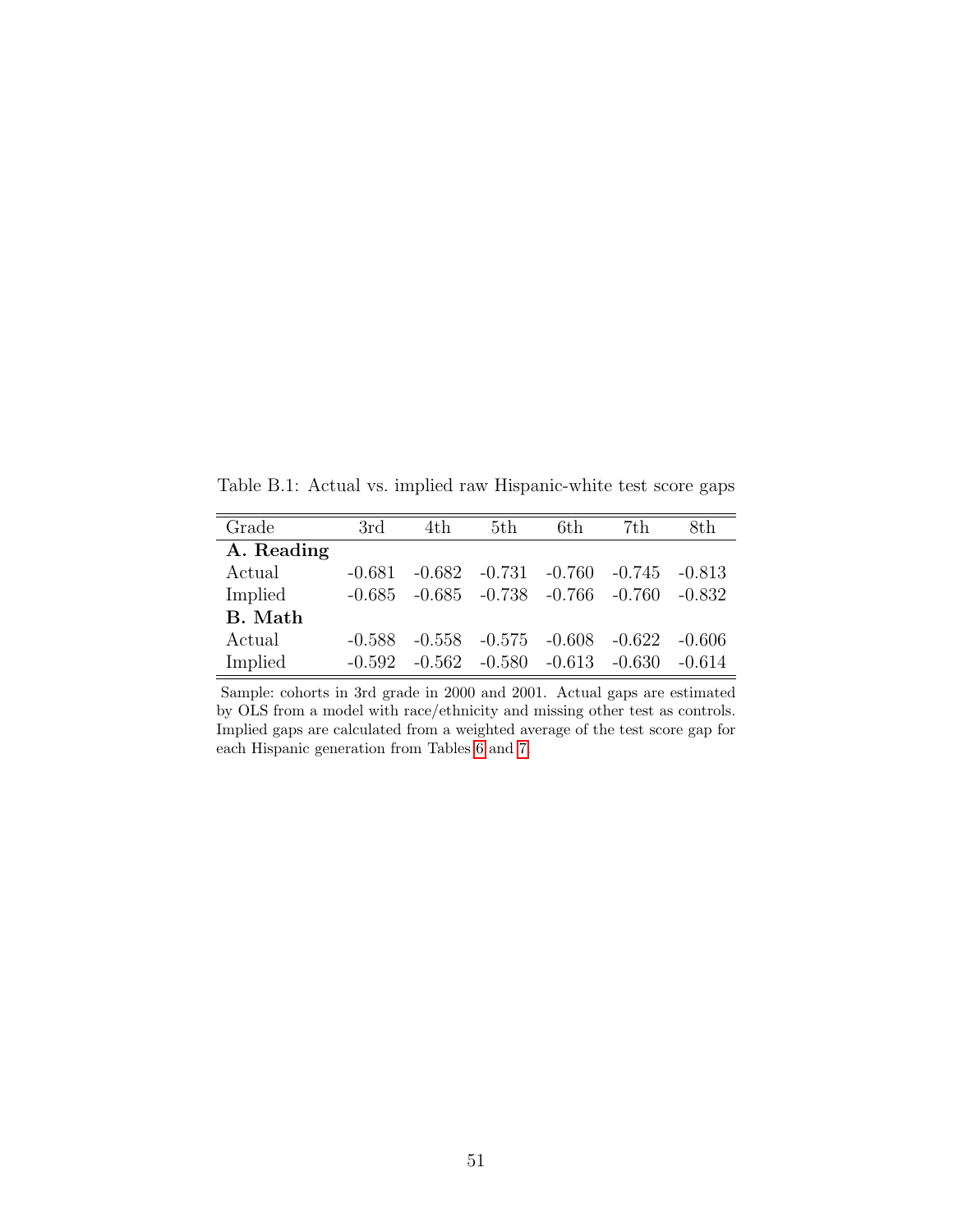<span id="page-53-0"></span>Table B.2: Actual vs. implied raw Hispanic-white test score gaps for continuous enrollees

| Grade      | 3rd      | 4th      | 5th             | 6th      | 7th      | 8th      |
|------------|----------|----------|-----------------|----------|----------|----------|
| A. Reading |          |          |                 |          |          |          |
| Actual     | -0.686   | $-0.603$ | $-0.577 -0.540$ |          | $-0.480$ | $-0.487$ |
| Implied    | $-0.679$ | $-0.603$ | $-0.590$        | $-0.557$ | $-0.500$ | $-0.522$ |
| B. Math    |          |          |                 |          |          |          |
| Actual     | $-0.593$ | $-0.511$ | $-0.465$        | $-0.438$ | -0.454   | -0.406   |
| Implied    | $-0.588$ | $-0.509$ | $-0.474$        | $-0.457$ | $-0.476$ | $-0.443$ |

Sample: cohorts in 3rd grade in 2000 and 2001. Actual gaps sample only uses students present in 3rd and 8th grades. Actual gaps are estimated by OLS from a model that includes race/ethnicity and missing other test as controls. Implied gaps are calculated from a weighted average of the test score gap for each Hispanic generation from Tables [8](#page-39-0) and [9.](#page-40-0)